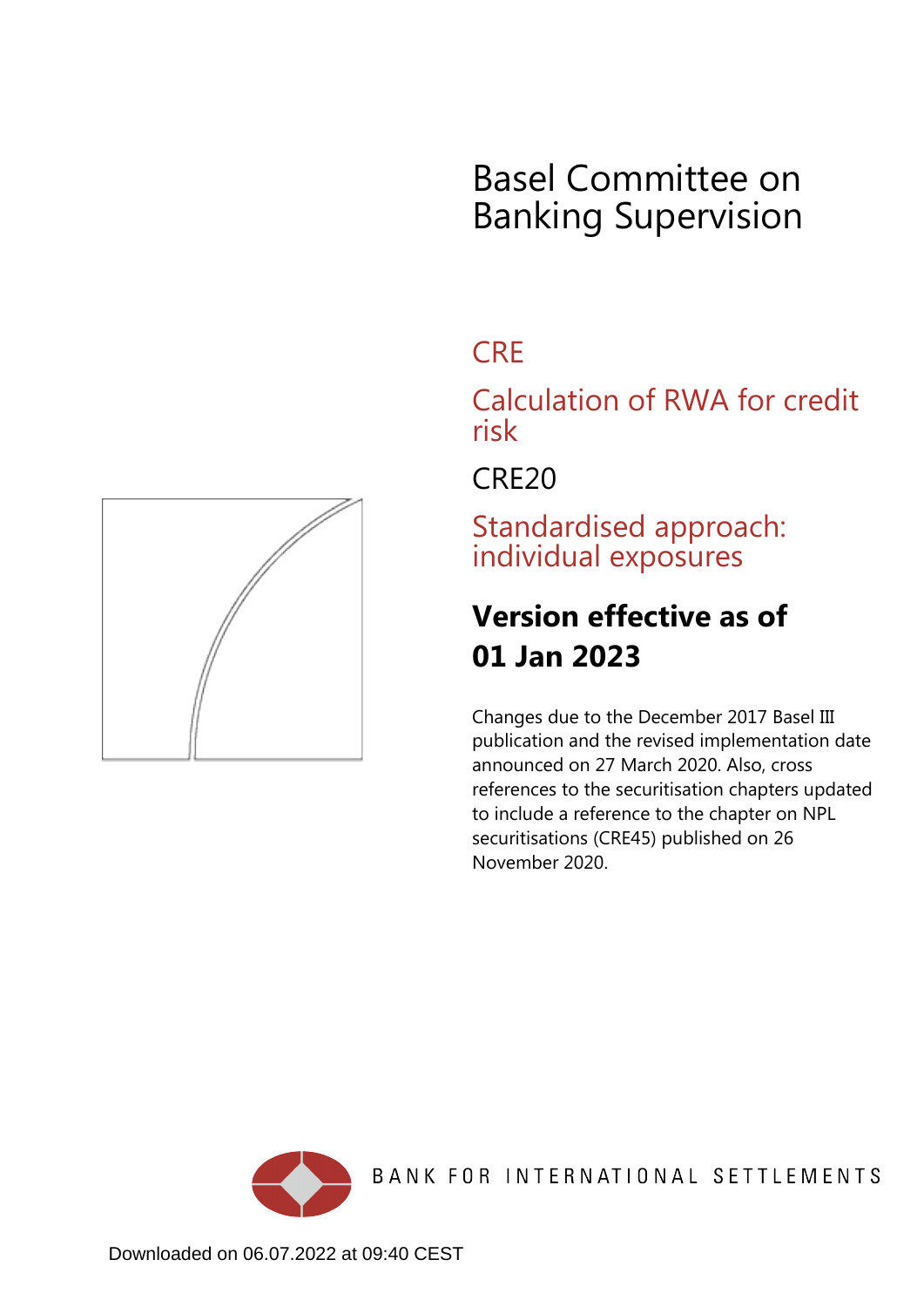*© Bank for International Settlements 2022. All rights reserved.*

Downloaded on 06.07.2022 at 09:40 CEST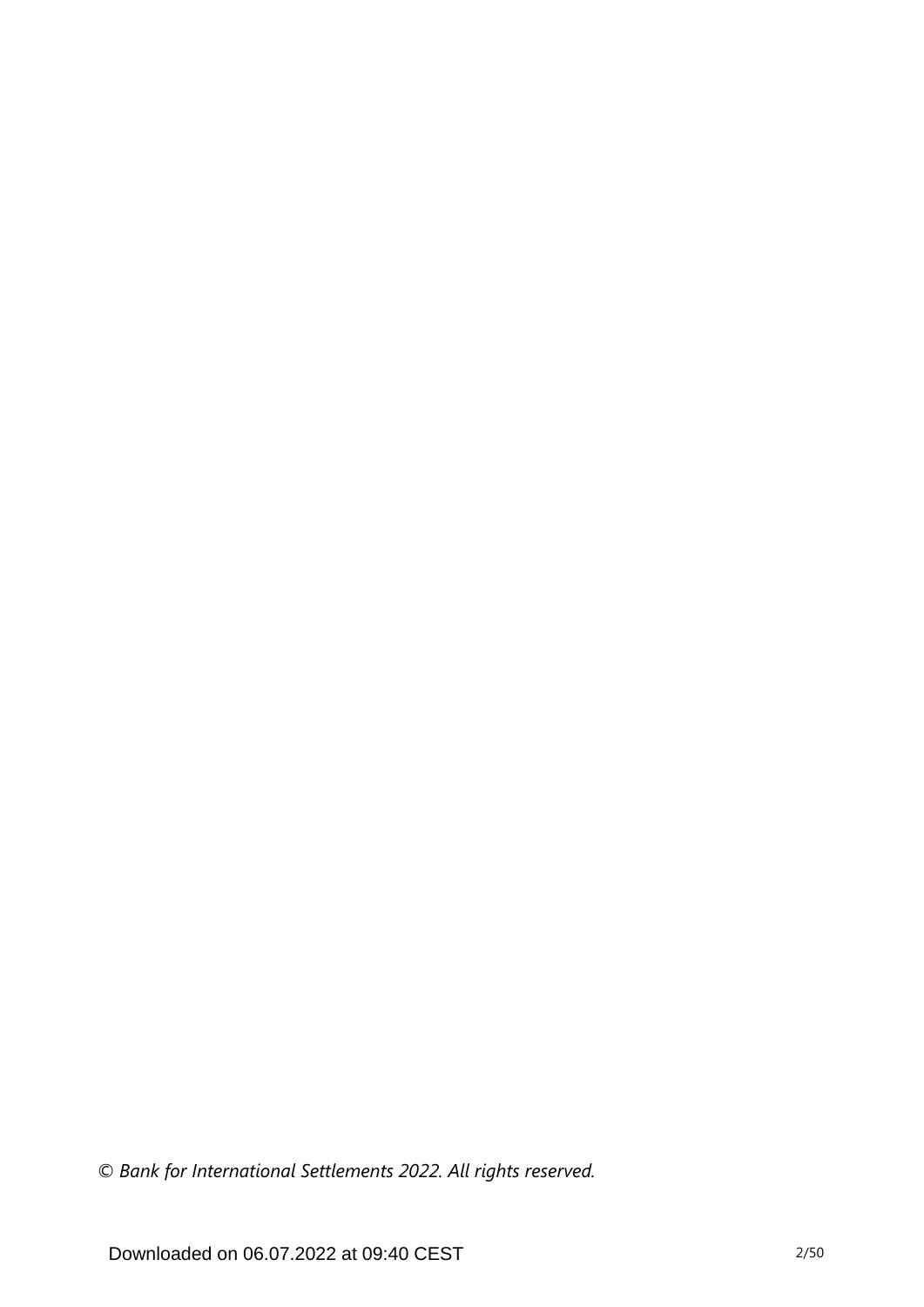# **Introduction**

- Banks can choose between two broad methodologies for calculating their riskbased capital requirements for credit risk. The first is the standardised approach, which is set out in chapters [CRE20](https://www.bis.org/basel_framework/chapter/CRE/20.htm?tldate=20281012&inforce=20230101&published=20201126) to [CRE22](https://www.bis.org/basel_framework/chapter/CRE/22.htm?tldate=20281012&inforce=20230101&published=20201126): **20.1**
	- (1) The standardised approach assigns standardised risk weights to exposures as described in this chapter, [CRE20.](https://www.bis.org/basel_framework/chapter/CRE/20.htm?tldate=20281012&inforce=20230101&published=20201126) Risk weighted assets are calculated as the product of the standardised risk weights and the exposure amount. Exposures should be risk-weighted net of specific provisions (including partial write-offs).
	- (2) To determine the risk weights in the standardised approach for certain exposure classes, in jurisdictions that allow the use of external ratings for regulatory purposes, banks may, as a starting point, use assessments by external credit assessment institutions that are recognised as eligible for capital purposes by national supervisors. The requirements covering the use of external ratings are set out in chapter [CRE21.](https://www.bis.org/basel_framework/chapter/CRE/21.htm?tldate=20281012&inforce=20230101&published=20200327)<sup>[1](#page-2-0)</sup>
	- (3) The credit risk mitigation techniques that are permitted to be recognised under the standardised approach are set out in chapter [CRE22.](https://www.bis.org/basel_framework/chapter/CRE/22.htm?tldate=20281012&inforce=20230101&published=20201126)

## <span id="page-2-1"></span>*Footnotes*

<span id="page-2-0"></span>*[1](#page-2-1)*

- *The notations in [CRE20](https://www.bis.org/basel_framework/chapter/CRE/20.htm?tldate=20281012&inforce=20230101&published=20201126) to [CRE22](https://www.bis.org/basel_framework/chapter/CRE/22.htm?tldate=20281012&inforce=20230101&published=20201126) follow the methodology used by one institution, Standard and Poor's (S&P). The use of S&P credit ratings is an example only; those of some other external credit assessment institutions could equally well be used. The ratings used throughout this document, therefore, do not express any preferences or determinations on external assessment institutions by the Committee.*
- **20.2** The second risk-weighted capital treatment for measuring credit risk, the internal ratings-based (IRB) approach, allows banks to use their internal rating systems for credit risk, subject to the explicit approval of the bank's supervisor. The IRB approach is set out in [CRE30](https://www.bis.org/basel_framework/chapter/CRE/30.htm?tldate=20281012&inforce=20230101&published=20200327) to [CRE36](https://www.bis.org/basel_framework/chapter/CRE/36.htm?tldate=20281012&inforce=20230101&published=20200327).
- The treatment of the following exposures is addressed in separate chapters of the **20.3** credit risk standard:
	- (1) Equity investments in funds are addressed in [CRE60.](https://www.bis.org/basel_framework/chapter/CRE/60.htm?tldate=20281012&inforce=20230101&published=20200327)
	- (2) Securitisation exposures are addressed in [CRE40](https://www.bis.org/basel_framework/chapter/CRE/40.htm?tldate=20281012&inforce=20230101&published=20201126) to [CRE45](https://www.bis.org/basel_framework/chapter/CRE/45.htm?tldate=20281012&inforce=20230101&published=20201126).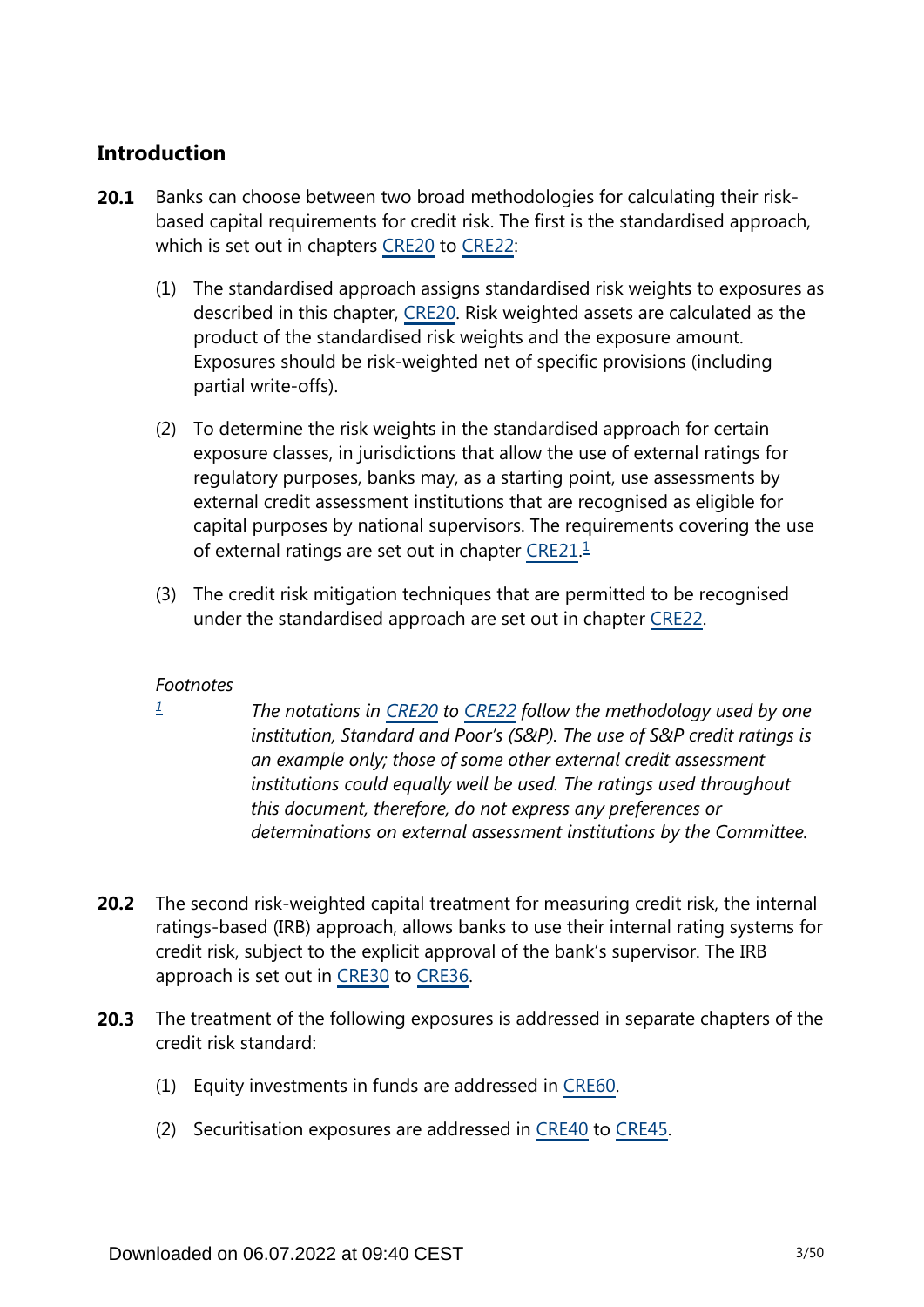- (3) Exposures to central counterparties are addressed in [CRE54.](https://www.bis.org/basel_framework/chapter/CRE/54.htm?tldate=20281012&inforce=20230101&published=20200327)
- (4) Exposures arising from unsettled transactions and failed trades are addressed in [CRE70.](https://www.bis.org/basel_framework/chapter/CRE/70.htm?tldate=20281012&inforce=20191215&published=20191215)

# **Due diligence requirements**

<span id="page-3-3"></span><span id="page-3-2"></span>Consistent with the Committee's guidance on the assessment of credit risk<sup>[2](#page-3-0)</sup> and paragraphs [SRP20.12](https://www.bis.org/basel_framework/chapter/SRP/20.htm?tldate=20281012&inforce=20191215&published=20191215#paragraph_SRP_20_20191215_20_12) to [SRP20.14](https://www.bis.org/basel_framework/chapter/SRP/20.htm?tldate=20281012&inforce=20191215&published=20191215#paragraph_SRP_20_20191215_20_14) of the supervisory review process standard, banks must perform due diligence to ensure that they have an adequate understanding, at origination and thereafter on a regular basis (at least annually), of the risk profile and characteristics of their counterparties. In cases where ratings are used, due diligence is necessary to assess the risk of the exposure for risk management purposes and whether the risk weight applied is appropriate and prudent.<sup>[3](#page-3-1)</sup> The sophistication of the due diligence should be appropriate to the size and complexity of banks' activities. Banks must take reasonable and adequate steps to assess the operating and financial performance levels and trends through internal credit analysis and/or other analytics outsourced to a third party, as appropriate for each counterparty. Banks must be able to access information about their counterparties on a regular basis to complete due diligence analyses. **20.4**

## *Footnotes*

<span id="page-3-0"></span>*[2](#page-3-2)*

*Basel Committee on Banking Supervision, Guidance on credit risk and accounting for expected credit losses, December 2015, available at [www.bis.org/bcbs/publ/d350.pdf](https://www.bis.org/bcbs/publ/d350.pdf) .*

- *The due diligence requirements do not apply to the exposures set out in [CRE20.7](https://www.bis.org/basel_framework/chapter/CRE/20.htm?tldate=20281012&inforce=20230101&published=20201126#paragraph_CRE_20_20230101_20_7) to [CRE20.12.](https://www.bis.org/basel_framework/chapter/CRE/20.htm?tldate=20281012&inforce=20230101&published=20201126#paragraph_CRE_20_20230101_20_12) [3](#page-3-3)*
- <span id="page-3-1"></span>For exposures to entities belonging to consolidated groups, due diligence should, to the extent possible, be performed at the solo entity level to which there is a credit exposure. In evaluating the repayment capacity of the solo entity, banks are expected to take into account the support of the group and the potential for it to be adversely impacted by problems in the group. **20.5**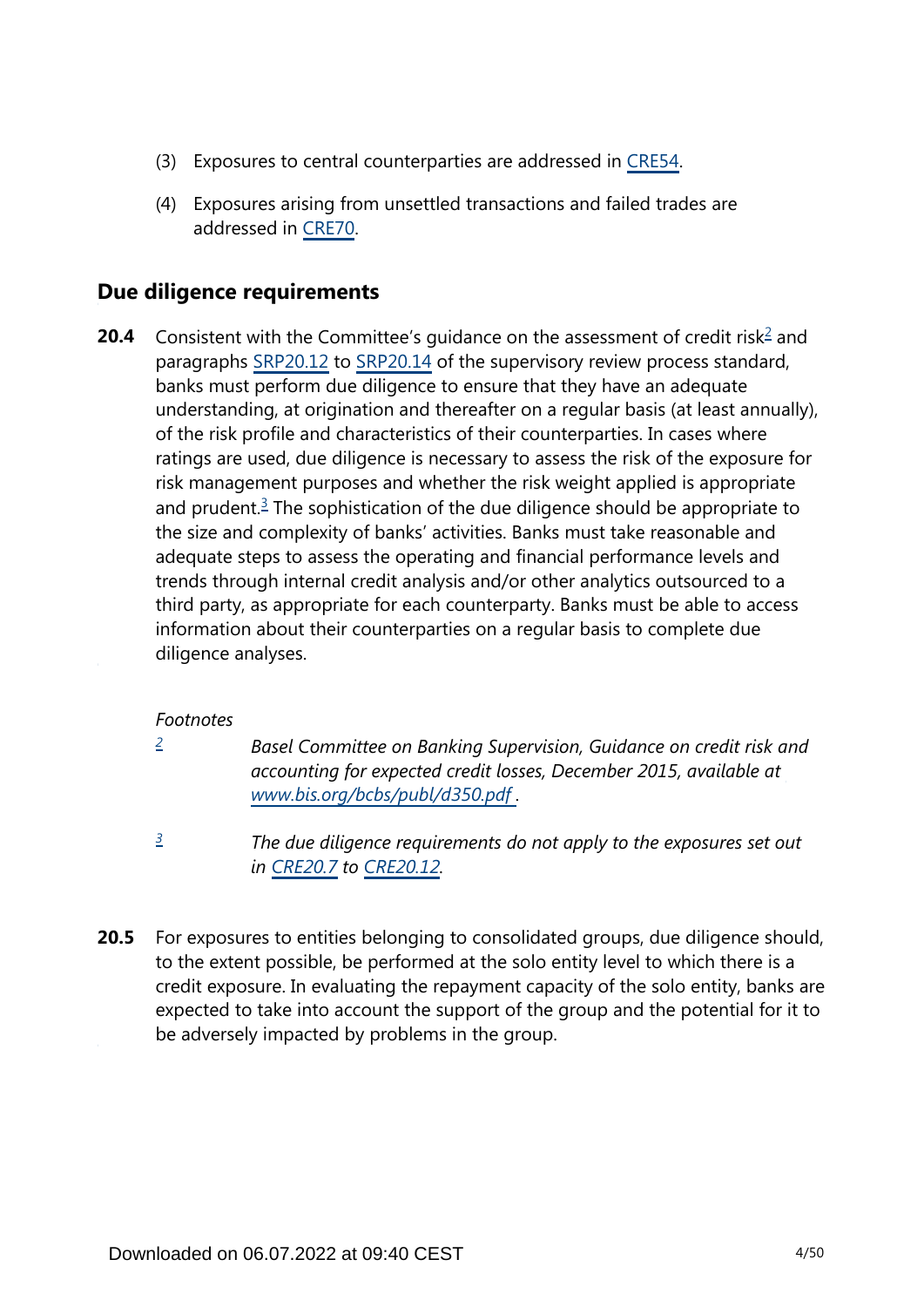Banks should have in place effective internal policies, processes, systems and controls to ensure that the appropriate risk weights are assigned to counterparties. Banks must be able to demonstrate to their supervisors that their due diligence analyses are appropriate. As part of their supervisory review, supervisors should ensure that banks have appropriately performed their due **20.6**

diligence analyses, and should take supervisory measures where these have not been done.

# **Exposures to sovereigns**

**20.7** Exposures to sovereigns and their central banks will be risk-weighted as follows:

| Risk weight table for sovereigns and central banks |               |               |                 |               |          |         |  |  |
|----------------------------------------------------|---------------|---------------|-----------------|---------------|----------|---------|--|--|
| External rating                                    | AAA to<br>AA- | A+ to<br>$A-$ | BBB+ to<br>BBB- | $BB+$ to $B-$ | Below B- | Unrated |  |  |
| Risk weight                                        | 0%            | <b>20%</b>    | 50%             | 100%          | 150%     | 100%    |  |  |

<span id="page-4-2"></span>At national discretion, a lower risk weight may be applied to banks' exposures to their sovereign (or central bank) of incorporation denominated in domestic currency and funded $4$  in that currency.<sup>[5](#page-4-1)</sup> Where this discretion is exercised, other national supervisors may also permit their banks to apply the same risk weight to domestic currency exposures to this sovereign (or central bank) funded in that currency. **20.8**

*Footnotes*

- <span id="page-4-0"></span>*This is to say that the bank would also have corresponding liabilities denominated in the domestic currency. [4](#page-4-2)*
- <span id="page-4-1"></span>*This lower risk weight may be extended to the risk-weighting of collateral and guarantees under the CRM framework [CRE22.](https://www.bis.org/basel_framework/chapter/CRE/22.htm?tldate=20281012&inforce=20230101&published=20201126) [5](#page-4-2)*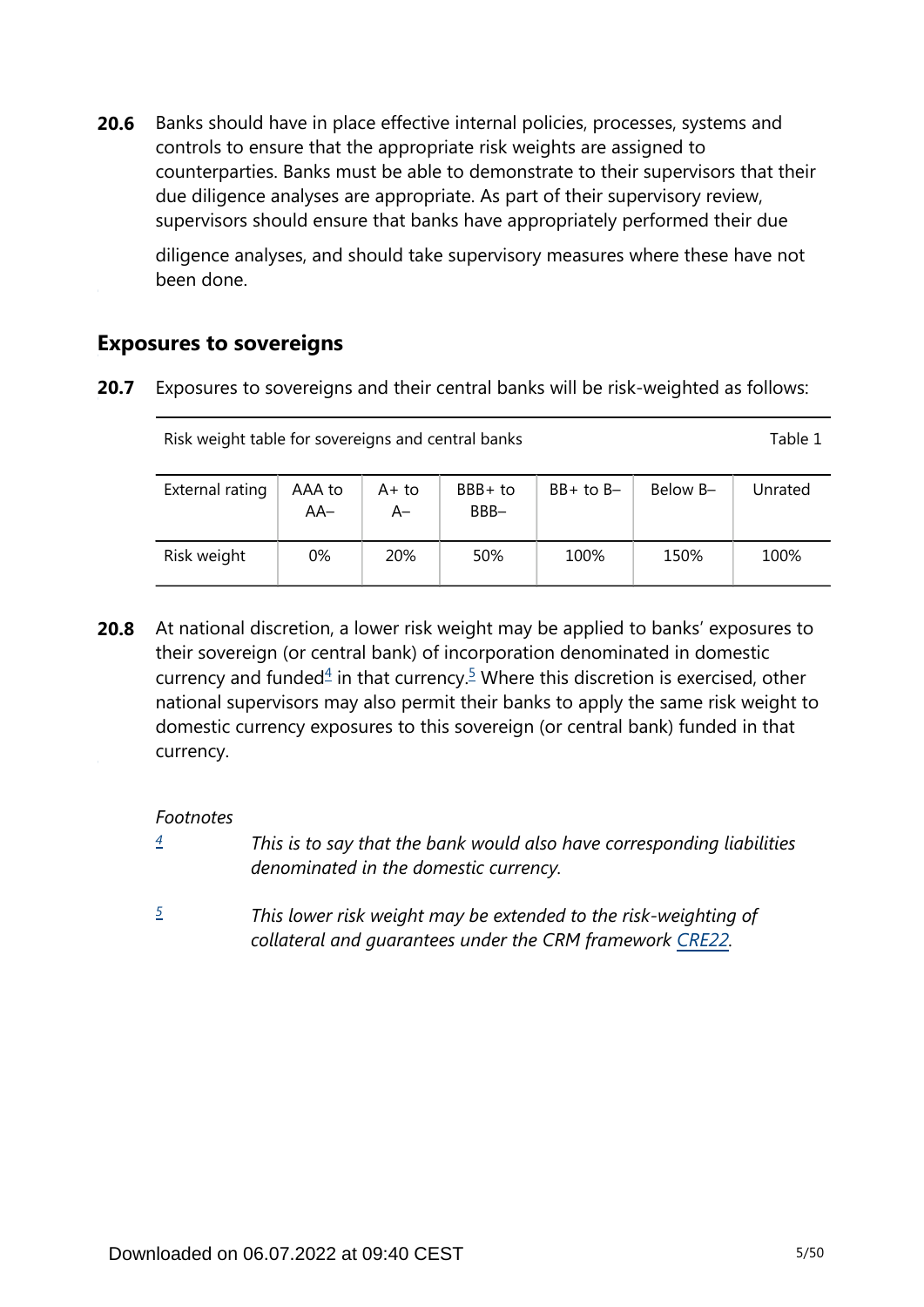<span id="page-5-1"></span>For the purpose of risk-weighting exposures to sovereigns, supervisors may recognise the country risk scores assigned by Export Credit Agencies (ECAs). To qualify, an ECA must publish its risk scores and subscribe to the methodology agreed by the Organisation for Economic Cooperation and Development (OECD). Banks may choose to use the risk scores published by individual ECAs that are recognised by their supervisor, or the consensus risk scores of ECAs participating in the "Arrangement on Officially Supported Export Credits".<sup>[6](#page-5-0)</sup> The OECD-agreed methodology establishes eight risk score categories associated with minimum export insurance premiums. These ECA risk scores will correspond to risk weight categories as detailed below. **20.9**

| Risk weight table for sovereigns and central banks |    |     |     |      |      |  |  |  |
|----------------------------------------------------|----|-----|-----|------|------|--|--|--|
| ECA risk scores<br>0 to 1<br>4 to 6                |    |     |     |      |      |  |  |  |
| Risk weight                                        | 0% | 20% | 50% | 100% | 150% |  |  |  |

#### *Footnotes*

<span id="page-5-0"></span>*[6](#page-5-1)*

*The consensus country risk classifications of the Participants to the Arrangement on Officially Supported Export Credits are available on the OECD's website ( www.oecd.org ).*

**20.10** Exposures to the Bank for International Settlements, the International Monetary Fund, the European Central Bank, the European Union, the European Stability Mechanism and the European Financial Stability Facility may receive a 0% risk weight.

# **Exposures to non-central government public sector entities (PSEs)**

**20.11** Exposures to domestic PSEs will be risk-weighted at national discretion, according to either of the following two options.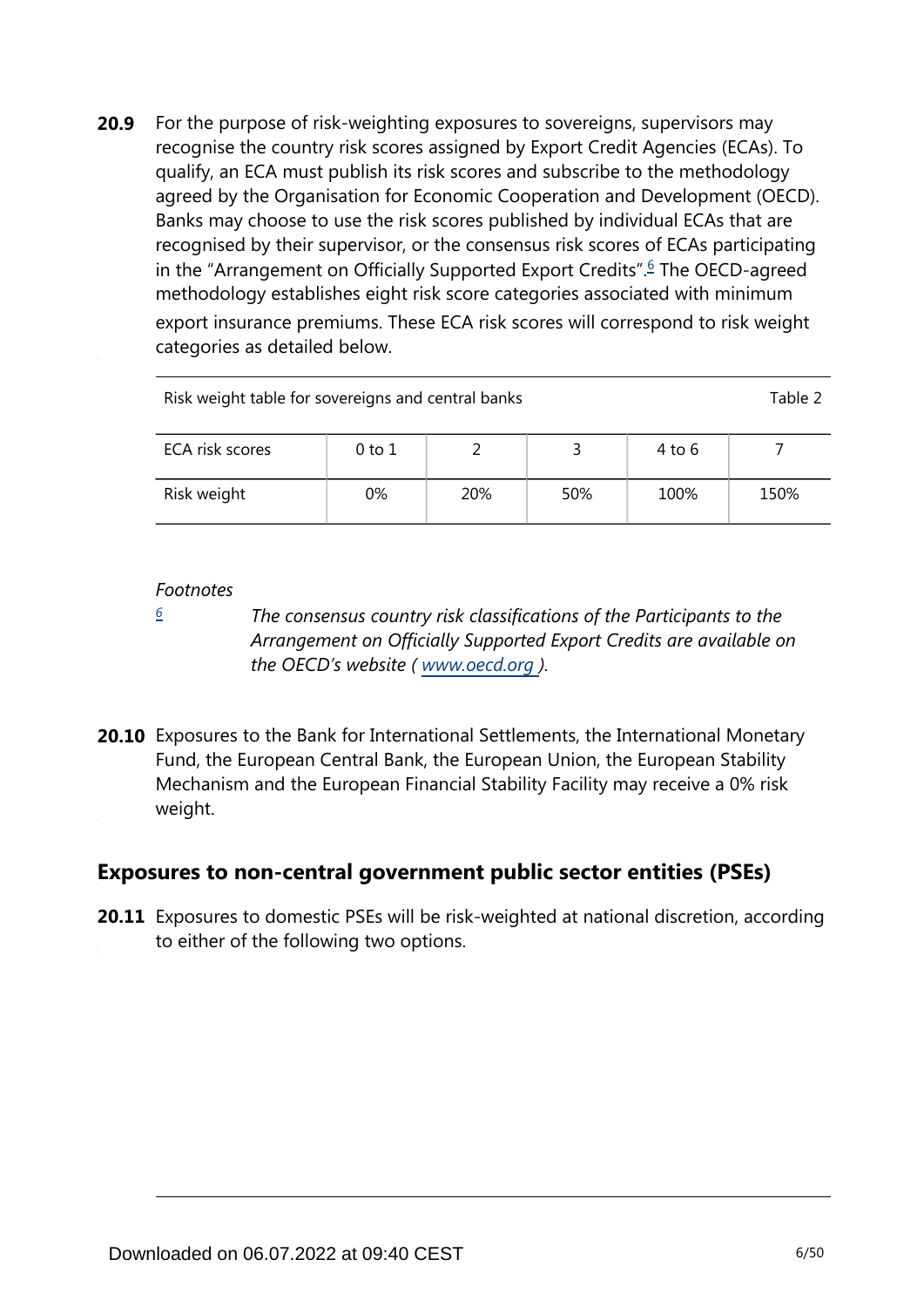#### Risk weight table for PSEs

#### Option 1: Based on external rating of sovereign Table 3

| External rating of the        | AAA to | $A+to$ | $BBB+to$ | $BB+$ to | <b>Below</b> | Jnrated |
|-------------------------------|--------|--------|----------|----------|--------------|---------|
| sovereign                     | $AA-$  | A–     | BBB-     | $B -$    | $B -$        |         |
| Risk weight under<br>Option 1 | 20%    | 50%    | 100%     | 100%     | 150%         | 100%    |

Risk weight table for PSEs

Option 2: Based on external rating of PSE Table 4

| External rating of the        | AAA to | $A+$ to | $BBB+to$ | BB+ to | <b>Below</b> | Unrated |
|-------------------------------|--------|---------|----------|--------|--------------|---------|
| <b>PSE</b>                    | $AA-$  | A–      | BBB-     | B-     | $B -$        |         |
| Risk weight under<br>Option 2 | 20%    | 50%     | 50%      | 100%   | 150%         | 50%     |

<span id="page-6-0"></span>**20.12** Subject to national discretion, exposures to certain domestic PSEs<sup>[7](#page-7-0)</sup> may also be treated as exposures to the sovereigns in whose jurisdictions the PSEs are established. Where this discretion is exercised, other national supervisors may allow their banks to risk-weight exposures to such PSEs in the same manner.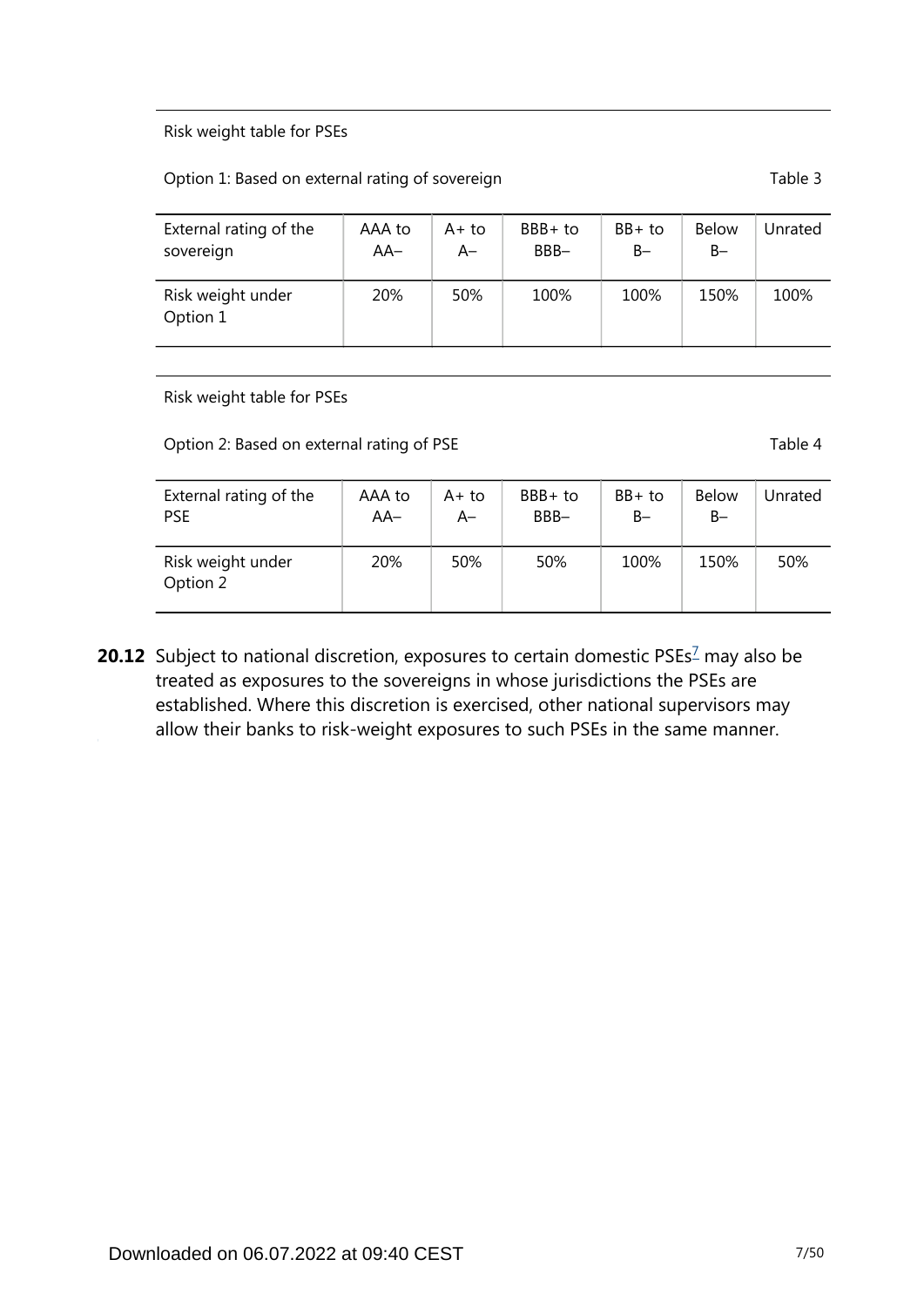<span id="page-7-0"></span>*[7](#page-6-0)*

*The following examples outline how PSEs might be categorised when focusing on one specific feature, namely revenue-raising powers. However, there may be other ways of determining the different treatments applicable to different types of PSEs, for instance by focusing on the extent of guarantees provided by the central government:*

- *(a) Regional governments and local authorities could qualify for the same treatment as claims on their sovereign or central government if these governments and local authorities have specific revenue-raising powers and have specific institutional arrangements the effect of which is to reduce their risk of default.*
- *(b) Administrative bodies responsible to central governments, regional governments or to local authorities and other noncommercial undertakings owned by the governments or local authorities may not warrant the same treatment as claims on their sovereign if the entities do not have revenue-raising powers or other arrangements as described above. If strict lending rules apply to these entities and a declaration of bankruptcy is not possible because of their special public status, it may be appropriate to treat these claims according to Option 1 or 2 for PSEs.*
- *(c) Commercial undertakings owned by central governments, regional governments or by local authorities may be treated as normal commercial enterprises. In particular, if these entities function as a corporate in competitive markets even though the state, a regional authority or a local authority is the major shareholder of these entities, supervisors should decide to consider them as corporates and therefore attach to them the applicable risk weights.*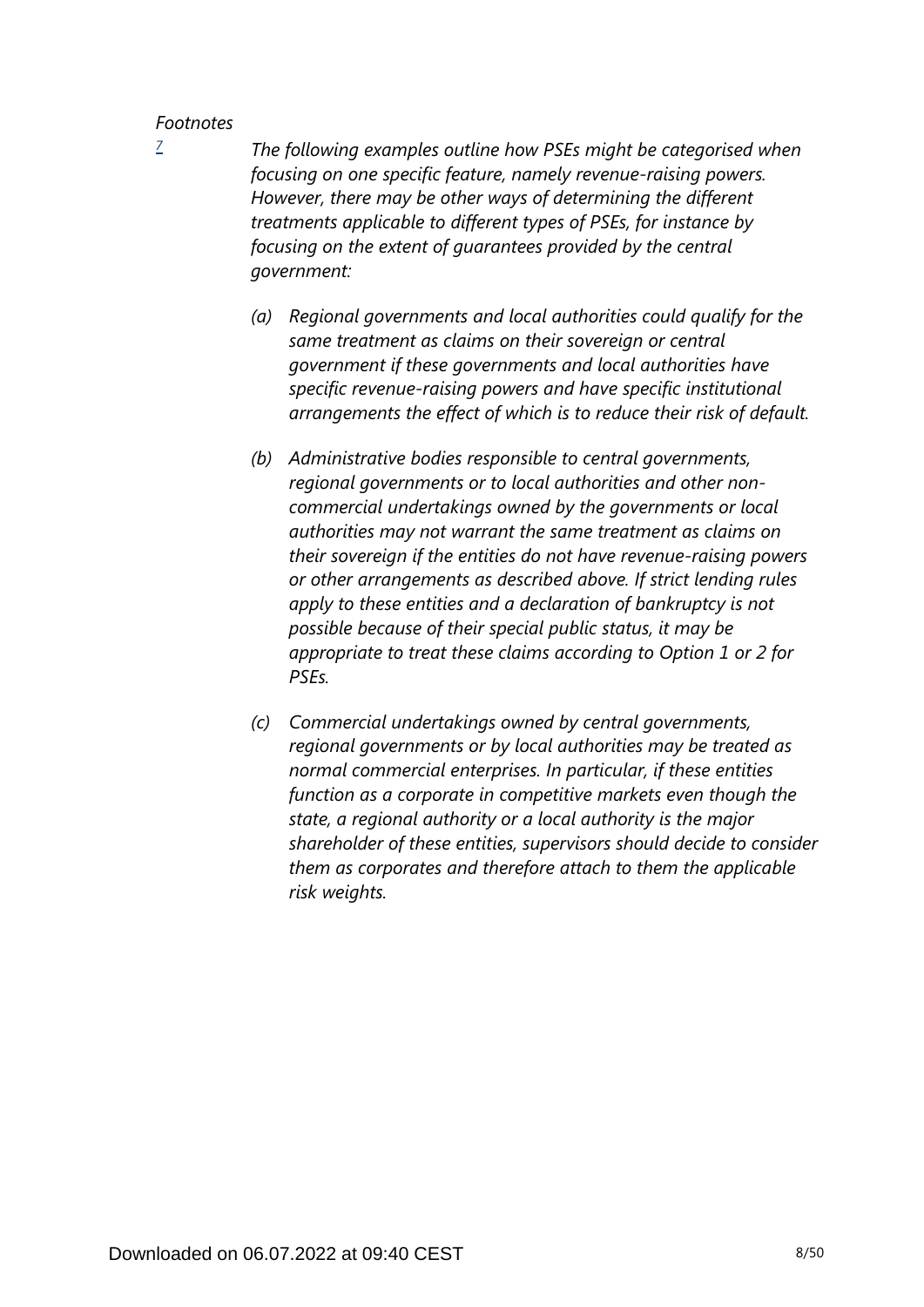# **Exposures to multilateral development banks (MDBs)**

- **20.13** For the purposes of calculating capital requirements, a Multilateral Development Bank (MDB) is an institution created by a group of countries that provides financing and professional advice for economic and social development projects. MDBs have large sovereign memberships and may include both developed and /or developing countries. Each MDB has its own independent legal and operational status, but with a similar mandate and a considerable number of joint owners.
- <span id="page-8-1"></span><span id="page-8-0"></span>**20.14** A 0% risk weight will be applied to exposures to MDBs that fulfil to the Committee's satisfaction the eligibility criteria provided below. $8$  The Committee will continue to evaluate eligibility on a case-by-case basis. The eligibility criteria for MDBs risk-weighted at 0% are:
	- (1) very high-quality long-term issuer ratings, ie a majority of an MDB's external ratings must be  $AAA$ ;<sup>[9](#page-9-1)</sup>
	- (2) either the shareholder structure comprises a significant proportion of sovereigns with long-term issuer external ratings of AA– or better, or the majority of the MDB's fund-raising is in the form of paid-in equity/capital and there is little or no leverage;
	- (3) strong shareholder support demonstrated by the amount of paid-in capital contributed by the shareholders; the amount of further capital the MDBs have the right to call, if required, to repay their liabilities; and continued capital contributions and new pledges from sovereign shareholders;
	- (4) adequate level of capital and liquidity (a case-by-case approach is necessary in order to assess whether each MDB's capital and liquidity are adequate); and,
	- (5) strict statutory lending requirements and conservative financial policies, which would include among other conditions a structured approval process, internal creditworthiness and risk concentration limits (per country, sector, and individual exposure and credit category), large exposures approval by the board or a committee of the board, fixed repayment schedules, effective monitoring of use of proceeds, status review process, and rigorous assessment of risk and provisioning to loan loss reserve.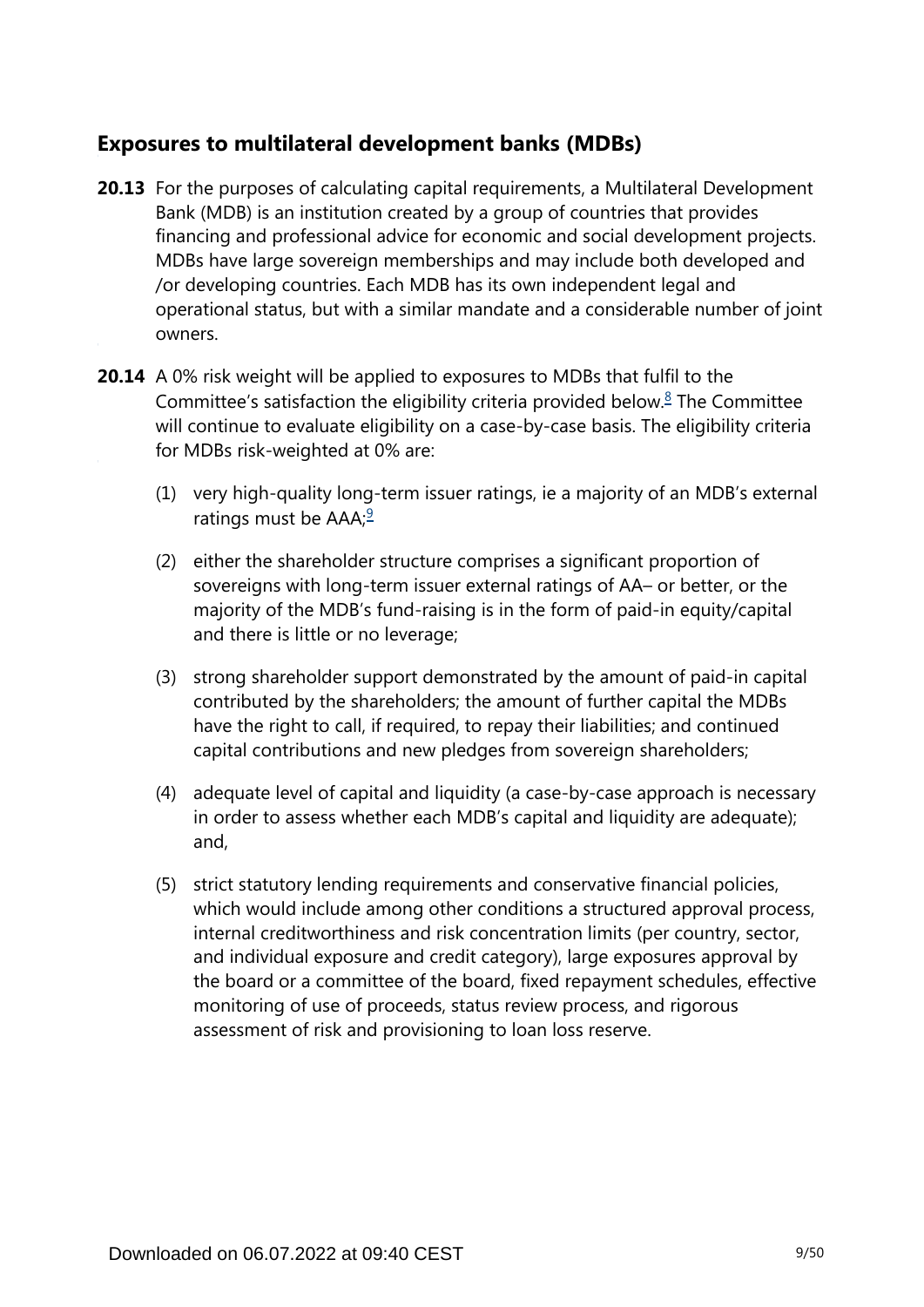<span id="page-9-0"></span>*[8](#page-8-0)*

*MDBs currently eligible for a 0% risk weight are: the World Bank Group comprising the International Bank for Reconstruction and Development, the International Finance Corporation, the Multilateral Investment Guarantee Agency and the International Development Association, the Asian Development Bank, the African Development Bank, the European Bank for Reconstruction and Development, the Inter-American Development Bank, the European Investment Bank, the European Investment Fund, the Nordic Investment Bank, the Caribbean Development Bank, the Islamic Development Bank, the Council of Europe Development Bank, the International Finance Facility for Immunization, and the Asian Infrastructure Investment Bank.*

- <span id="page-9-1"></span>*MDBs that request to be added to the list of MDBs eligible for a 0% risk weight must comply with the AAA rating criterion at the time of the application. Once included in the list of eligible MDBs, the rating may be downgraded, but in no case lower than AA–. Otherwise, exposures*  to such MDBs will be subject to the treatment set out in [CRE20.15.](https://www.bis.org/basel_framework/chapter/CRE/20.htm?tldate=20281012&inforce=20230101&published=20201126#paragraph_CRE_20_20230101_20_15) *[9](#page-8-1)*
- **20.15** For exposures to all other MDBs, banks incorporated in jurisdictions that allow the use of external ratings for regulatory purposes will assign to their MDB exposures the corresponding "base" risk weights determined by the external ratings according to Table 5. Banks incorporated in jurisdictions that do not allow external ratings for regulatory purposes will risk-weight such exposures at 50%.

Risk weight table for MDB exposures Table 5

| External rating of | AAA to | A+ to | BBB+ to | $BB+$ to | <b>Below</b> | Unrated |
|--------------------|--------|-------|---------|----------|--------------|---------|
| counterparty       | $AA-$  | A–    | BBB-    | B-       | $B-$         |         |
| "Base" risk weight | 20%    | 30%   | 50%     | 100%     | 150%         | 50%     |

# **Exposures to banks**

<span id="page-9-2"></span>**20.16** For the purposes of calculating capital requirements, a bank exposure is defined as a claim (including loans and senior debt instruments, unless considered as subordinated debt for the purposes of [CRE20.60](https://www.bis.org/basel_framework/chapter/CRE/20.htm?tldate=20281012&inforce=20230101&published=20201126#paragraph_CRE_20_20230101_20_60)) on any financial institution that is licensed to take deposits from the public and is subject to appropriate prudential standards and level of supervision. $10$  The treatment associated with subordinated bank debt and equities is addressed in [CRE20.53](https://www.bis.org/basel_framework/chapter/CRE/20.htm?tldate=20281012&inforce=20230101&published=20201126#paragraph_CRE_20_20230101_20_53) to [CRE20.60](https://www.bis.org/basel_framework/chapter/CRE/20.htm?tldate=20281012&inforce=20230101&published=20201126#paragraph_CRE_20_20230101_20_60).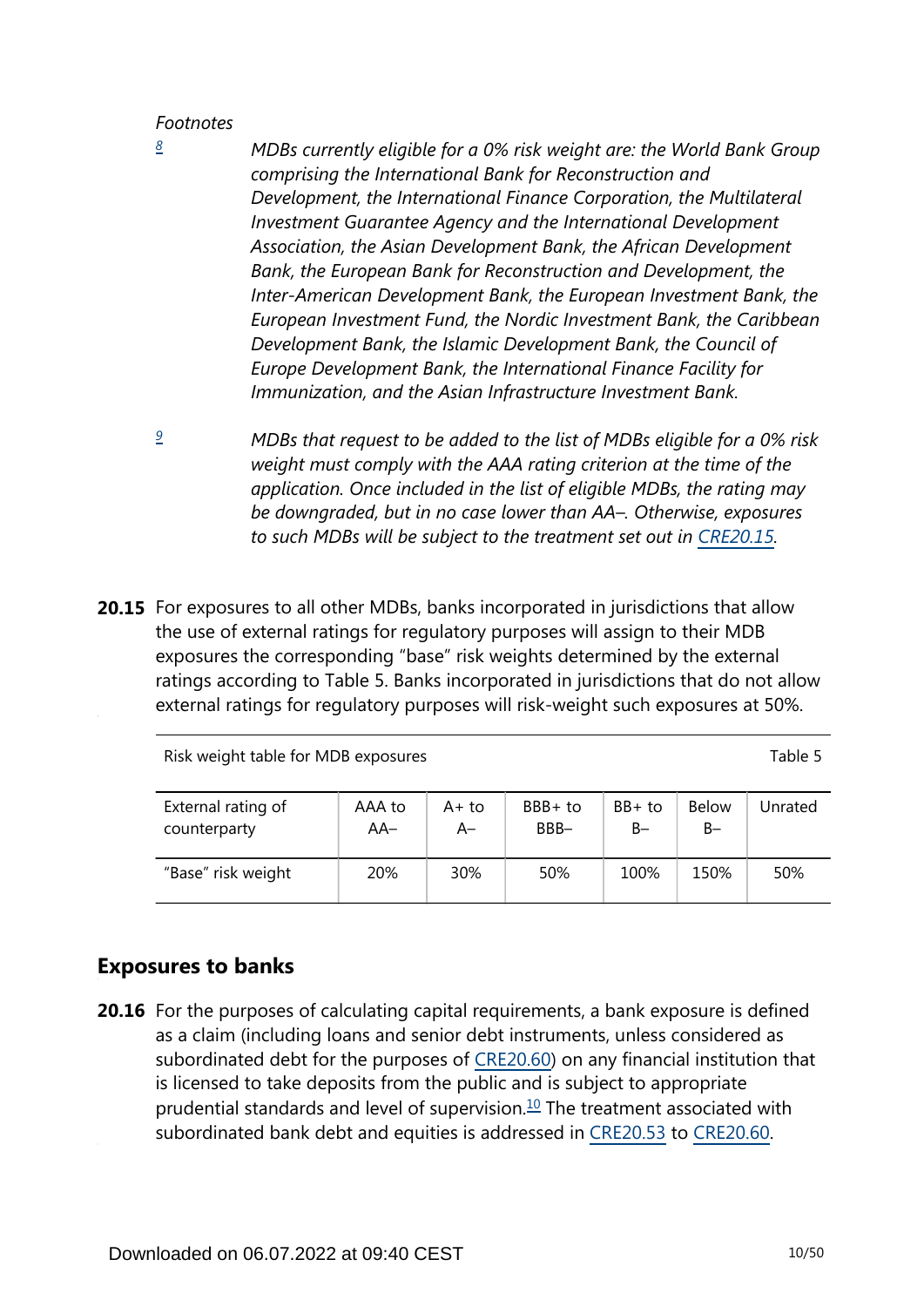<span id="page-10-0"></span>*[10](#page-9-2)*

*For internationally active banks, appropriate prudential standards (eg capital and liquidity requirements) and level of supervision should be in accordance with the Basel framework. For domestic banks, appropriate prudential standards are determined by the national supervisors but should include at least a minimum regulatory capital requirement.*

#### **Risk weight determination**

<span id="page-10-2"></span>**20.17** Bank exposures will be risk-weighted based on the following hierarchy:<sup>[11](#page-10-1)</sup>

- (1) External Credit Risk Assessment Approach (ECRA): This approach is for banks incorporated in jurisdictions that allow the use of external ratings for regulatory purposes. It applies to all their rated exposures to banks. Banks will apply [CRE21.1](https://www.bis.org/basel_framework/chapter/CRE/21.htm?tldate=20281012&inforce=20230101&published=20200327#paragraph_CRE_21_20230101_21_1) to [CRE21.21](https://www.bis.org/basel_framework/chapter/CRE/21.htm?tldate=20281012&inforce=20230101&published=20200327#paragraph_CRE_21_20230101_21_21) to determine which rating can be used and for which exposures.
- (2) Standardised Credit Risk Assessment Approach (SCRA): This approach is for all exposures of banks incorporated in jurisdictions that do not allow the use of external ratings for regulatory purposes. For exposures to banks that are unrated, this approach also applies to banks incorporated in jurisdictions that allow the use of external ratings for regulatory purposes.

#### *Footnotes*

*With the exception of exposures giving rise to Common Equity Tier 1, Additional Tier 1 and Tier 2 items, national supervisors may allow banks belonging to the same institutional protection scheme (such as mutual, cooperatives or savings institutions) in their jurisdictions to apply a lower risk weight than that indicated by the ECRA and SCRA to their intra-group or in-network exposures provided that both counterparties to the exposures are members of the same effective institutional protection scheme that is a contractual or statutory arrangement set up to protect those institutions and seeks to ensure their liquidity and solvency to avoid bankruptcy.*

## **External Credit Risk Assessment Approach (ECRA)**

<span id="page-10-1"></span>*[<sup>11</sup>](#page-10-2)*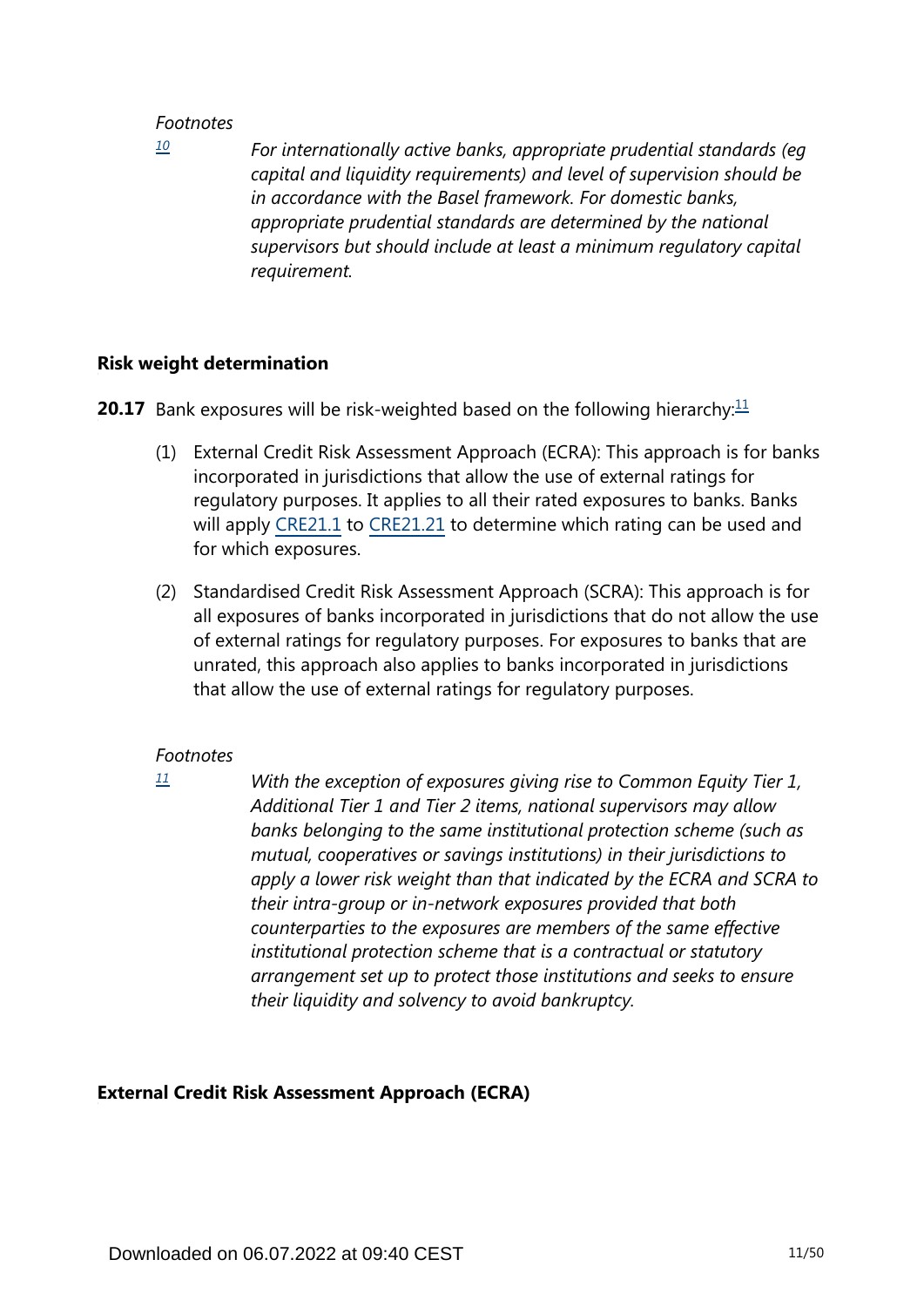<span id="page-11-3"></span><span id="page-11-2"></span>**20.18** Banks incorporated in jurisdictions that allow the use of external ratings for regulatory purposes will assign to their rated bank exposures $1/2$  the corresponding

"base" risk weights determined by the external ratings according to Table 6. Such ratings must not incorporate assumptions of implicit government support, unless the rating refers to a public bank owned by its government.<sup>[13](#page-11-1)</sup> Banks incorporated in jurisdictions that allow the use of external ratings for regulatory purposes must only apply SCRA for their unrated bank exposures, in accordance with [CRE20.21.](https://www.bis.org/basel_framework/chapter/CRE/20.htm?tldate=20281012&inforce=20230101&published=20201126#paragraph_CRE_20_20230101_20_21)

Risk weight table for bank exposures

External Credit Risk Assessment Approach Table 6

| External rating of counterparty         | AAA to<br>AA- | A+ to<br>$A-$ | BBB+ to<br>BBB- | $BB+$ to<br>$B -$ | <b>Below</b><br>$B-$ |
|-----------------------------------------|---------------|---------------|-----------------|-------------------|----------------------|
| "Base" risk weight                      | 20%           | 30%           | 50%             | 100%              | 150%                 |
| Risk weight for short-term<br>exposures | 20%           | <b>20%</b>    | <b>20%</b>      | 50%               | 150%                 |

#### *Footnotes*

<span id="page-11-0"></span>*[12](#page-11-2)*

- *An exposure is rated from the perspective of a bank if the exposure is rated by a recognised "eligible credit assessment institution" (ECAI) which has been nominated by the bank (ie the bank has informed its supervisor of its intention to use the ratings of such ECAI for regulatory purposes in a consistent manner [CRE21.8](https://www.bis.org/basel_framework/chapter/CRE/21.htm?tldate=20281012&inforce=20230101&published=20200327#paragraph_CRE_21_20230101_21_8). In other words, if an external rating exists but the credit rating agency is not a recognised ECAI by the national supervisor, or the rating has been issued by an ECAI which has not been nominated by the bank, the exposure would be considered as being unrated from the perspective of the bank.*
- <span id="page-11-1"></span>*Implicit government support refers to the notion that the government would act to prevent bank creditors from incurring losses in the event of a bank default or bank distress. National supervisors may continue to allow banks to use external ratings which incorporate assumptions of implicit government support for up to a period of five years, from the date of implementation of this standard, when assigning the "base" risk weights in Table 6 to their bank exposures. [13](#page-11-3)*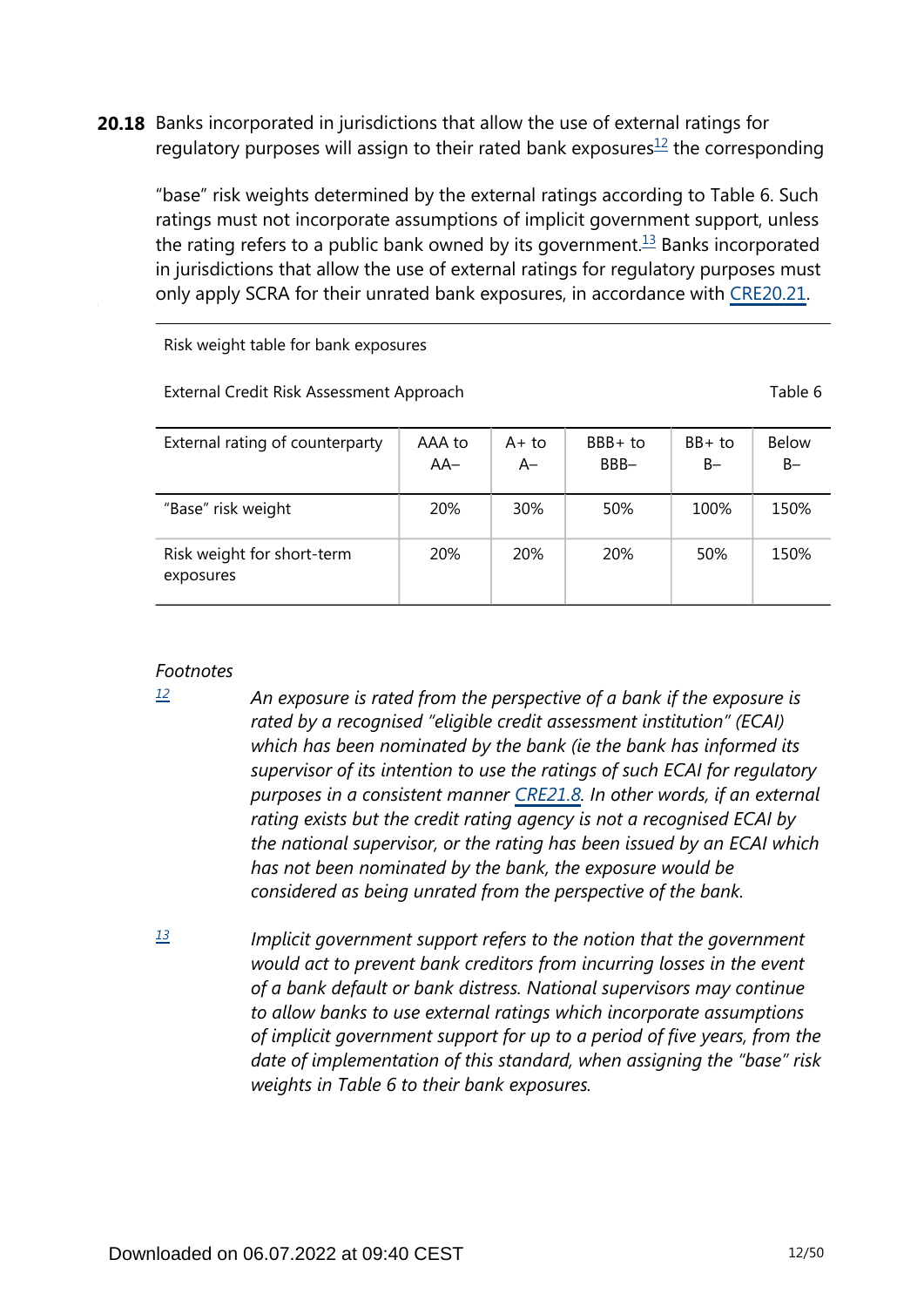<span id="page-12-1"></span>**20.19** Exposures to banks with an original maturity of three months or less, as well as exposures to banks that arise from the movement of goods across national

borders with an original maturity of six months or less $\frac{14}{1}$  $\frac{14}{1}$  $\frac{14}{1}$  can be assigned a risk weight that correspond to the risk weights for short term exposures in Table 6.

*Footnotes*

<span id="page-12-0"></span>*[14](#page-12-1)*

*This may include on-balance sheet exposures such as loans and offbalance sheet exposures such as self-liquidating trade-related contingent items.*

**20.20** Banks must perform due diligence to ensure that the external ratings appropriately and conservatively reflect the creditworthiness of the bank counterparties. If the due diligence analysis reflects higher risk characteristics than that implied by the external rating bucket of the exposure (ie AAA to AA–; A+ to A– etc), the bank must assign a risk weight at least one bucket higher than the "base" risk weight determined by the external rating. Due diligence analysis must never result in the application of a lower risk weight than that determined by the external rating.

## **Standardised Credit Risk Assessment Approach (SCRA)**

<span id="page-12-2"></span>**20.21** Banks incorporated in jurisdictions that do not allow the use of external ratings for regulatory purposes will apply the SCRA to all their bank exposures. The SCRA also applies to unrated bank exposures for banks incorporated in jurisdictions that allow the use of external ratings for regulatory purposes. The SCRA requires banks to classify bank exposures into one of three risk-weight buckets (ie Grades A, B and C) and assign the corresponding risk weights in Table  $7.\overline{15}$  $7.\overline{15}$  $7.\overline{15}$  For the purposes of the SCRA only, "published minimum regulatory requirements" in [CRE20.22](https://www.bis.org/basel_framework/chapter/CRE/20.htm?tldate=20281012&inforce=20230101&published=20201126#paragraph_CRE_20_20230101_20_22) to [CRE20.30](https://www.bis.org/basel_framework/chapter/CRE/20.htm?tldate=20281012&inforce=20230101&published=20201126#paragraph_CRE_20_20230101_20_30) excludes liquidity standards.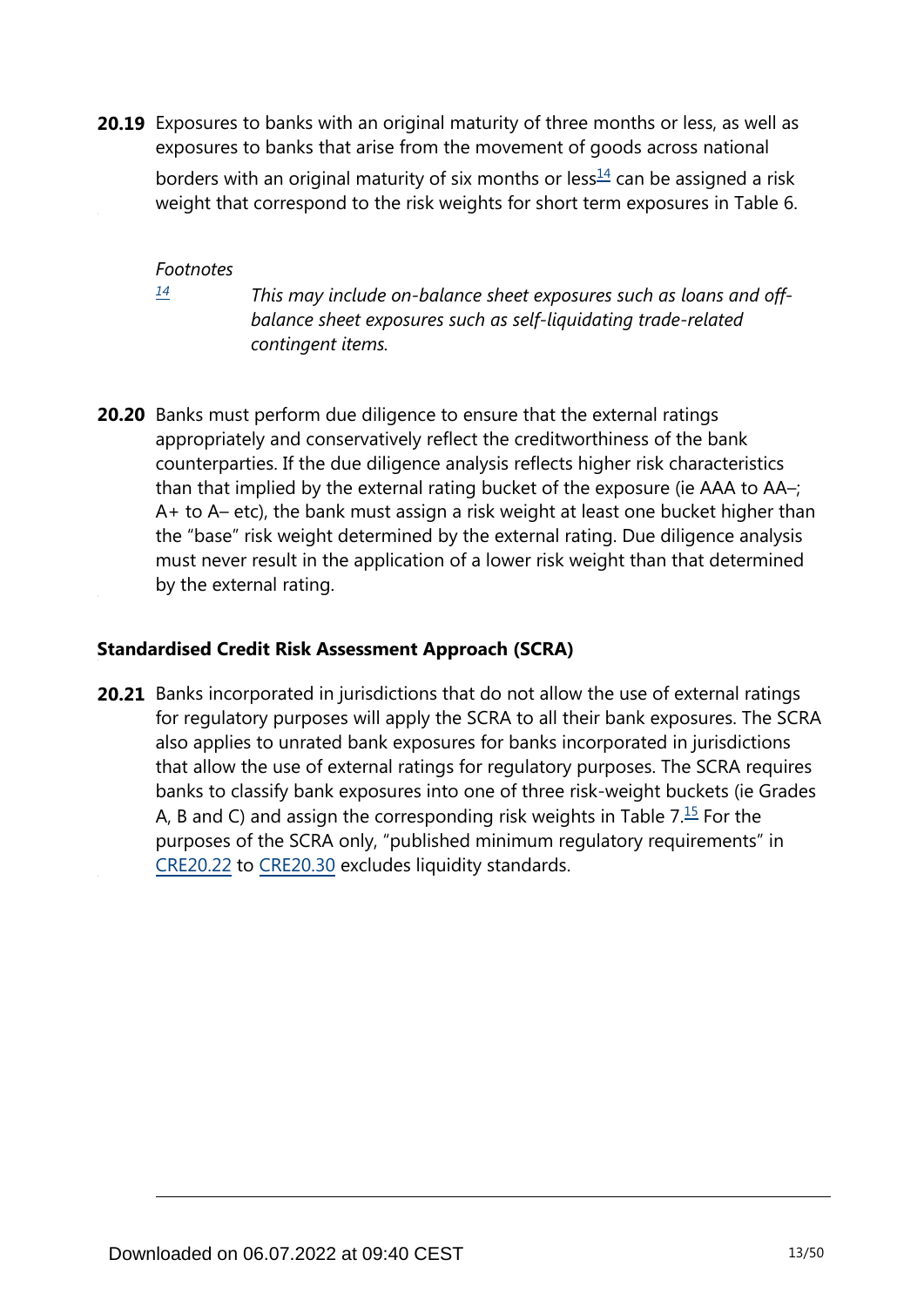#### Risk weight table for bank exposures

#### Standardised Credit Risk Assessment Approach Table 7 and Table 7

| Credit risk assessment of<br>counterparty | Grade A    | Grade B | Grade C |
|-------------------------------------------|------------|---------|---------|
| "Base" risk weight                        | 40%        | 75%     | 150%    |
| Risk weight for short-term<br>exposures   | <b>20%</b> | 50%     | 150%    |

#### *Footnotes*

<span id="page-13-0"></span>*[15](#page-12-2)*

*Under the SCRA, exposures to banks without an external credit rating may receive a risk weight of 30%, provided that the counterparty bank has a Common Equity Tier 1 ratio which meets or exceeds 14% and a Tier 1 leverage ratio which meets or exceeds 5%. The counterparty bank must also satisfy all the requirements for Grade A classification.*

## **SCRA: Grade A**

- **20.22** Grade A refers to exposures to banks, where the counterparty bank has adequate capacity to meet their financial commitments (including repayments of principal and interest) in a timely manner, for the projected life of the assets or exposures and irrespective of the economic cycles and business conditions.
- **20.23** A counterparty bank classified into Grade A must meet or exceed the published minimum regulatory requirements and buffers established by its national supervisor as implemented in the jurisdiction where it is incorporated, except for bank-specific minimum regulatory requirements or buffers that may be imposed through supervisory actions (eg via the Supervisory Review Process, [SRP\)](https://www.bis.org/basel_framework/standard/SRP.htm?tldate=20281012) and not made public. If such minimum regulatory requirements and buffers (other than bank-specific minimum requirements or buffers) are not publicly disclosed or otherwise made available by the counterparty bank, then the counterparty bank must be assessed as Grade B or lower.
- **20.24** If as part of its due diligence, a bank assesses that a counterparty bank does not meet the definition of Grade A in [CRE20.22](https://www.bis.org/basel_framework/chapter/CRE/20.htm?tldate=20281012&inforce=20230101&published=20201126#paragraph_CRE_20_20230101_20_22) and [CRE20.23](https://www.bis.org/basel_framework/chapter/CRE/20.htm?tldate=20281012&inforce=20230101&published=20201126#paragraph_CRE_20_20230101_20_23), exposures to the counterparty bank must be classified as Grade B or Grade C.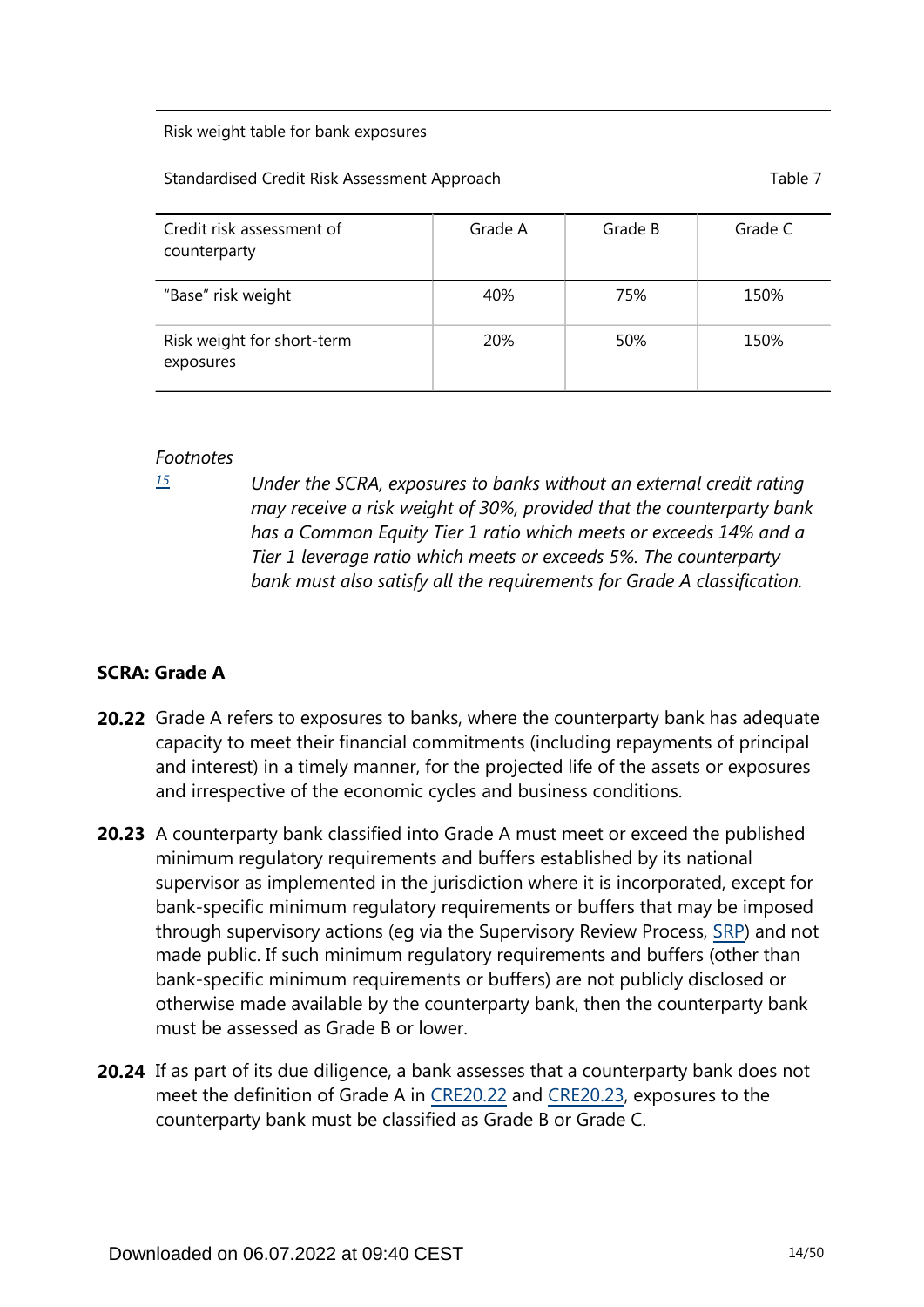#### **SCRA: Grade B**

- **20.25** Grade B refers to exposures to banks, where the counterparty bank is subject to substantial credit risk, such as repayment capacities that are dependent on stable or favourable economic or business conditions.
- **20.26** A counterparty bank classified into Grade B must meet or exceed the published minimum regulatory requirements (excluding buffers) established by its national supervisor as implemented in the jurisdiction where it is incorporated, except for bank-specific minimum regulatory requirements that may be imposed through supervisory actions (eg via the Supervisory Review Process, [SRP\)](https://www.bis.org/basel_framework/standard/SRP.htm?tldate=20281012) and not made public. If such minimum regulatory requirements are not publicly disclosed or otherwise made available by the counterparty bank then the counterparty bank must be assessed as Grade C.
- **20.27** Banks will classify all exposures that do not meet the requirements outlined in [CRE20.22](https://www.bis.org/basel_framework/chapter/CRE/20.htm?tldate=20281012&inforce=20230101&published=20201126#paragraph_CRE_20_20230101_20_22) and [CRE20.23](https://www.bis.org/basel_framework/chapter/CRE/20.htm?tldate=20281012&inforce=20230101&published=20201126#paragraph_CRE_20_20230101_20_23) into Grade B, unless the exposure falls within Grade C under [CRE20.28](https://www.bis.org/basel_framework/chapter/CRE/20.htm?tldate=20281012&inforce=20230101&published=20201126#paragraph_CRE_20_20230101_20_28) to [CRE20.30.](https://www.bis.org/basel_framework/chapter/CRE/20.htm?tldate=20281012&inforce=20230101&published=20201126#paragraph_CRE_20_20230101_20_30)

#### **SCRA: Grade C**

- **20.28** Grade C refers to higher credit risk exposures to banks, where the counterparty bank has material default risks and limited margins of safety. For these counterparties, adverse business, financial, or economic conditions are very likely to lead, or have led, to an inability to meet their financial commitments.
- **20.29** At a minimum, if any of the following triggers is breached, a bank must classify the exposure into Grade C:
	- (1) The counterparty bank does not meet the criteria for being classified as Grade B with respect to its published minimum regulatory requirements, as set out in [CRE20.25](https://www.bis.org/basel_framework/chapter/CRE/20.htm?tldate=20281012&inforce=20230101&published=20201126#paragraph_CRE_20_20230101_20_25) and [CRE20.26](https://www.bis.org/basel_framework/chapter/CRE/20.htm?tldate=20281012&inforce=20230101&published=20201126#paragraph_CRE_20_20230101_20_26); or
	- (2) Where audited financial statements are required, the external auditor has issued an adverse audit opinion or has expressed substantial doubt about the counterparty bank's ability to continue as a going concern in its financial statements or audited reports within the previous 12 months.
- **20.30** Even if the triggers set out in [CRE20.29](https://www.bis.org/basel_framework/chapter/CRE/20.htm?tldate=20281012&inforce=20230101&published=20201126#paragraph_CRE_20_20230101_20_29) are not breached, a bank may assess that the counterparty bank meets the definition in [CRE20.28](https://www.bis.org/basel_framework/chapter/CRE/20.htm?tldate=20281012&inforce=20230101&published=20201126#paragraph_CRE_20_20230101_20_28). In that case, the exposure to such counterparty bank must be classified into Grade C.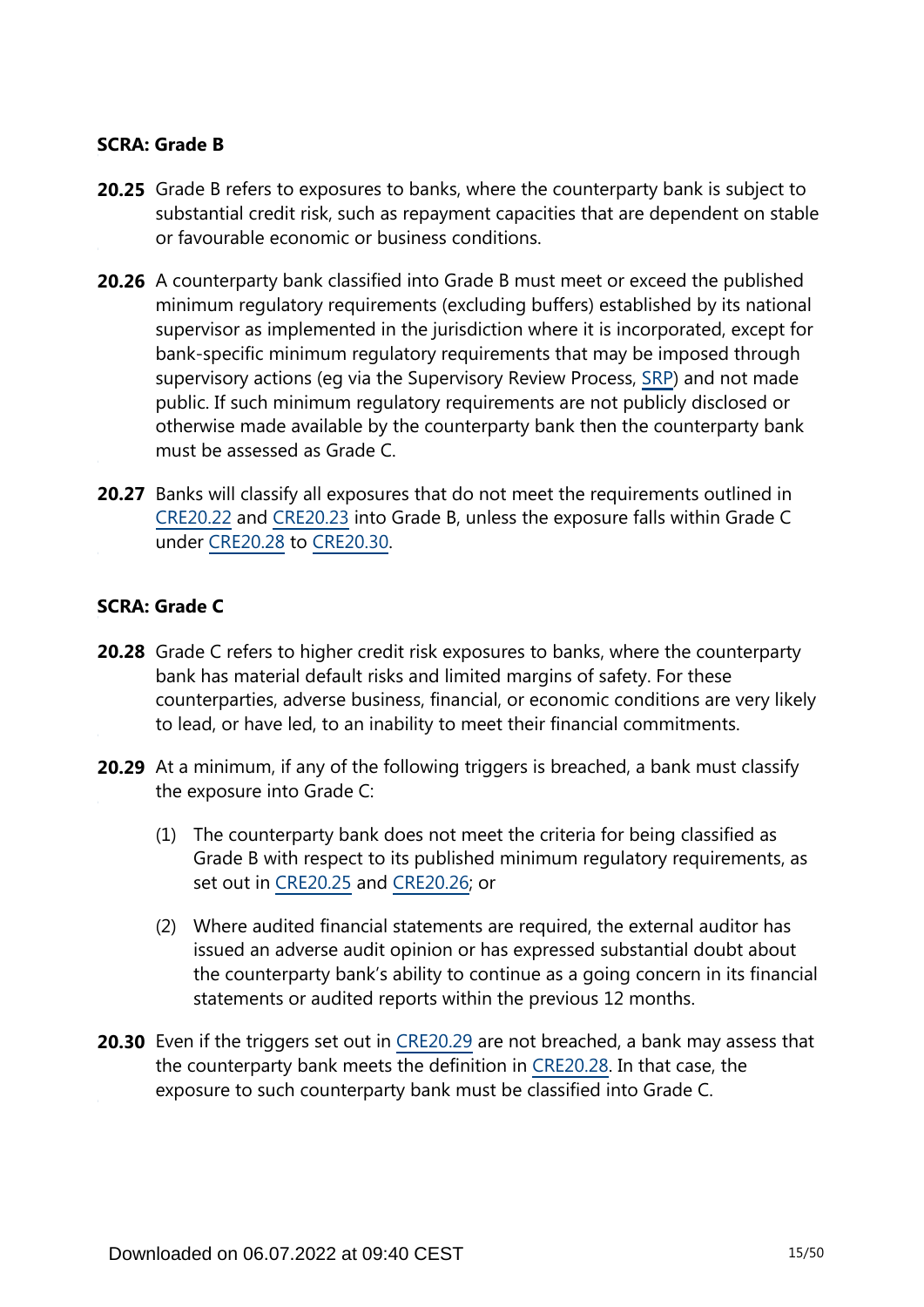<span id="page-15-1"></span>Exposures to banks with an original maturity of three months or less, as well as exposures to banks that arise from the movement of goods across national borders with an original maturity of six months or less, $16$  can be assigned a risk weight that correspond to the risk weights for short term exposures in Table 7.

#### *Footnotes*

<span id="page-15-0"></span>*[16](#page-15-1)*

*This may include on-balance sheet exposures such as loans and offbalance sheet exposures such as self-liquidating trade-related contingent items.*

**20.32** To reflect transfer and convertibility risk under the SCRA, a risk-weight floor based on the risk weight applicable to exposures to the sovereign of the country where the bank counterparty is incorporated will be applied to the risk weight assigned to bank exposures. The sovereign floor applies when: (i) the exposure is not in the local currency of the jurisdiction of incorporation of the debtor bank; and (ii) for a borrowing booked in a branch of the debtor bank in a foreign jurisdiction, when the exposure is not in the local currency of the jurisdiction in which the branch operates. The sovereign floor will not apply to short-term (ie with a maturity below one year) self-liquidating, trade-related contingent items that arise from the movement of goods.

# **Exposures to covered bonds**

**20.33** Covered bonds are bonds issued by a bank or mortgage institution that are subject by law to special public supervision designed to protect bond holders. Proceeds deriving from the issue of these bonds must be invested in conformity with the law in assets which, during the whole period of the validity of the bonds, are capable of covering claims attached to the bonds and which, in the event of the failure of the issuer, would be used on a priority basis for the reimbursement of the principal and payment of the accrued interest.

#### **Eligible assets**

**20.34** In order to be eligible for the risk weights set out in [CRE20.38,](https://www.bis.org/basel_framework/chapter/CRE/20.htm?tldate=20281012&inforce=20230101&published=20201126#paragraph_CRE_20_20230101_20_38) the underlying assets (the cover pool) of covered bonds as defined in [CRE20.33](https://www.bis.org/basel_framework/chapter/CRE/20.htm?tldate=20281012&inforce=20230101&published=20201126#paragraph_CRE_20_20230101_20_33) shall meet the requirements set out in [CRE20.37](https://www.bis.org/basel_framework/chapter/CRE/20.htm?tldate=20281012&inforce=20230101&published=20201126#paragraph_CRE_20_20230101_20_37) and shall include any of the following: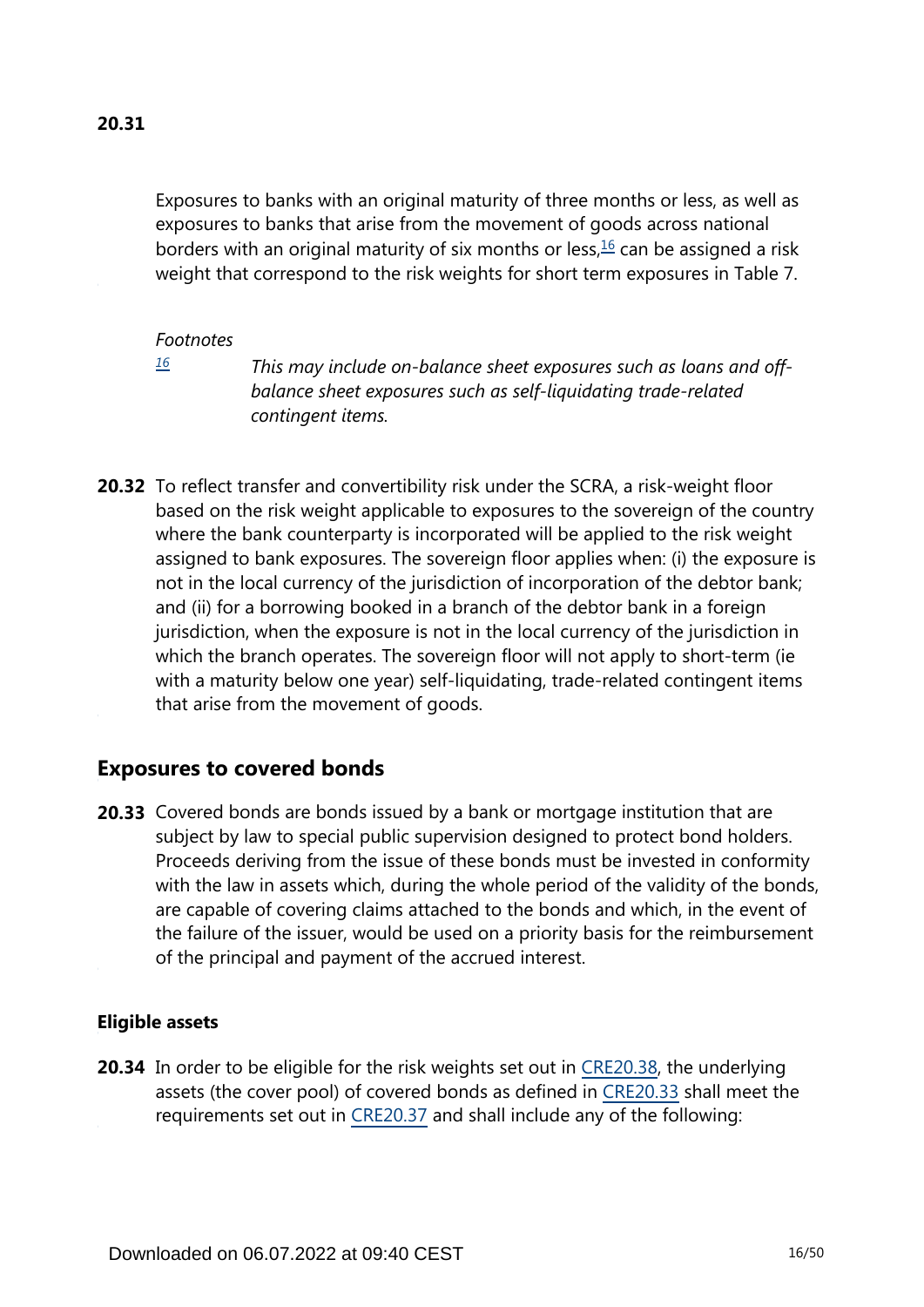- (1) claims on, or guaranteed by, sovereigns, their central banks, public sector entities or multilateral development banks;
- (2) claims secured by residential real estate that meet the criteria set out in [CRE20.71](https://www.bis.org/basel_framework/chapter/CRE/20.htm?tldate=20281012&inforce=20230101&published=20201126#paragraph_CRE_20_20230101_20_71) and with a loan-to-value ratio of 80% or lower;
- (3) claims secured by commercial real estate that meets the criteria set out in [CRE20.71](https://www.bis.org/basel_framework/chapter/CRE/20.htm?tldate=20281012&inforce=20230101&published=20201126#paragraph_CRE_20_20230101_20_71) and with a loan-to-value ratio of 60% or lower; or
- (4) claims on, or guaranteed by banks that qualify for a 30% or lower risk weight. However, such assets cannot exceed 15% of covered bond issuances.
- **20.35** The nominal value of the pool of assets assigned to the covered bond instrument (s) by its issuer should exceed its nominal outstanding value by at least 10%. The value of the pool of assets for this purpose does not need to be that required by the legislative framework. However, if the legislative framework does not stipulate a requirement of at least 10%, the issuing bank needs to publicly disclose on a regular basis that their cover pool meets the 10% requirement in practice. In addition to the primary assets listed in this paragraph, additional collateral may include substitution assets (cash or short term liquid and secure assets held in substitution of the primary assets to top up the cover pool for management purposes) and derivatives entered into for the purposes of hedging the risks arising in the covered bond program.
- **20.36** The conditions set out in [CRE20.34](https://www.bis.org/basel_framework/chapter/CRE/20.htm?tldate=20281012&inforce=20230101&published=20201126#paragraph_CRE_20_20230101_20_34) and [CRE20.35](https://www.bis.org/basel_framework/chapter/CRE/20.htm?tldate=20281012&inforce=20230101&published=20201126#paragraph_CRE_20_20230101_20_35) must be satisfied at the inception of the covered bond and throughout its remaining maturity.

## **Disclosure requirements**

- **20.37** Exposures in the form of covered bonds are eligible for the treatment set out in [CRE20.38](https://www.bis.org/basel_framework/chapter/CRE/20.htm?tldate=20281012&inforce=20230101&published=20201126#paragraph_CRE_20_20230101_20_38), provided that the bank investing in the covered bonds can demonstrate to its national supervisors that:
	- (1) it receives portfolio information at least on:
		- (a) the value of the cover pool and outstanding covered bonds;
		- (b) the geographical distribution and type of cover assets, loan size, interest rate and currency risks;
		- (c) the maturity structure of cover assets and covered bonds; and
		- (d) the percentage of loans more than 90 days past due; and
	- (2) the issuer makes the information referred to in point (1) available to the bank at least semi-annually.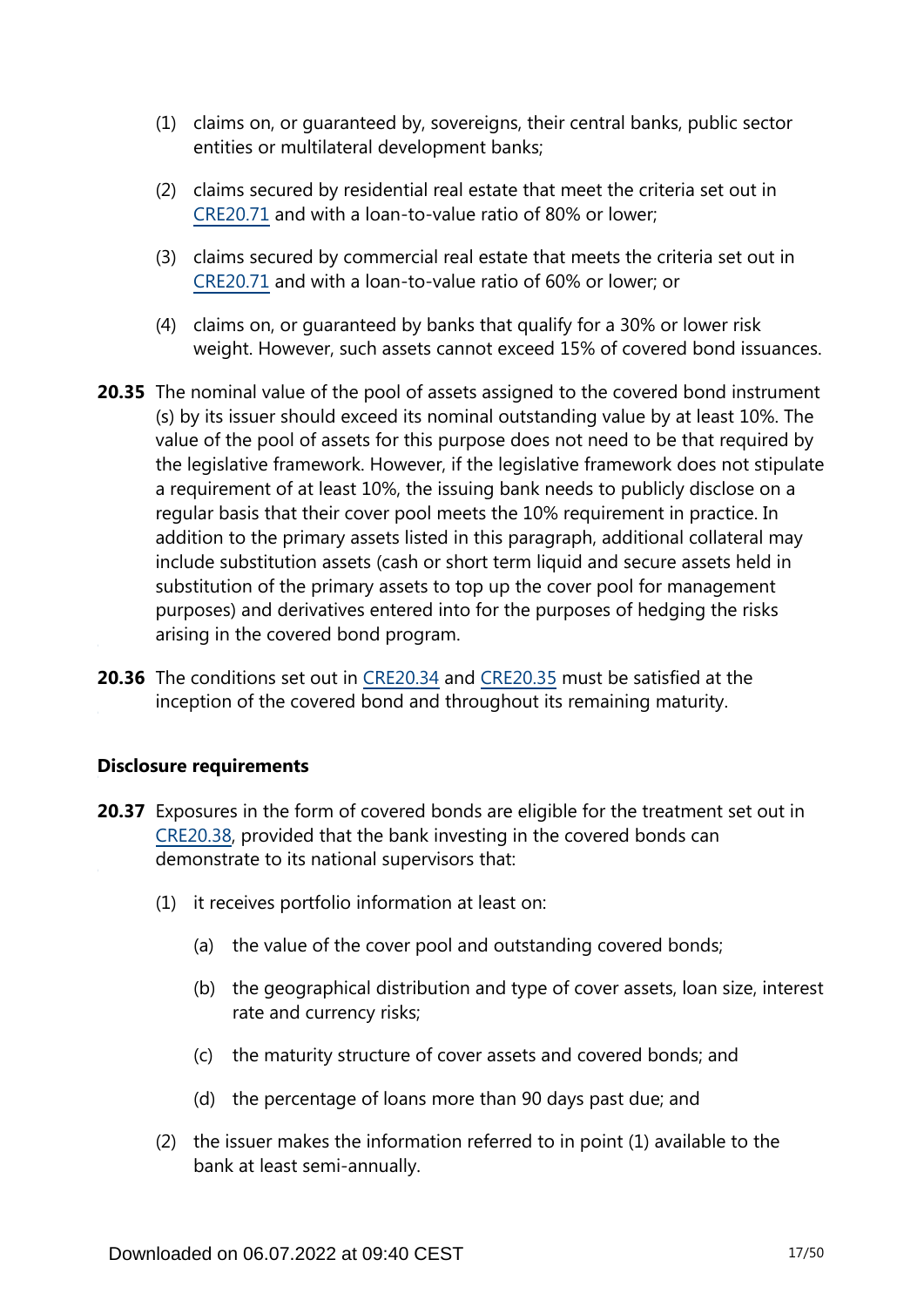<span id="page-17-1"></span>**20.38** Covered bonds that meet the criteria set out in the [CRE20.34](https://www.bis.org/basel_framework/chapter/CRE/20.htm?tldate=20281012&inforce=20230101&published=20201126#paragraph_CRE_20_20230101_20_34) to [CRE20.37](https://www.bis.org/basel_framework/chapter/CRE/20.htm?tldate=20281012&inforce=20230101&published=20201126#paragraph_CRE_20_20230101_20_37) shall be risk-weighted based on the issue-specific rating or the issuer's risk weight according to the rules outlined in [CRE21.1](https://www.bis.org/basel_framework/chapter/CRE/21.htm?tldate=20281012&inforce=20230101&published=20200327#paragraph_CRE_21_20230101_21_1) to [CRE21.21](https://www.bis.org/basel_framework/chapter/CRE/21.htm?tldate=20281012&inforce=20230101&published=20200327#paragraph_CRE_21_20230101_21_21). For covered bonds with issue-specific ratings,  $\frac{17}{1}$  $\frac{17}{1}$  $\frac{17}{1}$  the risk weight shall be determined according to Table 8. For unrated covered bonds, the risk weight would be inferred from the issuer's ECRA or SCRA risk weight according to Table 9.

| Risk weight table for rated covered bond exposures |                 |                |                    |                   |                       |  |  |  |
|----------------------------------------------------|-----------------|----------------|--------------------|-------------------|-----------------------|--|--|--|
| Issue-specific rating of the<br>covered bond       | AAA to<br>$AA-$ | $A+to$<br>$A-$ | $BBB + to$<br>BBB- | $BB+$ to<br>$B -$ | <b>Below</b><br>$B -$ |  |  |  |
| "Base" risk weight                                 | 10%             | <b>20%</b>     | 20%                | 50%               | 100%                  |  |  |  |

Risk weight table for unrated covered bond exposures Table 9

| Risk weight of the<br>issuing bank | 20% | 30% | 40% | 50% | 75% | 100% | 150% |
|------------------------------------|-----|-----|-----|-----|-----|------|------|
| "Base" risk weight                 | 10% | 15% | 20% | 25% | 35% | 50%  | 100% |

## *Footnotes*

<span id="page-17-0"></span>*[17](#page-17-1)*

*An exposure is rated from the perspective of a bank if the exposure is rated by a recognised ECAI which has been nominated by the bank (ie the bank has informed its supervisor of its intention to use the ratings of such ECAI for regulatory purposes in a consistent manner (see [CRE21.](https://www.bis.org/basel_framework/chapter/CRE/21.htm?tldate=20281012&inforce=20230101&published=20200327#paragraph_CRE_21_20230101_21_8) [8](https://www.bis.org/basel_framework/chapter/CRE/21.htm?tldate=20281012&inforce=20230101&published=20200327#paragraph_CRE_21_20230101_21_8)). In other words, if an external rating exists but the credit rating agency is not a recognised ECAI by the national supervisor, or the rating has been issued by an ECAI which has not been nominated by the bank, the exposure would be considered as being unrated from the perspective of the bank.*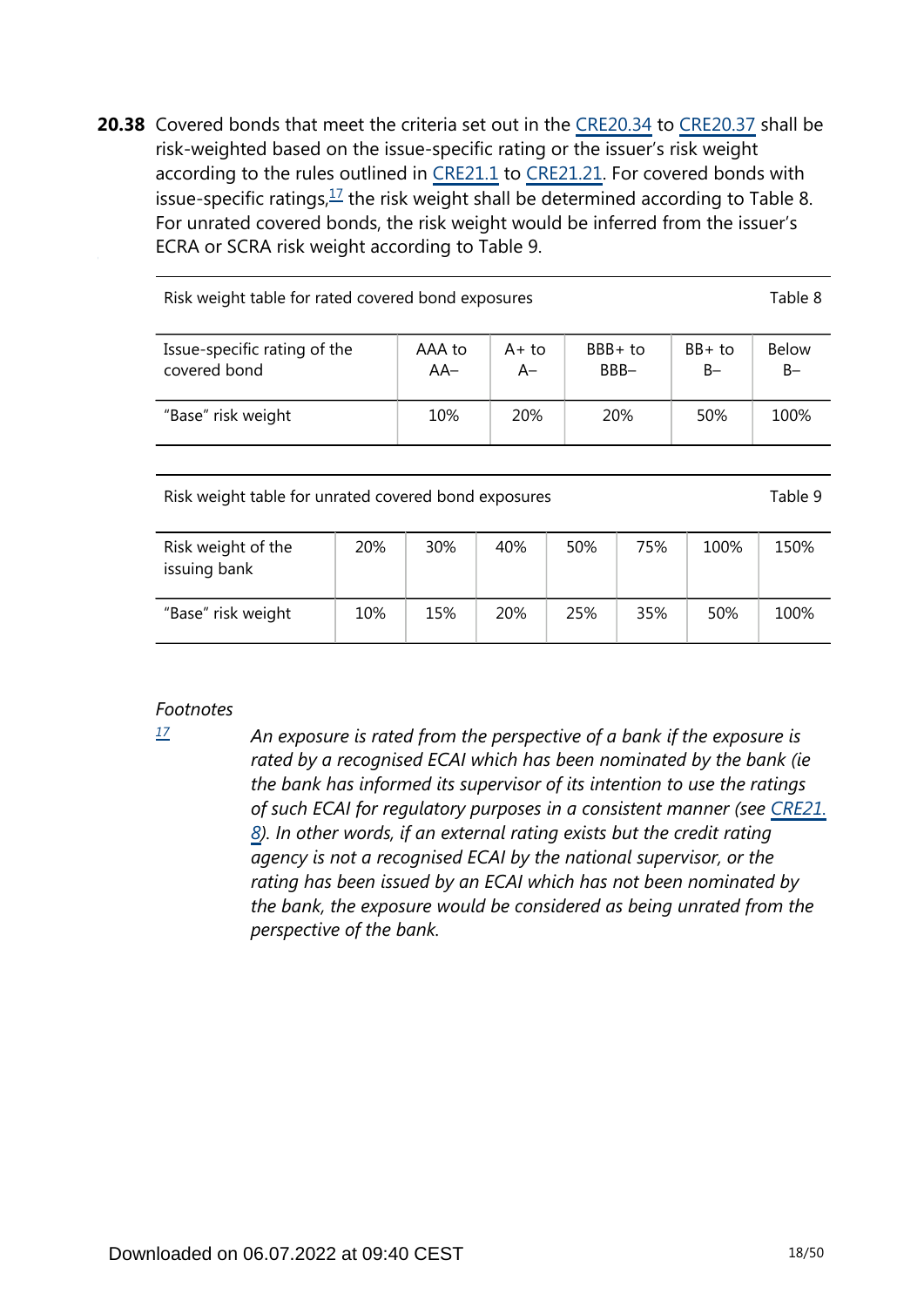**20.39** Banks must perform due diligence to ensure that the external ratings appropriately and conservatively reflect the creditworthiness of the covered bond and the issuing bank. If the due diligence analysis reflects higher risk characteristics than that implied by the external rating bucket of the exposure (ie AAA to AA–; A+ to A– etc), the bank must assign a risk weight at least one bucket higher than the "base" risk weight determined by the external rating. Due diligence analysis must never result in the application of a lower risk weight than that determined by the external rating.

# **Exposures to securities firms and other financial institutions**

**20.40** Exposures to securities firms and other financial institutions will be treated as exposures to banks provided that these firms are subject to prudential standards and a level of supervision equivalent to those applied to banks (including capital and liquidity requirements). National supervisors should determine whether the regulatory and supervisory framework governing securities firms and other financial institutions in their own jurisdictions is equivalent to that which is applied to banks in their own jurisdictions. Where the regulatory and supervisory framework governing securities firms and other financial institutions is determined to be equivalent to that applied to banks in a jurisdiction, other national supervisors may allow their banks to risk weight such exposures to securities firms and other financial institutions as exposures to banks. Exposures to all other securities firms and financial institutions will be treated as exposures to corporates.

# **Exposures to corporates**

- **20.41** For the purposes of calculating capital requirements, exposures to corporates include exposures (loans, bonds, receivables, etc) to incorporated entities, associations, partnerships, proprietorships, trusts, funds and other entities with similar characteristics, except those which qualify for one of the other exposure classes. The treatment associated with subordinated debt and equities of these counterparties is addressed in [CRE20.53](https://www.bis.org/basel_framework/chapter/CRE/20.htm?tldate=20281012&inforce=20230101&published=20201126#paragraph_CRE_20_20230101_20_53) to [CRE20.62](https://www.bis.org/basel_framework/chapter/CRE/20.htm?tldate=20281012&inforce=20230101&published=20201126#paragraph_CRE_20_20230101_20_62). The corporate exposure class includes exposures to insurance companies and other financial corporates that do not meet the definitions of exposures to banks, or securities firms and other financial institutions, as determined in [CRE20.16](https://www.bis.org/basel_framework/chapter/CRE/20.htm?tldate=20281012&inforce=20230101&published=20201126#paragraph_CRE_20_20230101_20_16) and [CRE20.40](https://www.bis.org/basel_framework/chapter/CRE/20.htm?tldate=20281012&inforce=20230101&published=20201126#paragraph_CRE_20_20230101_20_40) respectively. The corporate exposure class does not include exposures to individuals. The corporate exposure class differentiates between the following subcategories:
	- (1) General corporate exposures;
	- (2) Specialised lending exposures, as defined in [CRE20.48](https://www.bis.org/basel_framework/chapter/CRE/20.htm?tldate=20281012&inforce=20230101&published=20201126#paragraph_CRE_20_20230101_20_48).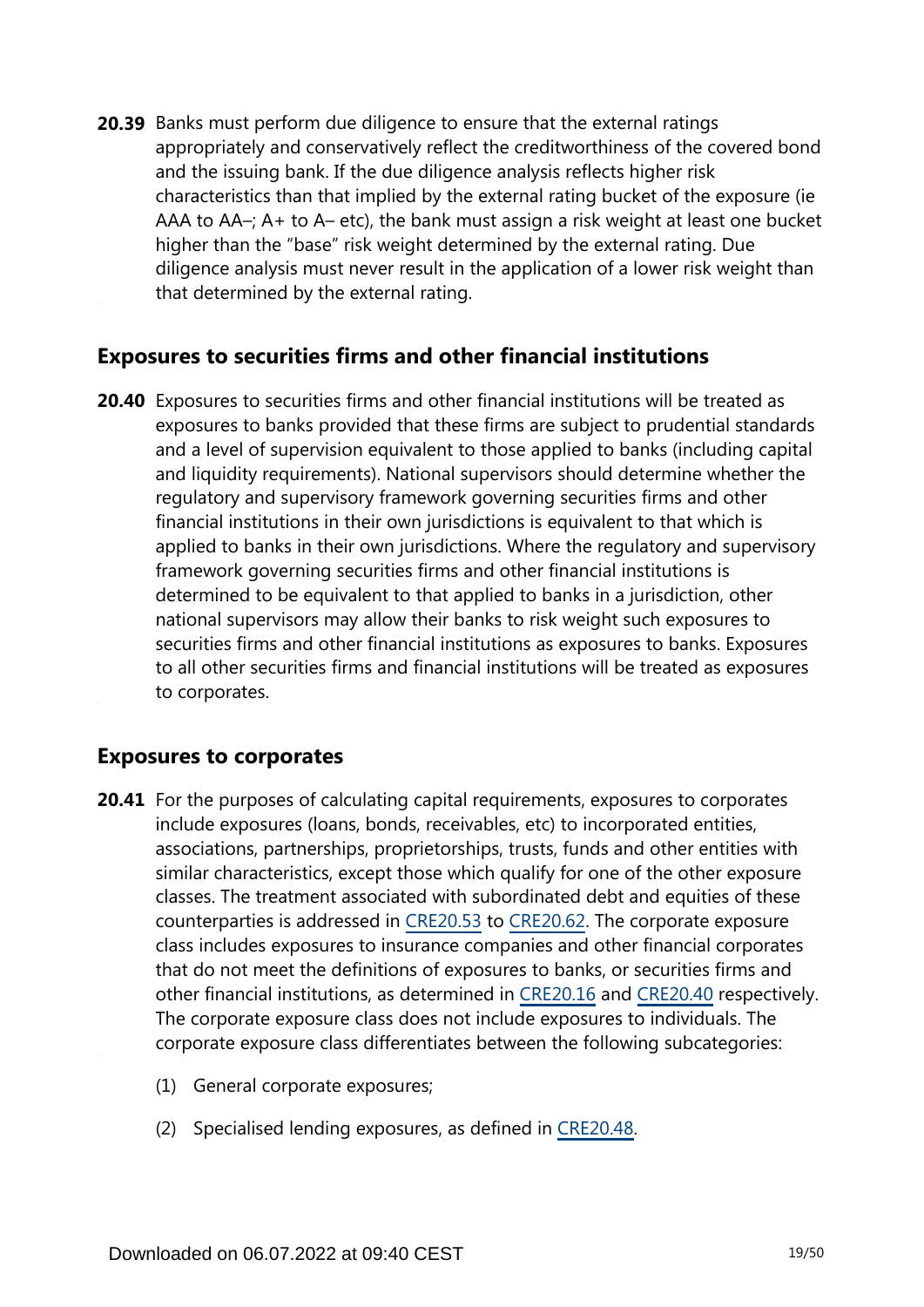#### **General corporate exposures**

<span id="page-19-1"></span>**20.42** For corporate exposures of banks incorporated in jurisdictions that allow the use of external ratings for regulatory purposes, banks will assign "base" risk weights according to Table  $10<sup>18</sup>$  $10<sup>18</sup>$  $10<sup>18</sup>$  Banks must perform due diligence to ensure that the external ratings appropriately and conservatively reflect the creditworthiness of the counterparties. Banks which have assigned risk weights to their rated bank exposures based on [CRE20.18](https://www.bis.org/basel_framework/chapter/CRE/20.htm?tldate=20281012&inforce=20230101&published=20201126#paragraph_CRE_20_20230101_20_18) must assign risk weights for all their corporate exposures according to Table 10. If the due diligence analysis reflects higher risk characteristics than that implied by the external rating bucket of the exposure (ie AAA to AA–; A+ to A– etc), the bank must assign a risk weight at least one bucket higher than the "base" risk weight determined by the external rating. Due diligence analysis must never result in the application of a lower risk weight than that determined by the external rating.

#### *Footnotes*

<span id="page-19-0"></span>*[18](#page-19-1)*

*An exposure is rated from the perspective of a bank if the exposure is rated by a recognised ECAI which has been nominated by the bank (ie the bank has informed its supervisor of its intention to use the ratings of such ECAI for regulatory purposes in a consistent manner [CRE21.8](https://www.bis.org/basel_framework/chapter/CRE/21.htm?tldate=20281012&inforce=20230101&published=20200327#paragraph_CRE_21_20230101_21_8). In other words, if an external rating exists but the credit rating agency is not a recognised ECAI by the national supervisor, or the rating has been issued by an ECAI which has not been nominated by the bank, the exposure would be considered as being unrated from the perspective of the bank.*

**20.43** Unrated corporate exposures of banks incorporated in jurisdictions that allow the use of external ratings for regulatory purposes will receive a 100% risk weight, with the exception of unrated exposures to corporate small or medium-sized entities (SMEs), as described in [CRE20.47](https://www.bis.org/basel_framework/chapter/CRE/20.htm?tldate=20281012&inforce=20230101&published=20201126#paragraph_CRE_20_20230101_20_47).

Risk weight table for corporate exposures

| Jurisdictions that use external ratings for regulatory purposes | Table 10 |
|-----------------------------------------------------------------|----------|
|-----------------------------------------------------------------|----------|

| External rating of | AAA to | $A+to$ | BBB+ to | $BB+$ to | <b>Below</b> | Unrated |
|--------------------|--------|--------|---------|----------|--------------|---------|
| counterparty       | AA–    | A–     | BBB-    | $BB-$    | $BB -$       |         |
| "Base" risk weight | 20%    | 50%    | 75%     | 100%     | 150%         | 100%    |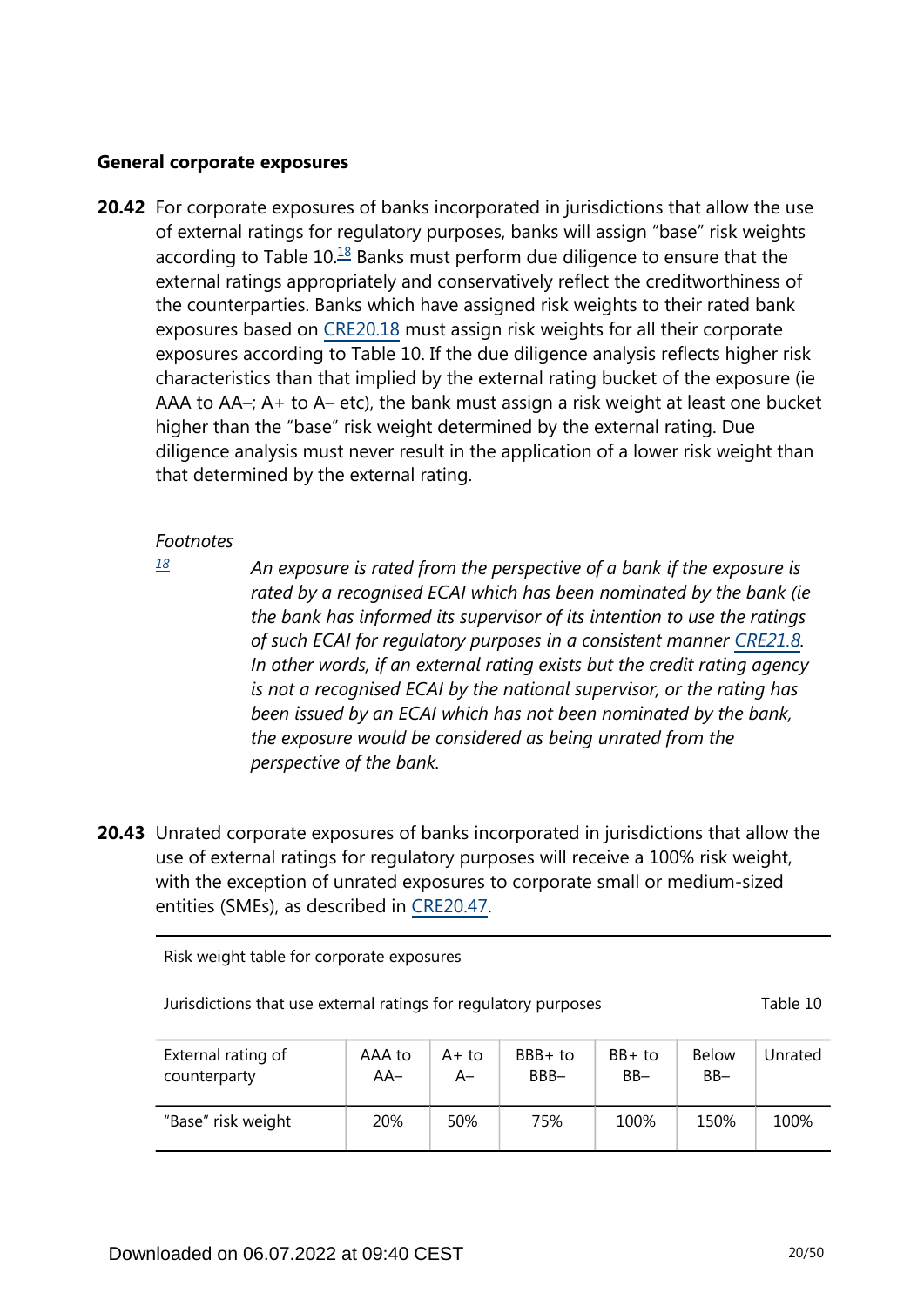- **20.44** For corporate exposures of banks incorporated in jurisdictions that do not allow the use of external ratings for regulatory purposes, banks will assign a 100% risk weight to all corporate exposures, with the exception of:
	- (1) exposures to corporates identified as "investment grade" in [CRE20.46;](https://www.bis.org/basel_framework/chapter/CRE/20.htm?tldate=20281012&inforce=20230101&published=20201126#paragraph_CRE_20_20230101_20_46) and
	- (2) exposures to corporate SMEs in [CRE20.47.](https://www.bis.org/basel_framework/chapter/CRE/20.htm?tldate=20281012&inforce=20230101&published=20201126#paragraph_CRE_20_20230101_20_47)
- **20.45** Banks must apply the treatment set out in [CRE20.44](https://www.bis.org/basel_framework/chapter/CRE/20.htm?tldate=20281012&inforce=20230101&published=20201126#paragraph_CRE_20_20230101_20_44) to their corporate exposures if they have assigned risk weights to their rated bank exposures based on [CRE20.](https://www.bis.org/basel_framework/chapter/CRE/20.htm?tldate=20281012&inforce=20230101&published=20201126#paragraph_CRE_20_20230101_20_21) [21](https://www.bis.org/basel_framework/chapter/CRE/20.htm?tldate=20281012&inforce=20230101&published=20201126#paragraph_CRE_20_20230101_20_21).
- **20.46** Banks in jurisdictions that do not allow the use of external ratings for regulatory purposes may assign a 65% risk weight to exposures to "investment grade" corporates. An "investment grade" corporate is a corporate entity that has adequate capacity to meet its financial commitments in a timely manner and its ability to do so is assessed to be robust against adverse changes in the economic cycle and business conditions. When making this determination, the bank should assess the corporate entity against the investment grade definition taking into account the complexity of its business model, performance against industry and peers, and risks posed by the entity's operating environment. Moreover, the corporate entity (or its parent company) must have securities outstanding on a recognised securities exchange.
- 20.47 Corporate SMEs are defined as corporate exposures where the reported annual sales for the consolidated group of which the corporate counterparty is a part is less than or equal to €50 million for the most recent financial year. In some jurisdictions (eg emerging economies), national supervisors might deem it appropriate to define SMEs in a more conservative manner (ie with a lower level of sales). For unrated exposures to corporate SMEs in jurisdictions that allow the use of external ratings for regulatory purposes, and for all exposures to corporate SMEs in jurisdictions that do not allow the use of external ratings for regulatory purposes, an 85% risk weight will be applied. Exposures to SMEs that meet the criteria in [CRE20.65\(](https://www.bis.org/basel_framework/chapter/CRE/20.htm?tldate=20281012&inforce=20230101&published=20201126#paragraph_CRE_20_20230101_20_65)1) to [CRE20.65](https://www.bis.org/basel_framework/chapter/CRE/20.htm?tldate=20281012&inforce=20230101&published=20201126#paragraph_CRE_20_20230101_20_65)(3) will be treated as regulatory retail SME exposures and risk weighted at 75%.

## **Specialised lending**

**20.48** A corporate exposure will be treated as a specialised lending exposure if such lending possesses some or all of the following characteristics, either in legal form or economic substance: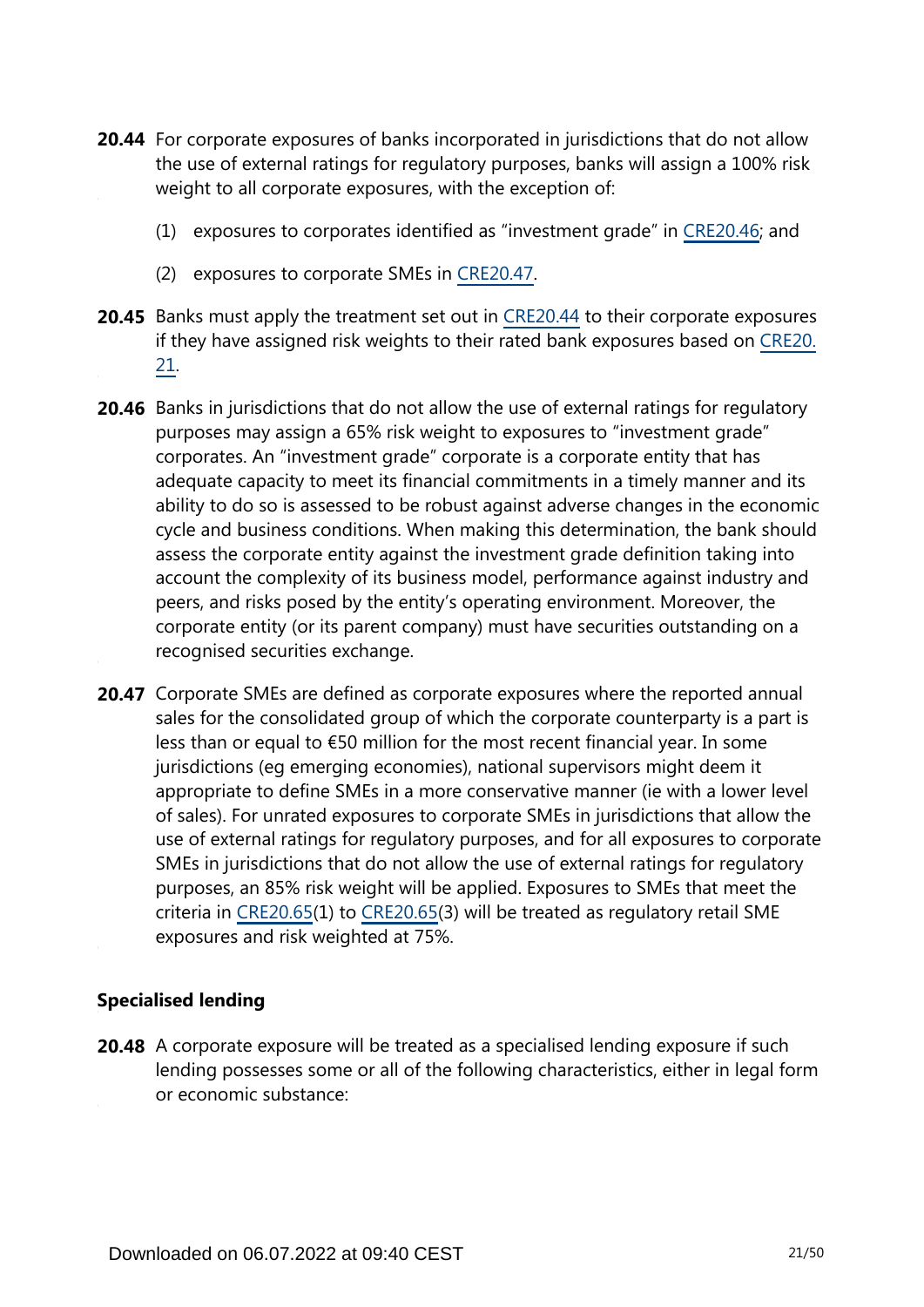(1) The exposure is not related to real estate and is within the definitions of object finance, project finance or commodities finance under [CRE20.49.](https://www.bis.org/basel_framework/chapter/CRE/20.htm?tldate=20281012&inforce=20230101&published=20201126#paragraph_CRE_20_20230101_20_49) If the

activity is related to real estate, the treatment would be determined in accordance with [CRE20.69](https://www.bis.org/basel_framework/chapter/CRE/20.htm?tldate=20281012&inforce=20230101&published=20201126#paragraph_CRE_20_20230101_20_69) to [CRE20.91;](https://www.bis.org/basel_framework/chapter/CRE/20.htm?tldate=20281012&inforce=20230101&published=20201126#paragraph_CRE_20_20230101_20_91)

- (2) The exposure is typically to an entity (often a special purpose vehicle (SPV)) that was created specifically to finance and/or operate physical assets;
- (3) The borrowing entity has few or no other material assets or activities, and therefore little or no independent capacity to repay the obligation, apart from the income that it receives from the asset(s) being financed. The primary source of repayment of the obligation is the income generated by the asset(s), rather than the independent capacity of the borrowing entity; and
- (4) The terms of the obligation give the lender a substantial degree of control over the asset(s) and the income that it generates.
- **20.49** Exposures described in [CRE20.48](https://www.bis.org/basel_framework/chapter/CRE/20.htm?tldate=20281012&inforce=20230101&published=20201126#paragraph_CRE_20_20230101_20_48) will be classified in one of the following three subcategories of specialised lending:
	- (1) Project finance refers to the method of funding in which the lender looks primarily to the revenues generated by a single project, both as the source of repayment and as security for the loan. This type of financing is usually for large, complex and expensive installations such as power plants, chemical processing plants, mines, transportation infrastructure, environment, media, and telecoms. Project finance may take the form of financing the construction of a new capital installation, or refinancing of an existing installation, with or without improvements.
	- (2) Object finance refers to the method of funding the acquisition of equipment (eg ships, aircraft, satellites, railcars, and fleets) where the repayment of the loan is dependent on the cash flows generated by the specific assets that have been financed and pledged or assigned to the lender.
	- (3) Commodities finance refers to short-term lending to finance reserves, inventories, or receivables of exchange-traded commodities (eg crude oil, metals, or crops), where the loan will be repaid from the proceeds of the sale of the commodity and the borrower has no independent capacity to repay the loan.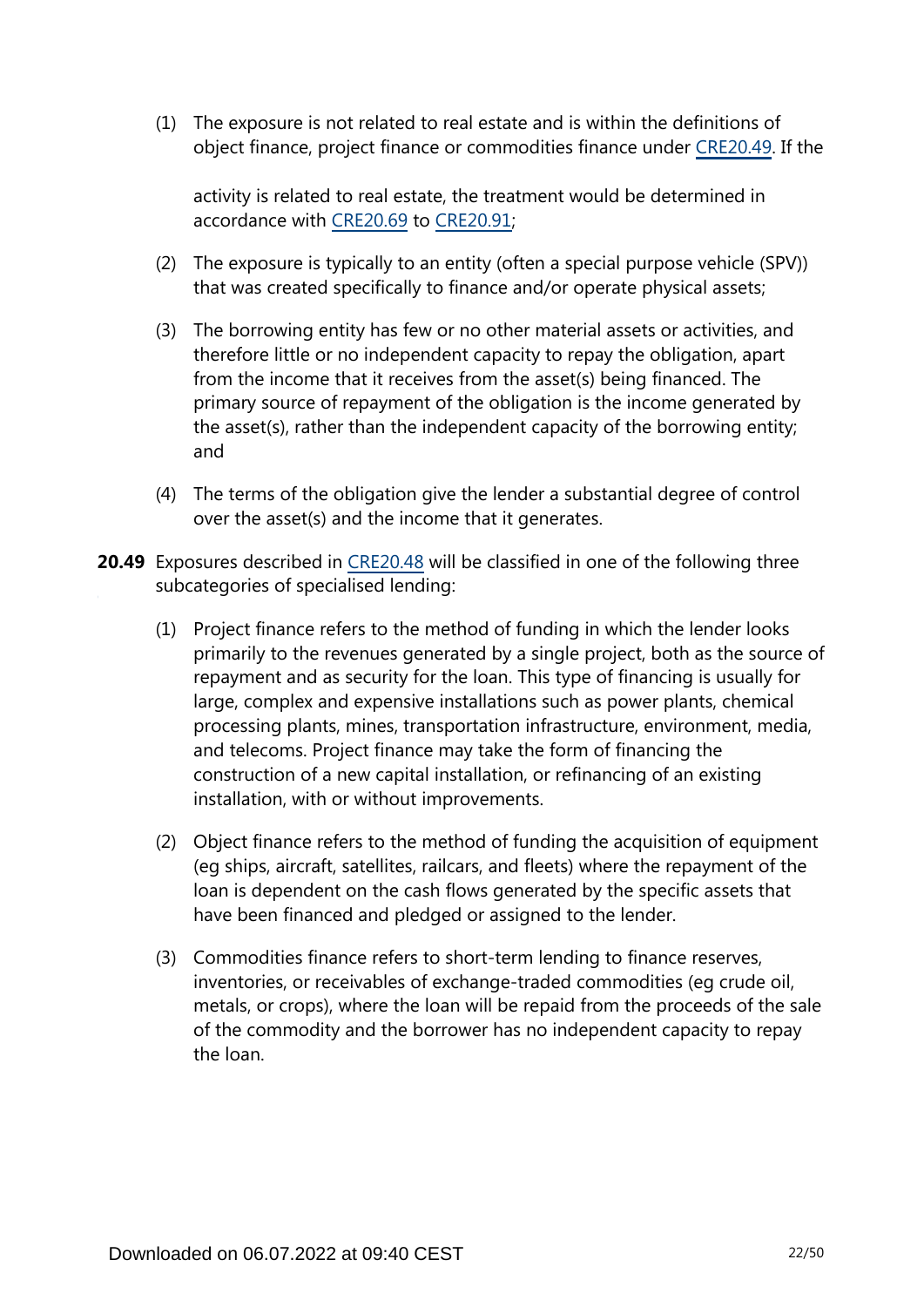**20.50** Banks incorporated in jurisdictions that allow the use of external ratings for regulatory purposes will assign to their specialised lending exposures the risk

weights determined by the issue-specific external ratings, if these are available, according to Table 10. Issuer ratings must not be used (ie [CRE21.12](https://www.bis.org/basel_framework/chapter/CRE/21.htm?tldate=20281012&inforce=20230101&published=20200327#paragraph_CRE_21_20230101_21_12) does not apply in the case of specialised lending exposures).

- **20.51** For specialised lending exposures for which an issue-specific external rating is not available, and for all specialised lending exposures of banks incorporated in jurisdictions that do not allow the use of external ratings for regulatory purposes, the following risk weights will apply:
	- (1) Object and commodities finance exposures will be risk-weighted at 100%;
	- (2) Project finance exposures will be risk-weighted at 130% during the preoperational phase and 100% during the operational phase. Project finance exposures in the operational phase which are deemed to be high quality, as described in [CRE20.52](https://www.bis.org/basel_framework/chapter/CRE/20.htm?tldate=20281012&inforce=20230101&published=20201126#paragraph_CRE_20_20230101_20_52), will be risk weighted at 80%. For this purpose, operational phase is defined as the phase in which the entity that was specifically created to finance the project has
		- (a) a positive net cash flow that is sufficient to cover any remaining contractual obligation, and
		- (b) declining long-term debt.
- <span id="page-22-0"></span>**20.52** A high quality project finance exposure refers to an exposure to a project finance entity that is able to meet its financial commitments in a timely manner and its ability to do so is assessed to be robust against adverse changes in the economic cycle and business conditions. The following conditions must also be met:
	- (1) The project finance entity is restricted from acting to the detriment of the creditors (eg by not being able to issue additional debt without the consent of existing creditors);
	- (2) The project finance entity has sufficient reserve funds or other financial arrangements to cover the contingency funding and working capital requirements of the project;
	- (3) The revenues are availability-based<sup>[19](#page-23-0)</sup> or subject to a rate-of-return regulation or take-or-pay contract;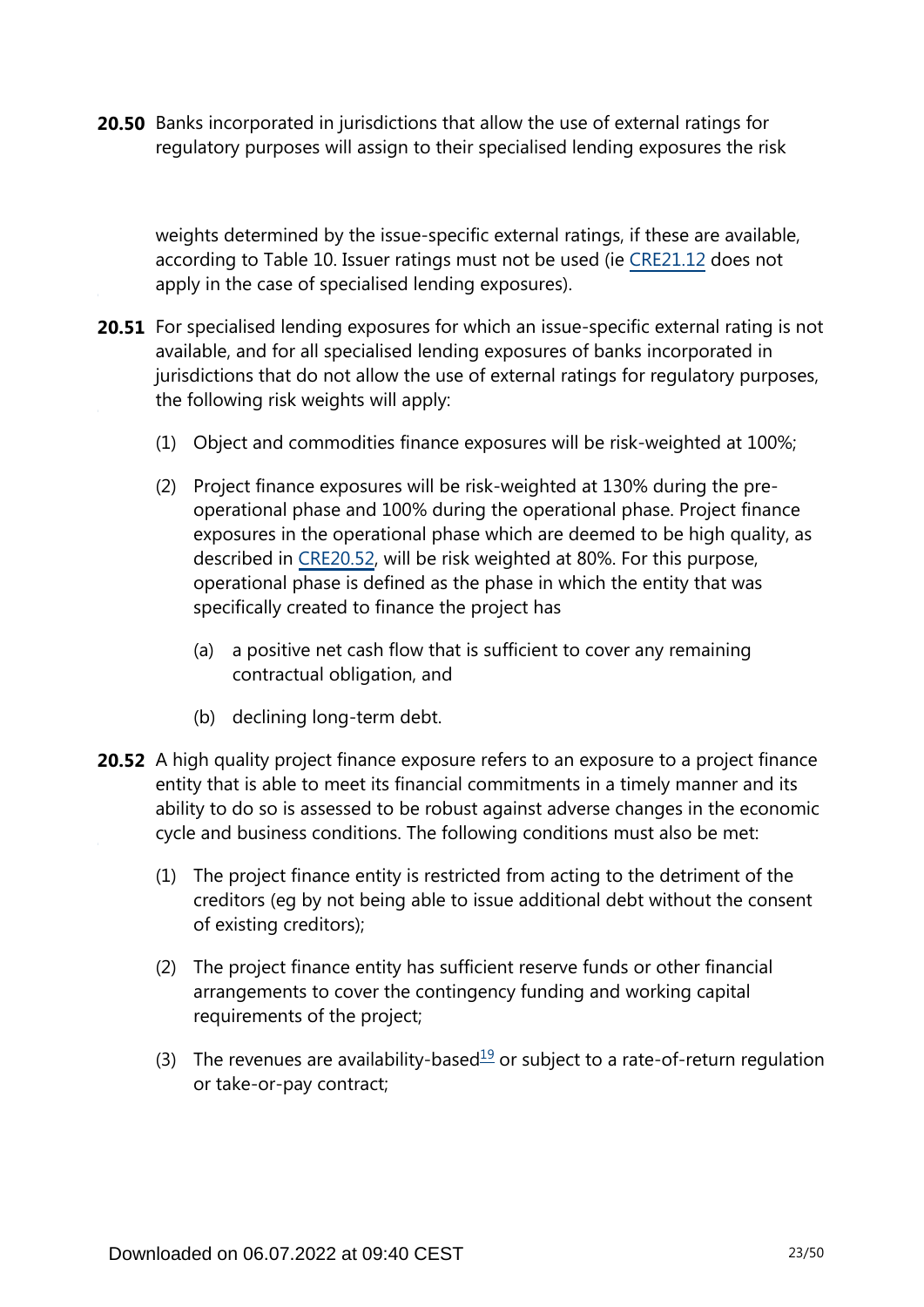- (4) The project finance entity's revenue depends on one main counterparty and this main counterparty shall be a central government, PSE or a corporate entity with a risk weight of 80% or lower;
- (5) The contractual provisions governing the exposure to the project finance entity provide for a high degree of protection for creditors in case of a default of the project finance entity;
- (6) The main counterparty or other counterparties which similarly comply with the eligibility criteria for the main counterparty will protect the creditors from the losses resulting from a termination of the project;
- (7) All assets and contracts necessary to operate the project have been pledged to the creditors to the extent permitted by applicable law; and
- (8) Creditors may assume control of the project finance entity in case of its default.

<span id="page-23-0"></span>*[19](#page-22-0)*

*Availability-based revenues mean that once construction is completed, the project finance entity is entitled to payments from its contractual counterparties (eg the government), as long as contract conditions are fulfilled. Availability payments are sized to cover operating and maintenance costs, debt service costs and equity returns as the project finance entity operates the project. Availability payments are not subject to swings in demand, such as traffic levels, and are adjusted typically only for lack of performance or lack of availability of the asset to the public.*

# **Subordinated debt, equity and other capital instruments**

**20.53** The treatment described in [CRE20.57](https://www.bis.org/basel_framework/chapter/CRE/20.htm?tldate=20281012&inforce=20230101&published=20201126#paragraph_CRE_20_20230101_20_57) to [CRE20.60](https://www.bis.org/basel_framework/chapter/CRE/20.htm?tldate=20281012&inforce=20230101&published=20201126#paragraph_CRE_20_20230101_20_60) applies to subordinated debt, equity and other regulatory capital instruments issued by either corporates or banks, provided that such instruments are not deducted from regulatory capital or risk-weighted at 250% according to [CAP30](https://www.bis.org/basel_framework/chapter/CAP/30.htm?tldate=20281012&inforce=20191215&published=20191215), or risk weighted at 1250% according to [CRE20.62](https://www.bis.org/basel_framework/chapter/CRE/20.htm?tldate=20281012&inforce=20230101&published=20201126#paragraph_CRE_20_20230101_20_62). It also excludes equity investments in funds treated under [CRE60.](https://www.bis.org/basel_framework/chapter/CRE/60.htm?tldate=20281012&inforce=20230101&published=20200327)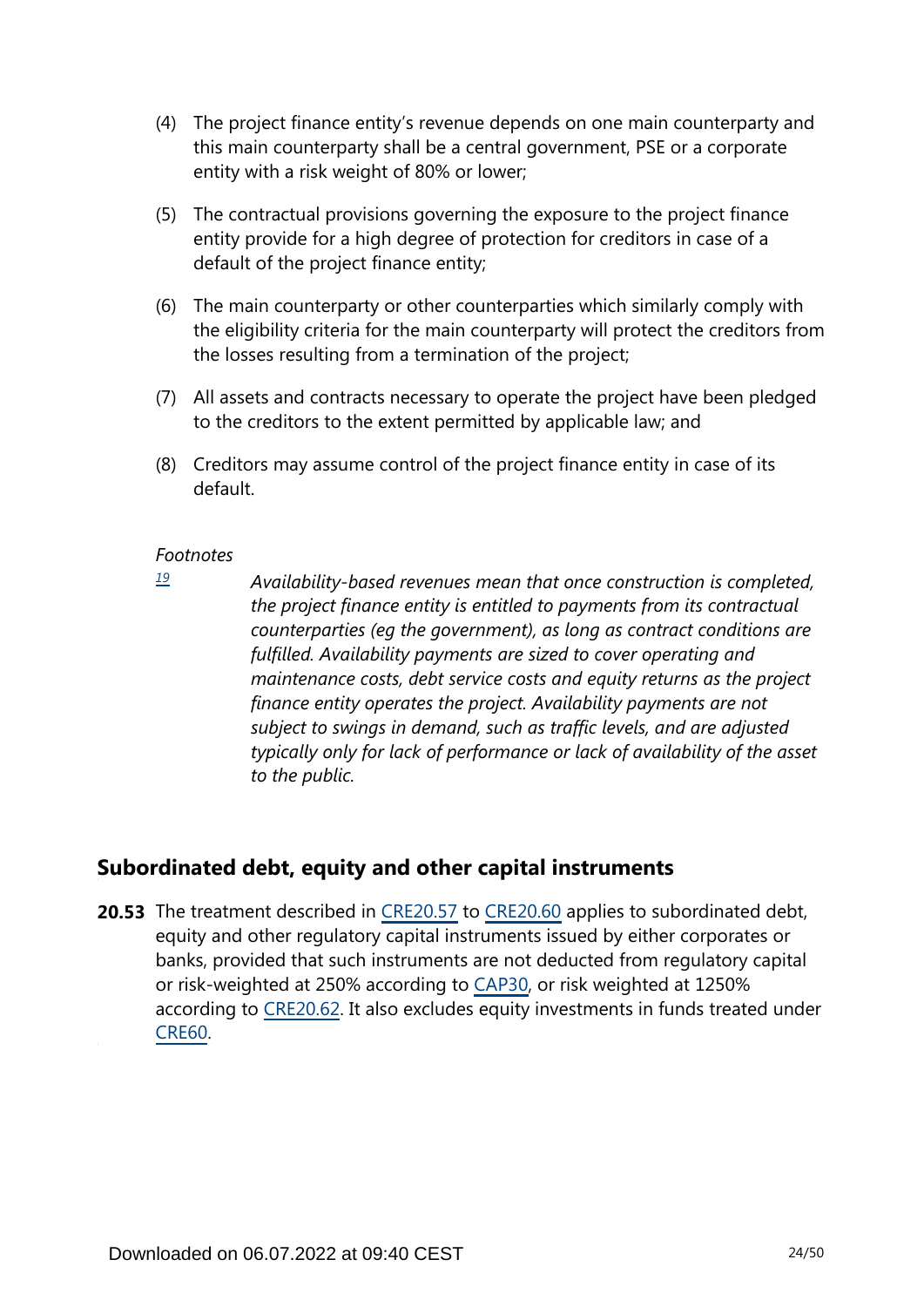- <span id="page-24-1"></span>**20.54** Equity exposures are defined on the basis of the economic substance of the instrument. They include both direct and indirect ownership interests, $20$  whether voting or non-voting, in the assets and income of a commercial enterprise or of a financial institution that is not consolidated or deducted. An instrument is considered to be an equity exposure if it meets all of the following requirements:
	- (1) It is irredeemable in the sense that the return of invested funds can be achieved only by the sale of the investment or sale of the rights to the investment or by the liquidation of the issuer;
	- (2) It does not embody an obligation on the part of the issuer; and
	- (3) It conveys a residual claim on the assets or income of the issuer.

<span id="page-24-0"></span>*[20](#page-24-1)*

*Indirect equity interests include holdings of derivative instruments tied to equity interests, and holdings in corporations, partnerships, limited liability companies or other types of enterprises that issue ownership interests and are engaged principally in the business of investing in equity instruments.*

- **20.55** In addition to instruments classified as equity as a result of paragraph [CRE20.54](https://www.bis.org/basel_framework/chapter/CRE/20.htm?tldate=20281012&inforce=20230101&published=20201126#paragraph_CRE_20_20230101_20_54), the following instruments must be categorised as an equity exposure:
	- (1) An instrument with the same structure as those permitted as Tier 1 capital for banking organisations.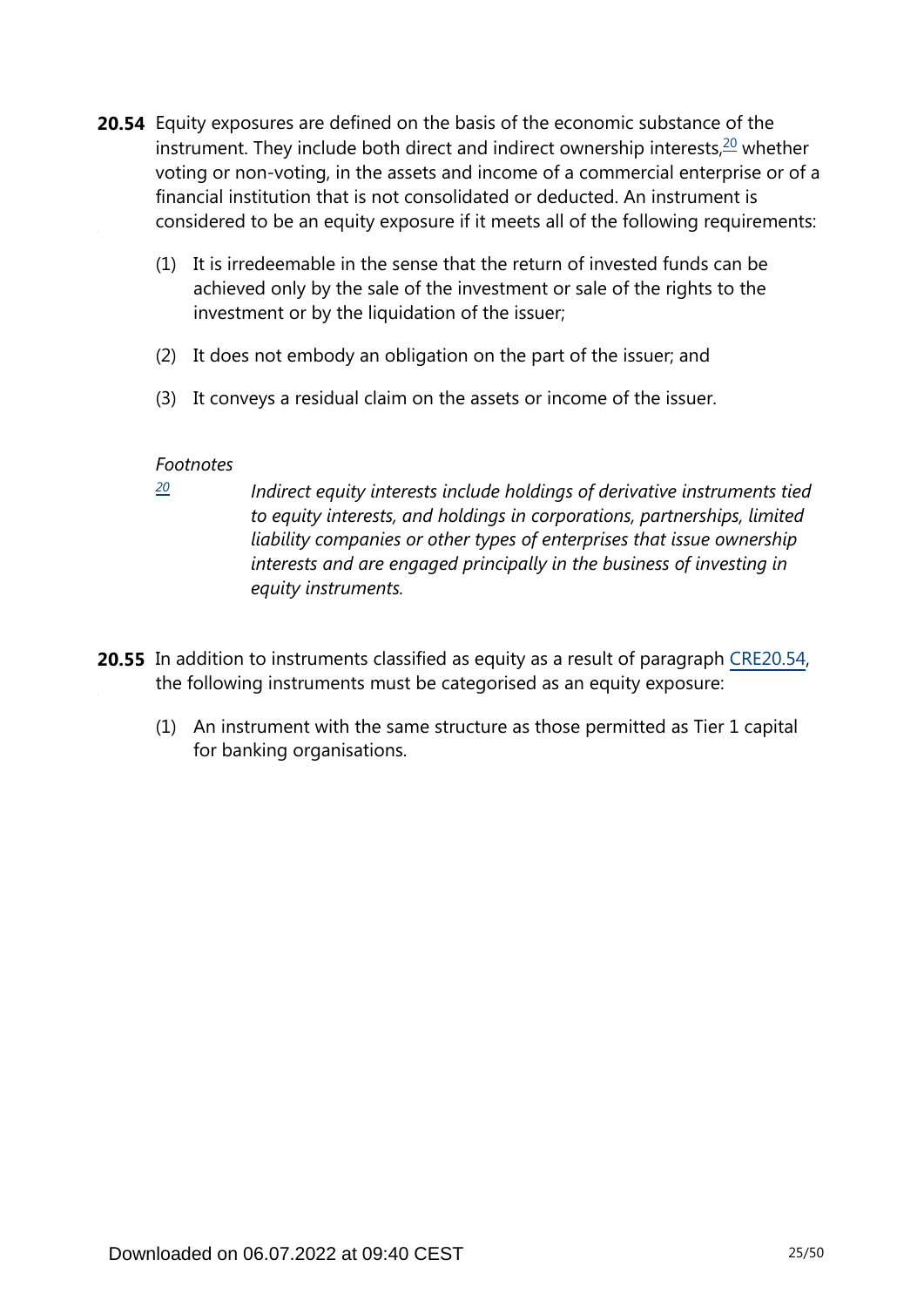- <span id="page-25-1"></span>(2) An instrument that embodies an obligation on the part of the issuer and meets any of the following conditions:
	- (a) The issuer may defer indefinitely the settlement of the obligation;
	- (b) The obligation requires (or permits at the issuer's discretion) settlement by issuance of a fixed number of the issuer's equity shares;
	- (c) The obligation requires (or permits at the issuer's discretion) settlement by issuance of a variable number of the issuer's equity shares and (ceteris paribus) any change in the value of the obligation is attributable to, comparable to, and in the same direction as, the change in the value of a fixed number of the issuer's equity shares; $21$  or,
	- (d) The holder has the option to require that the obligation be settled in equity shares, unless either (i) in the case of a traded instrument, the supervisor is content that the bank has demonstrated that the instrument trades more like the debt of the issuer than like its equity, or (ii) in the case of non-traded instruments, the supervisor is content that the bank has demonstrated that the instrument should be treated as a debt position. In cases (i) and (ii), the bank may decompose the risks for regulatory purposes, with the consent of the supervisor.

<span id="page-25-0"></span>*[21](#page-25-1)*

*For certain obligations that require or permit settlement by issuance of a variable number of the issuer's equity shares, the change in the monetary value of the obligation is equal to the change in the fair value of a fixed number of equity shares multiplied by a specified factor. Those obligations meet the conditions of item (c) if both the factor and the referenced number of shares are fixed. For example, an issuer may be required to settle an obligation by issuing shares with a value equal to three times the appreciation in the fair value of 1,000 equity shares. That obligation is considered to be the same as an obligation that requires settlement by issuance of shares equal to the appreciation in the fair value of 3,000 equity shares.*

<span id="page-25-4"></span><span id="page-25-3"></span><span id="page-25-2"></span>**20.56** Debt obligations and other securities, partnerships, derivatives or other vehicles structured with the intent of conveying the economic substance of equity ownership are considered an equity holding.<sup>[22](#page-26-0)</sup> This includes liabilities from which the return is linked to that of equities. $23$  Conversely, equity investments that are structured with the intent of conveying the economic substance of debt holdings or securitisation exposures would not be considered an equity holding. $24$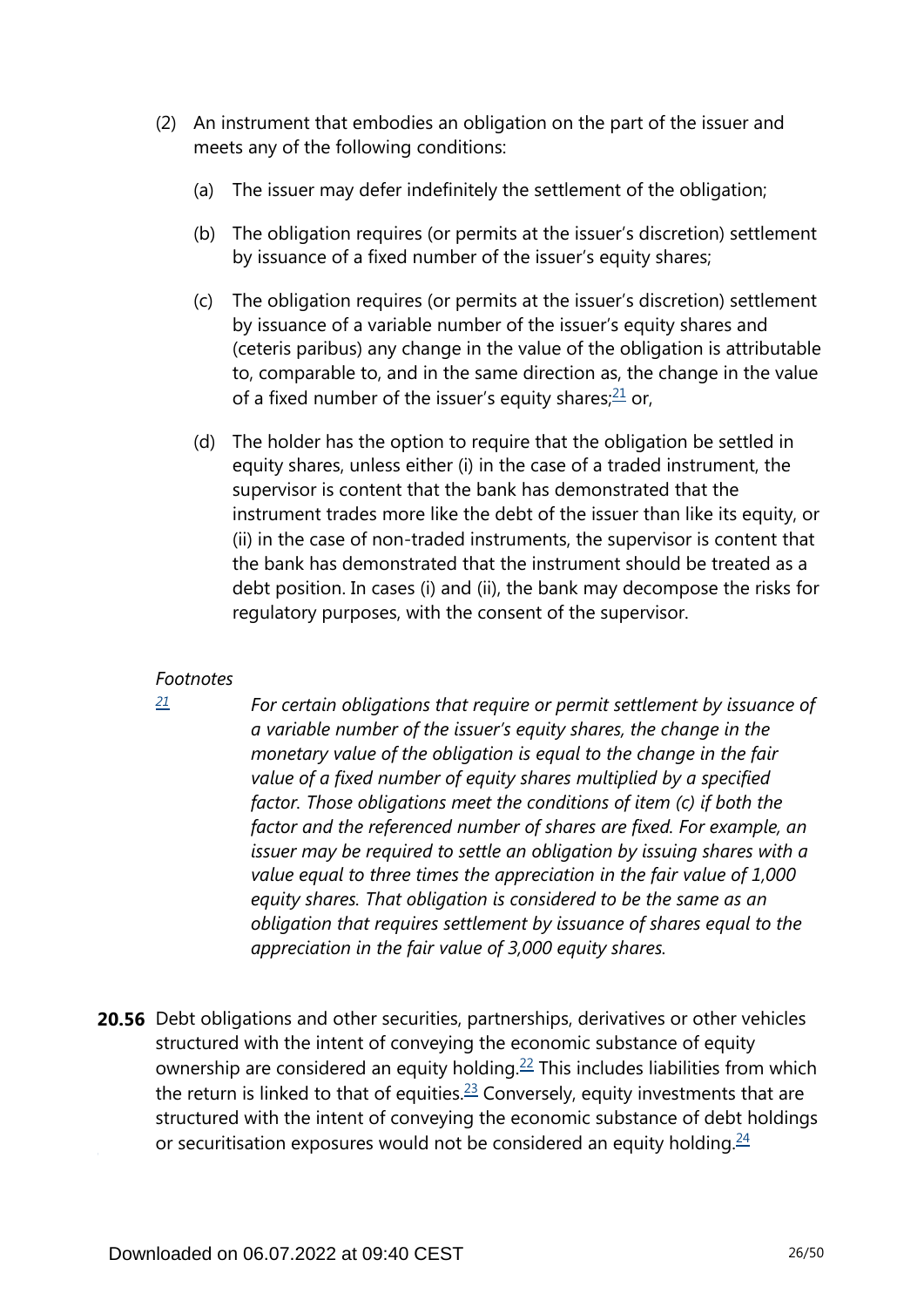- <span id="page-26-0"></span>*Equities that are recorded as a loan but arise from a debt/equity swap made as part of the orderly realisation or restructuring of the debt are included in the definition of equity holdings. However, these instruments may not attract a lower capital charge than would apply if the holdings remained in the debt portfolio. [22](#page-25-2)*
- <span id="page-26-1"></span>*Supervisors may decide not to require that such liabilities be included where they are directly hedged by an equity holding, such that the net position does not involve material risk. [23](#page-25-3)*
- <span id="page-26-2"></span>*The national supervisor has the discretion to re-characterise debt holdings as equites for regulatory purposes and to otherwise ensure the proper treatment of holdings under the supervisory review process, [SRP.](https://www.bis.org/basel_framework/standard/SRP.htm?tldate=20281012) [24](#page-25-4)*
- **20.57** Banks will assign a risk weight of 400% to speculative unlisted equity exposures described in [CRE20.58](https://www.bis.org/basel_framework/chapter/CRE/20.htm?tldate=20281012&inforce=20230101&published=20201126#paragraph_CRE_20_20230101_20_58) and a risk weight of 250% to all other equity holdings, with the exception of those equity holdings referred to in [CRE20.59.](https://www.bis.org/basel_framework/chapter/CRE/20.htm?tldate=20281012&inforce=20230101&published=20201126#paragraph_CRE_20_20230101_20_59)
- <span id="page-26-4"></span>**20.58** Speculative unlisted equity exposures are defined as equity investments in unlisted companies that are invested for short-term resale purposes or are considered venture capital or similar investments which are subject to price volatility and are acquired in anticipation of significant future capital gains.  $\frac{25}{5}$  $\frac{25}{5}$  $\frac{25}{5}$

## *Footnotes*

<span id="page-26-3"></span>*[25](#page-26-4)*

*For example, investments in unlisted equities of corporate clients with which the bank has or intends to establish a long-term business relationship and debt-equity swaps for corporate restructuring purposes would be excluded.*

**20.59** National supervisors may allow banks to assign a risk weight of 100% to equity holdings made pursuant to national legislated programmes that provide significant subsidies for the investment to the bank and involve government oversight and restrictions on the equity investments. Such treatment can only be accorded to equity holdings up to an aggregate of 10% of the bank's Total capital. Examples of restrictions are limitations on the size and types of businesses in which the bank is investing, allowable amounts of ownership interests, geographical location and other pertinent factors that limit the potential risk of the investment to the bank.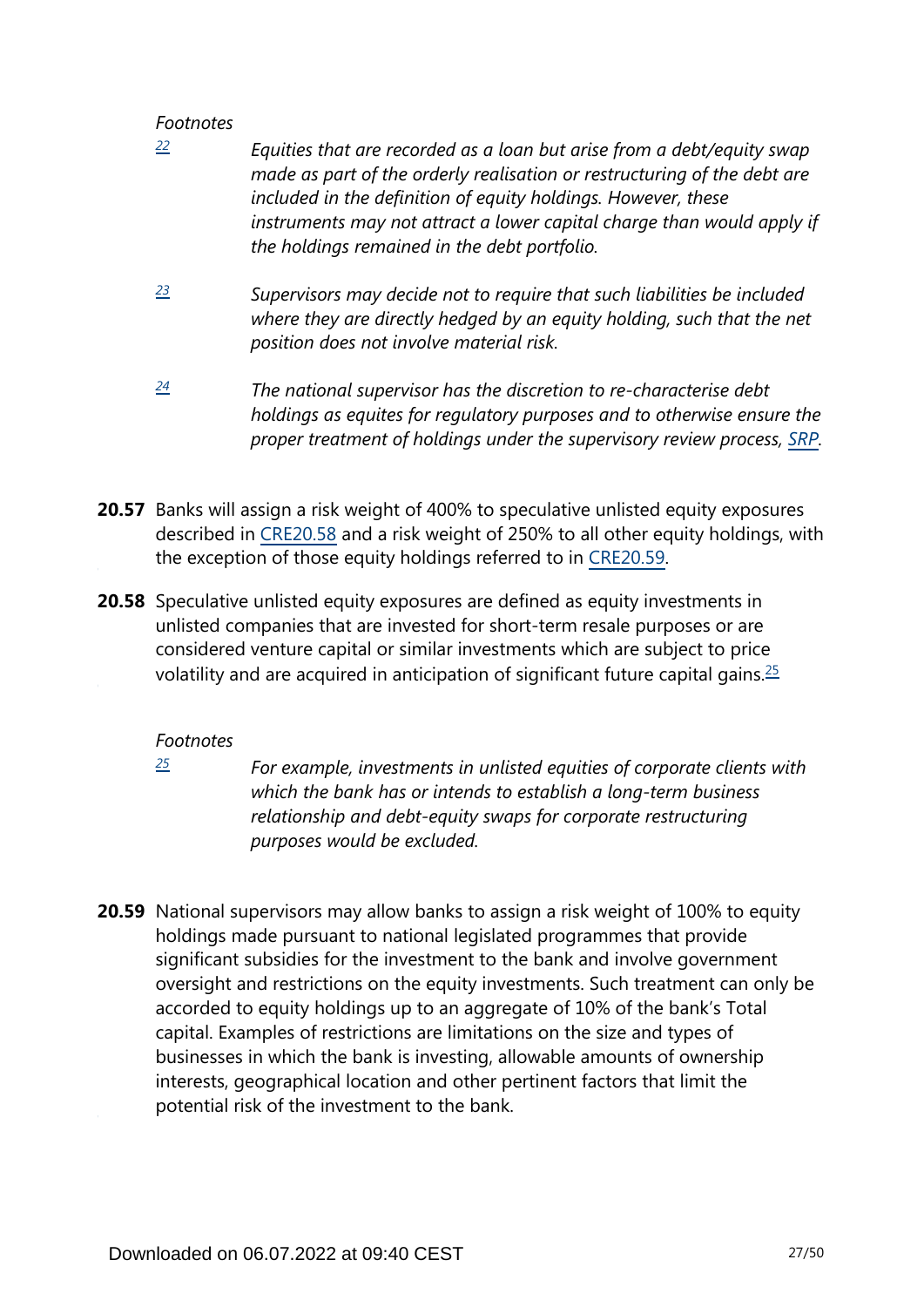**20.60** Banks will assign a risk weight of 150% to subordinated debt and capital instruments other than equities. Any liabilities that meet the definition of "other

TLAC liabilities" in [CAP30.3](https://www.bis.org/basel_framework/chapter/CAP/30.htm?tldate=20281012&inforce=20191215&published=20191215#paragraph_CAP_30_20191215_30_3) to [CAP30.5](https://www.bis.org/basel_framework/chapter/CAP/30.htm?tldate=20281012&inforce=20191215&published=20191215#paragraph_CAP_30_20191215_30_5) and that are not deducted from regulatory capital are considered to be subordinated debt for the purposes of this paragraph.

- **20.61** Notwithstanding the risk weights specified in [CRE20.57](https://www.bis.org/basel_framework/chapter/CRE/20.htm?tldate=20281012&inforce=20230101&published=20201126#paragraph_CRE_20_20230101_20_57) to [CRE20.60,](https://www.bis.org/basel_framework/chapter/CRE/20.htm?tldate=20281012&inforce=20230101&published=20201126#paragraph_CRE_20_20230101_20_60) the risk weight for investments in significant minority- or majority-owned and –controlled commercial entities depends upon the application of two materiality thresholds:
	- (1) for individual investments, 15% of the bank's capital; and
	- (2) for the aggregate of such investments, 60% of the bank's capital.
- **20.62** Investments in significant minority- or majority-owned and -controlled commercial entities below the materiality thresholds in [CRE20.61](https://www.bis.org/basel_framework/chapter/CRE/20.htm?tldate=20281012&inforce=20230101&published=20201126#paragraph_CRE_20_20230101_20_61) must be riskweighted as specified in [CRE20.54](https://www.bis.org/basel_framework/chapter/CRE/20.htm?tldate=20281012&inforce=20230101&published=20201126#paragraph_CRE_20_20230101_20_54) to [CRE20.60](https://www.bis.org/basel_framework/chapter/CRE/20.htm?tldate=20281012&inforce=20230101&published=20201126#paragraph_CRE_20_20230101_20_60). Investments in excess of the materiality thresholds must be risk-weighted at 1250%.

# **Retail exposure class**

- **20.63** The retail exposure class excludes exposures within the real estate exposure class. The retail exposure class includes the following types of exposures:
	- (1) exposures to an individual person or persons; and
	- (2) exposures to SMEs (as defined in [CRE20.47\)](https://www.bis.org/basel_framework/chapter/CRE/20.htm?tldate=20281012&inforce=20230101&published=20201126#paragraph_CRE_20_20230101_20_47) that meet the "regulatory retail" criteria set out in [CRE20.65\(](https://www.bis.org/basel_framework/chapter/CRE/20.htm?tldate=20281012&inforce=20230101&published=20201126#paragraph_CRE_20_20230101_20_65)1) to [CRE20.65](https://www.bis.org/basel_framework/chapter/CRE/20.htm?tldate=20281012&inforce=20230101&published=20201126#paragraph_CRE_20_20230101_20_65)(3) below. Exposures to SMEs that do not meet these criteria will be treated as corporate SMEs exposures under [CRE20.47.](https://www.bis.org/basel_framework/chapter/CRE/20.htm?tldate=20281012&inforce=20230101&published=20201126#paragraph_CRE_20_20230101_20_47)
- **20.64** Exposures within the retail exposure class will be treated according to [CRE20.65](https://www.bis.org/basel_framework/chapter/CRE/20.htm?tldate=20281012&inforce=20230101&published=20201126#paragraph_CRE_20_20230101_20_65) to [CRE20.67](https://www.bis.org/basel_framework/chapter/CRE/20.htm?tldate=20281012&inforce=20230101&published=20201126#paragraph_CRE_20_20230101_20_67) below. For the purpose of determining risk weighted assets, the retail exposure class consists of the follow three sets of exposures:
	- (1) "Regulatory retail" exposures that do not arise from exposures to "transactors" (as defined in [CRE20.66\)](https://www.bis.org/basel_framework/chapter/CRE/20.htm?tldate=20281012&inforce=20230101&published=20201126#paragraph_CRE_20_20230101_20_66).
	- (2) "Regulatory retail" exposures to "transactors".
	- (3) "Other retail" exposures.
- **20.65** "Regulatory retail" exposures are defined as retail exposures that meet all of the criteria listed below: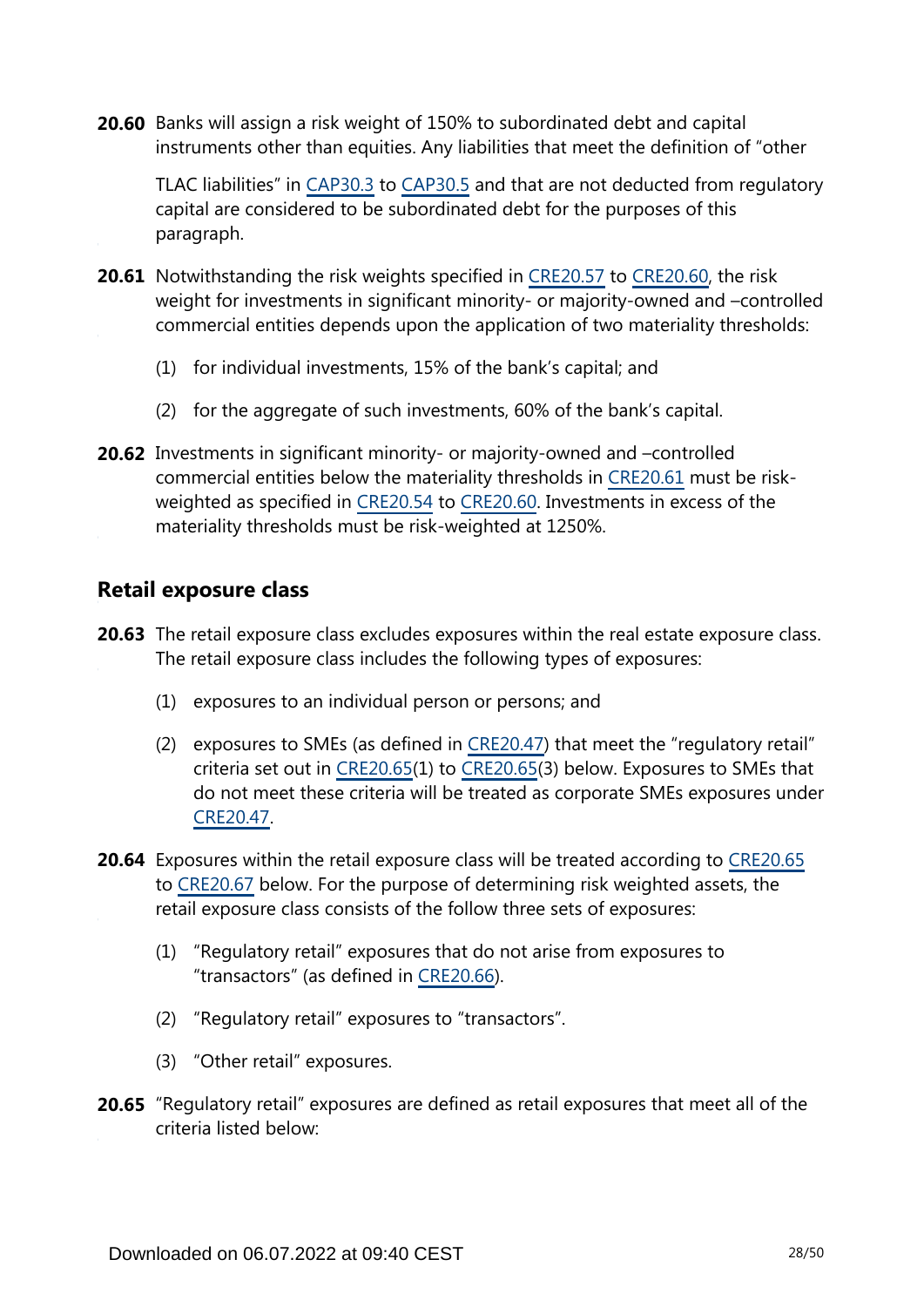- (1) Product criterion: the exposure takes the form of any of the following: revolving credits and lines of credit (including credit cards, charge cards and overdrafts), personal term loans and leases (eg instalment loans, auto loans and leases, student and educational loans, personal finance) and small business facilities and commitments. Mortgage loans, derivatives and other securities (such as bonds and equities), whether listed or not, are specifically excluded from this category.
- (2) Low value of individual exposures: the maximum aggregated exposure to one counterparty cannot exceed an absolute threshold of €1 million.
- <span id="page-28-3"></span><span id="page-28-2"></span>(3) Granularity criterion: no aggregated exposure to one counterparty $^{26}$  $^{26}$  $^{26}$  can exceed 0.2%<sup>[27](#page-28-1)</sup> of the overall regulatory retail portfolio, unless national supervisors have determined another method to ensure satisfactory diversification of the regulatory retail portfolio. Defaulted retail exposures are to be excluded from the overall regulatory retail portfolio when assessing the granularity criterion.

<span id="page-28-0"></span>*[26](#page-28-2)*

*Aggregated exposure means gross amount (ie not taking any credit risk mitigation into account) of all forms of retail exposures, excluding residential real estate exposures. In case of off-balance sheet claims, the gross amount would be calculated after applying credit conversion factors. In addition, "to one counterparty" means one or several entities that may be considered as a single beneficiary (eg in the case of a small business that is affiliated to another small business, the limit would apply to the bank's aggregated exposure on both businesses).*

- <span id="page-28-1"></span>*To apply the 0.2% threshold of the granularity criterion, banks must: first, identify the full set of exposures in the retail exposure class (as defined by [CRE20.63\)](https://www.bis.org/basel_framework/chapter/CRE/20.htm?tldate=20281012&inforce=20230101&published=20201126#paragraph_CRE_20_20230101_20_63); second, identify the subset of exposure that meet product criterion and do not exceed the threshold for the value of aggregated exposures to one counterparty (as defined by [CRE20.65\(](https://www.bis.org/basel_framework/chapter/CRE/20.htm?tldate=20281012&inforce=20230101&published=20201126#paragraph_CRE_20_20230101_20_65)1) and [CRE20.65\(](https://www.bis.org/basel_framework/chapter/CRE/20.htm?tldate=20281012&inforce=20230101&published=20201126#paragraph_CRE_20_20230101_20_65)2) respectively); and third, exclude any exposures that have a value greater than 0.2% of the subset before exclusions. [27](#page-28-3)*
- **20.66** "Transactors" are obligors in relation to facilities such as credit cards and charge cards where the balance has been repaid in full at each scheduled repayment date for the previous 12 months. Obligors in relation to overdraft facilities would also be considered as transactors if there has been no drawdown over the previous 12 months.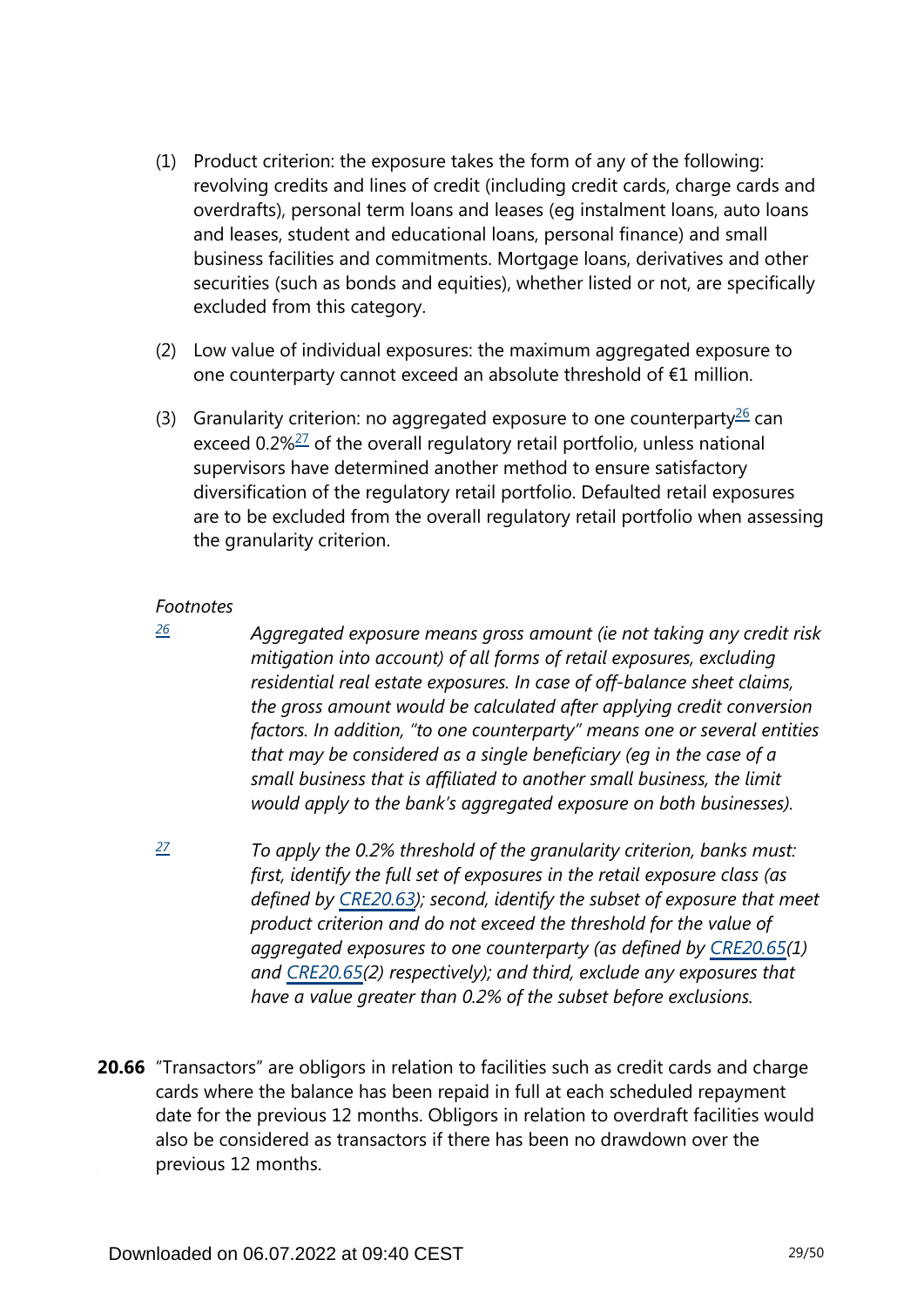- 20.67 "Other retail" exposures are defined as exposures to an individual person or persons that do not meet all of the regulatory retail criteria in [CRE20.65](https://www.bis.org/basel_framework/chapter/CRE/20.htm?tldate=20281012&inforce=20230101&published=20201126#paragraph_CRE_20_20230101_20_65).
- **20.68** The risk weights that apply to exposures in the retail asset class are as follows:
	- (1) Regulatory retail exposures that do not arise from exposures to transactors (as defined in [CRE20.66](https://www.bis.org/basel_framework/chapter/CRE/20.htm?tldate=20281012&inforce=20230101&published=20201126#paragraph_CRE_20_20230101_20_66)) will be risk weighted at 75%.
	- (2) Regulatory retail exposures that arise from exposures to transactors (as defined in [CRE20.66](https://www.bis.org/basel_framework/chapter/CRE/20.htm?tldate=20281012&inforce=20230101&published=20201126#paragraph_CRE_20_20230101_20_66)) will be risk weighted at 45%.
	- (3) Other retail exposures will be risk weighted at 100%.

# **Real estate exposure class**

- **20.69** Real estate is immovable property that is land, including agricultural land and forest, or anything treated as attached to land, in particular buildings, in contrast to being treated as movable/personal property. The real estate exposure asset class consists of:
	- (1) Exposures secured by real estate that are classified as "regulatory real estate" exposures.
	- (2) Exposures secured by real estate that are classified as "other real estate" exposures.
	- (3) Exposures that are classified as "land acquisition, development and construction" (ADC) exposures.
- **20.70** "Regulatory real estate" exposures consist of:
	- (1) "Regulatory residential real estate" exposures that are not "materially dependent on cash flows generated by the property".
	- (2) "Regulatory residential real estate" exposures that are "materially dependent on cash flows generated by the property".
	- (3) "Regulatory commercial real estate" exposures that are not "materially dependent on cash flows generated by the property".
	- (4) "Regulatory commercial real estate" exposures that are "materially dependent on cash flows generated by the property".

#### **Regulatory real estate exposures**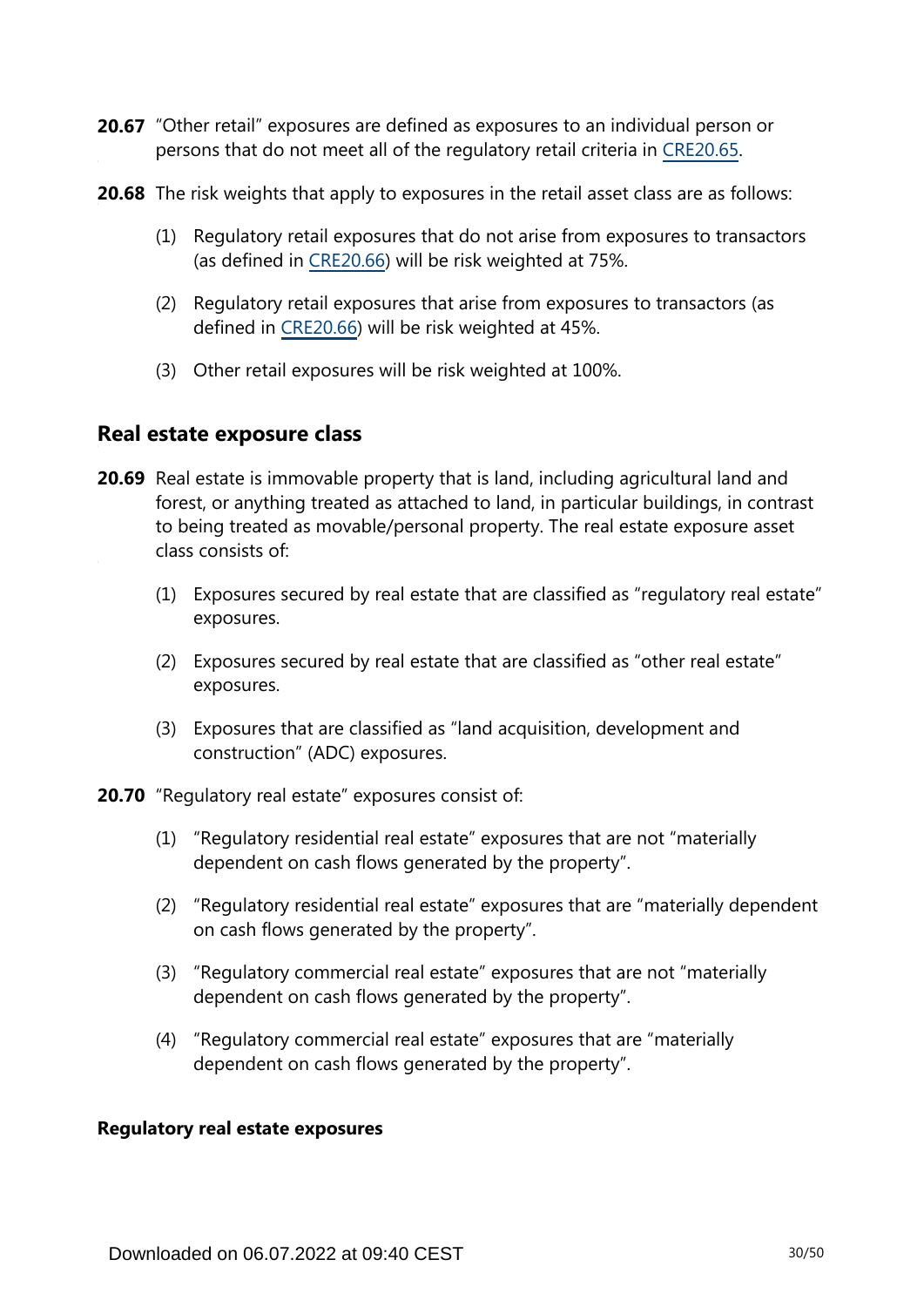# For an exposure secured by real estate to be classified as a "regulatory real estate" exposure, the loan must meet the following requirements:

- (1) Finished property: the exposure must be secured by a fully completed immovable property. This requirement does not apply to forest and agricultural land. Subject to national discretion, supervisors may allow this criteria to be met by loans to individuals that are secured by residential property under construction or land upon which residential property would be constructed, provided that: (i) the property is a one-to-four family residential housing unit that will be the primary residence of the borrower and the lending to the individual is not, in effect, indirectly financing land acquisition, development and construction exposures described in [CRE20.90](https://www.bis.org/basel_framework/chapter/CRE/20.htm?tldate=20281012&inforce=20230101&published=20201126#paragraph_CRE_20_20230101_20_90); or (ii) sovereign or PSEs involved have the legal powers and ability to ensure that the property under construction will be finished.
- (2) Legal enforceability: any claim on the property taken must be legally enforceable in all relevant jurisdictions. The collateral agreement and the legal process underpinning it must be such that they provide for the bank to realise the value of the property within a reasonable time frame.
- <span id="page-30-0"></span>(3) Claims over the property: the loan is a claim over the property where the lender bank holds a first lien over the property, or a single bank holds the first lien and any sequentially lower ranking lien(s) (ie there is no intermediate lien from another bank) over the same property. However, in jurisdictions where junior liens provide the holder with a claim for collateral that is legally enforceable and constitute an effective credit risk mitigant, junior liens held by a different bank than the one holding the senior lien may also be recognised. $28$  In order to meet the above requirements, the national frameworks governing liens should ensure the following: (i) each bank holding a lien on a property can initiate the sale of the property independently from other entities holding a lien on the property; and (ii) where the sale of the property is not carried out by means of a public auction, entities holding a senior lien take reasonable steps to obtain a fair market value or the best price that may be obtained in the circumstances when exercising any power of sale on their own (ie it is not possible for the entity holding the senior lien to sell the property on its own at a discounted value in detriment of the junior lien). $\frac{29}{2}$  $\frac{29}{2}$  $\frac{29}{2}$
- <span id="page-30-1"></span>(4) Ability of the borrower to repay: the borrower must meet the requirements set according to [CRE20.73](https://www.bis.org/basel_framework/chapter/CRE/20.htm?tldate=20281012&inforce=20230101&published=20201126#paragraph_CRE_20_20230101_20_73).

# **20.71**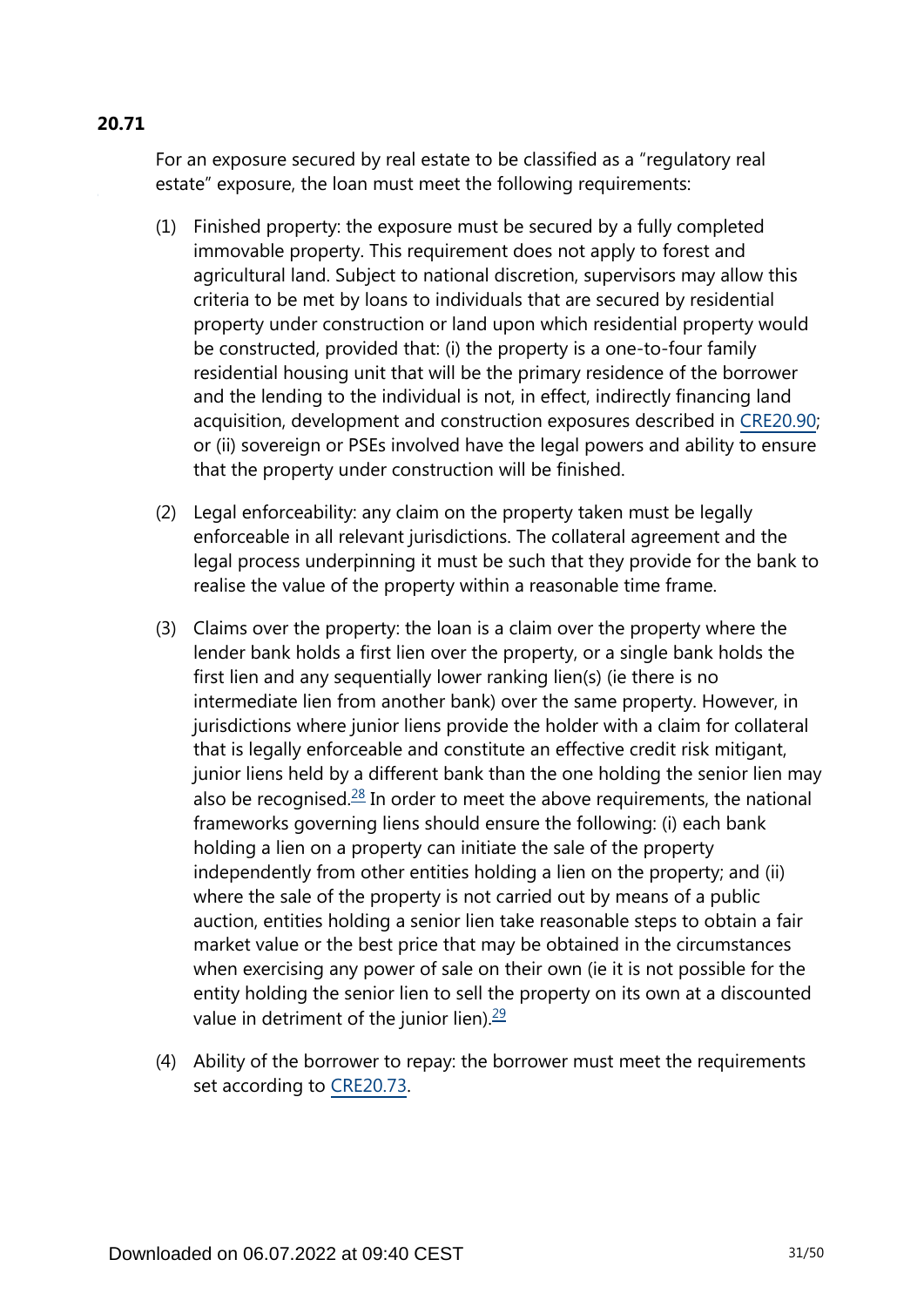- (5) Prudent value of property: the property must be valued according to the criteria in [CRE20.74](https://www.bis.org/basel_framework/chapter/CRE/20.htm?tldate=20281012&inforce=20230101&published=20201126#paragraph_CRE_20_20230101_20_74) to [CRE20.76](https://www.bis.org/basel_framework/chapter/CRE/20.htm?tldate=20281012&inforce=20230101&published=20201126#paragraph_CRE_20_20230101_20_76) for determining the value in the loan-tovalue ratio (LTV). Moreover, the value of the property must not depend materially on the performance of the borrower.
- (6) Required documentation: all the information required at loan origination and for monitoring purposes must be properly documented, including information on the ability of the borrower to repay and on the valuation of the property.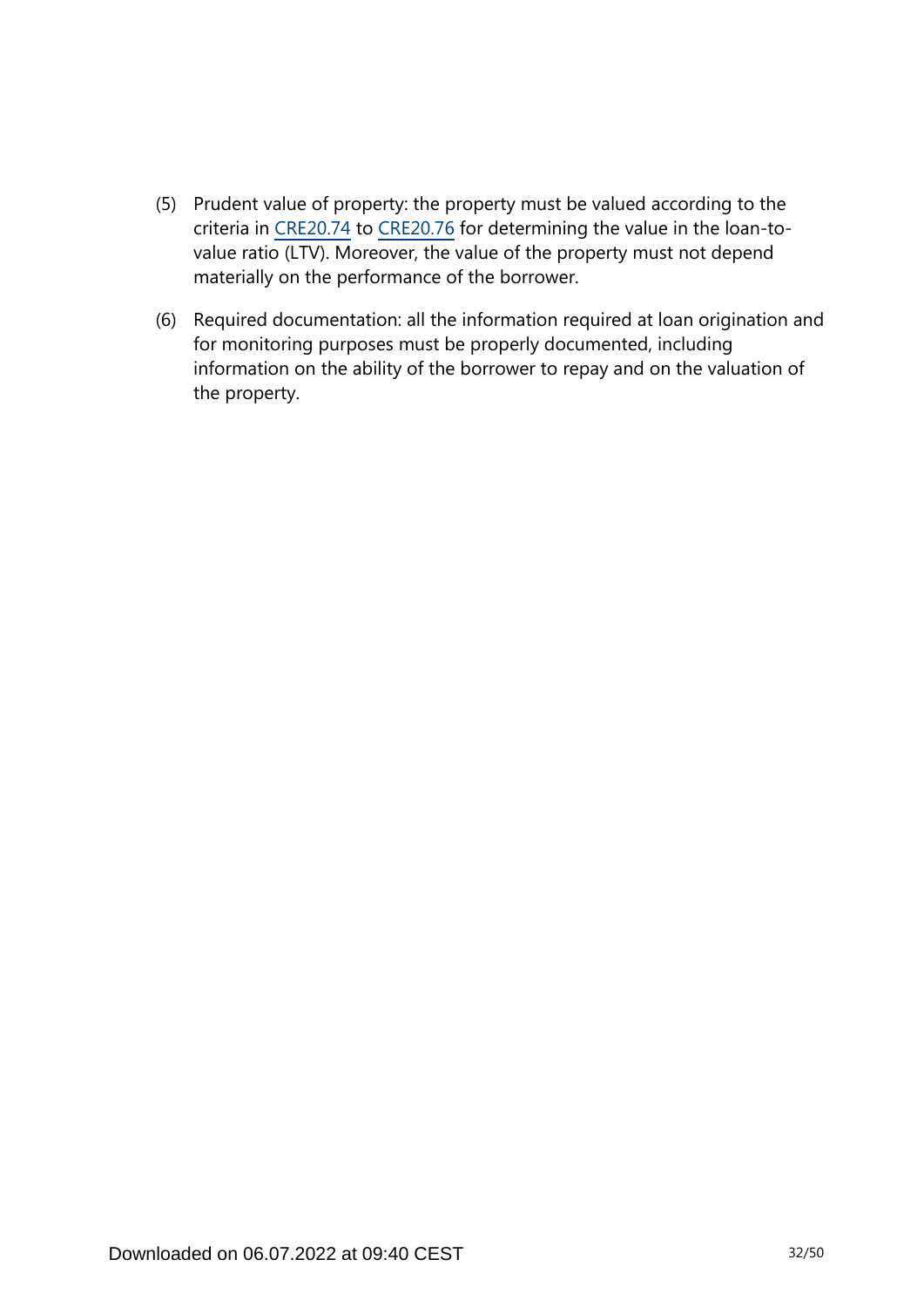<span id="page-32-0"></span>*[28](#page-30-0)*

*Likewise, this would apply to junior liens held by the same bank that holds the senior lien in case there is an intermediate lien from another*  bank (ie the senior and junior liens held by the bank are not in *sequential ranking order).*

<span id="page-32-1"></span>*In certain jurisdictions, the majority of bank loans to individuals for the purchase of residential property are not provided as mortgages in legal form. Instead, they are typically provided as loans that are guaranteed by a highly rated monoline guarantor that is required to repay the bank in full if the borrower defaults, and where the bank has legal right to take a mortgage on the property in the event that the guarantor fails. These loans may be treated as residential real estate exposures (rather than guaranteed loans) if the following additional conditions are met: [29](#page-30-1)*

- *(a) the borrower shall be contractually committed not to grant any mortgage lien without the consent of the bank that granted the loan;*
- *(b) the guarantor shall be either a bank or a financial institution subject to capital requirements comparable to those applied to banks or an insurance undertaking;*
- *(c) the guarantor shall establish a fully-funded mutual guarantee fund or equivalent protection for insurance undertakings to absorb credit risk losses, whose calibration shall be periodically reviewed by its supervisors and subject to periodic stress testing; and*
- *(d) the bank shall be contractually and legally allowed to take a mortgage on the property in the event that the guarantor fails.*
- **20.72** The risk weights for regulatory real estate exposures will apply to jurisdictions where structural factors result in sustainably low credit losses associated with the exposures to the real estate market. National supervisors should evaluate whether the risk weights in the corresponding risk weight tables are too low for these types of exposures in their jurisdictions based on default experience and other factors such as market price stability. Supervisors may require banks in their jurisdictions to increase these risk weights as appropriate.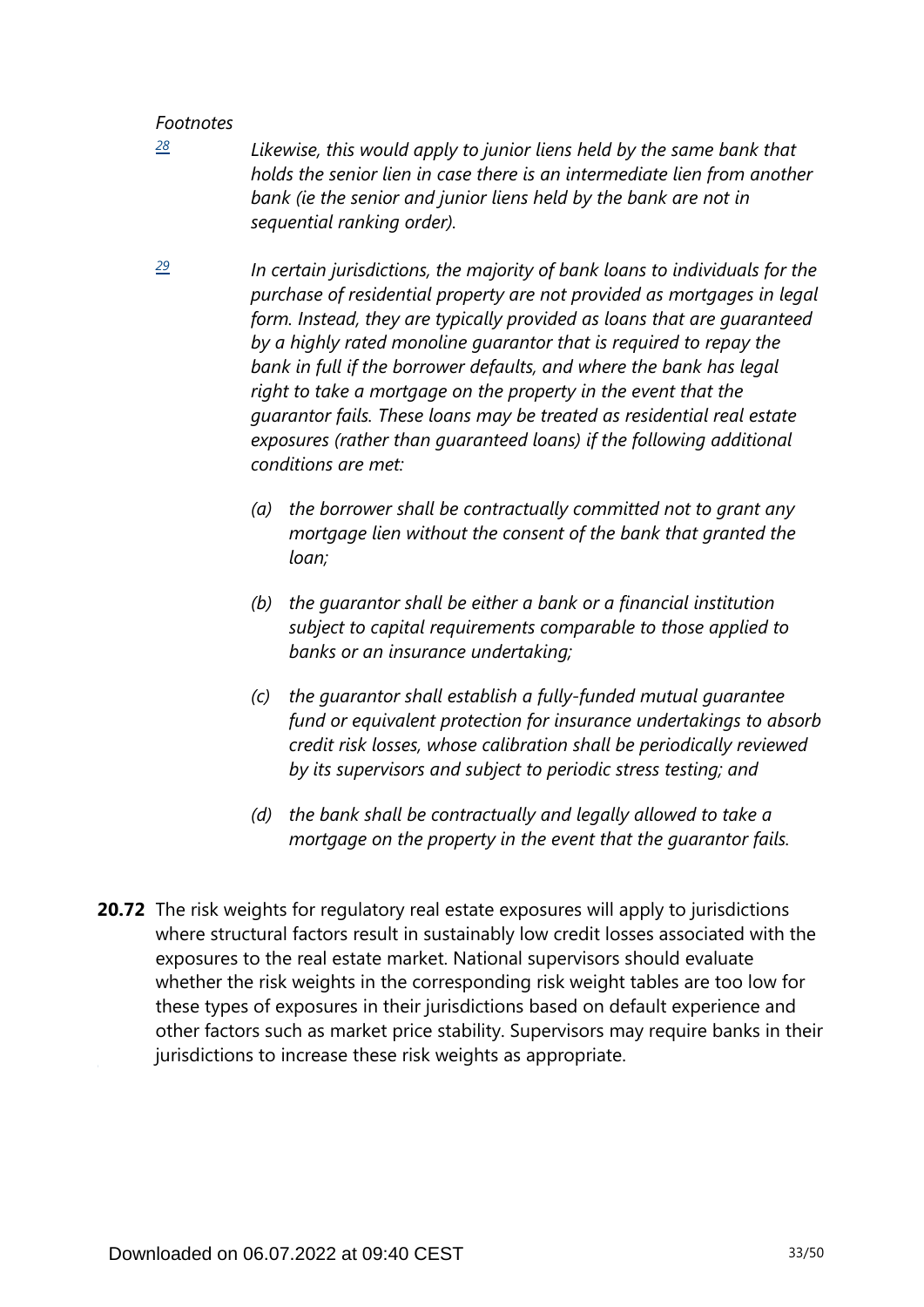<span id="page-33-1"></span>**20.73** National supervisors should ensure that banks put in place underwriting policies with respect to the granting of mortgage loans that include the assessment of the ability of the borrower to repay. Underwriting policies must define a metric(s) (such as the loan's debt service coverage ratio) and specify its (their)

corresponding relevant level(s) to conduct such assessment.<sup>[30](#page-33-0)</sup> Underwriting policies must also be appropriate when the repayment of the mortgage loan depends materially on the cash flows generated by the property, including relevant metrics (such as an occupancy rate of the property). National supervisors may provide guidance on appropriate definitions and levels for these metrics in their jurisdictions.

#### *Footnotes*

<span id="page-33-0"></span>*[30](#page-33-1)*

*Metrics and levels for measuring the ability to repay should mirror the Financial Stability Board (FSB) Principles for sound residential mortgage underwriting practices (April 2012).*

- **20.74** The LTV is the amount of the loan divided by the value of the property. When calculating the LTV, the loan amount will be reduced as the loan amortises. The value of the property will be maintained at the value measured at origination, with the following exceptions:
	- (1) The national supervisors elect to require banks to revise the property value downward. If the value has been adjusted downwards, a subsequent upwards adjustment can be made but not to a higher value than the value at origination.
	- (2) The value must be adjusted if an extraordinary, idiosyncratic event occurs resulting in a permanent reduction of the property value.
	- (3) Modifications made to the property that unequivocally increase its value could also be considered in the LTV.
- <span id="page-33-3"></span><span id="page-33-2"></span>**20.75** The LTV must be prudently calculated in accordance with the following requirements:
	- (1) Amount of the loan: includes the outstanding loan amount and any undrawn committed amount of the mortgage loan. $31$  The loan amount must be calculated gross of any provisions and other risk mitigants, except for pledged deposits accounts with the lending bank that meet all requirements for on-balance sheet netting and have been unconditionally and irrevocably pledged for the sole purposes of redemption of the mortgage loan. $32$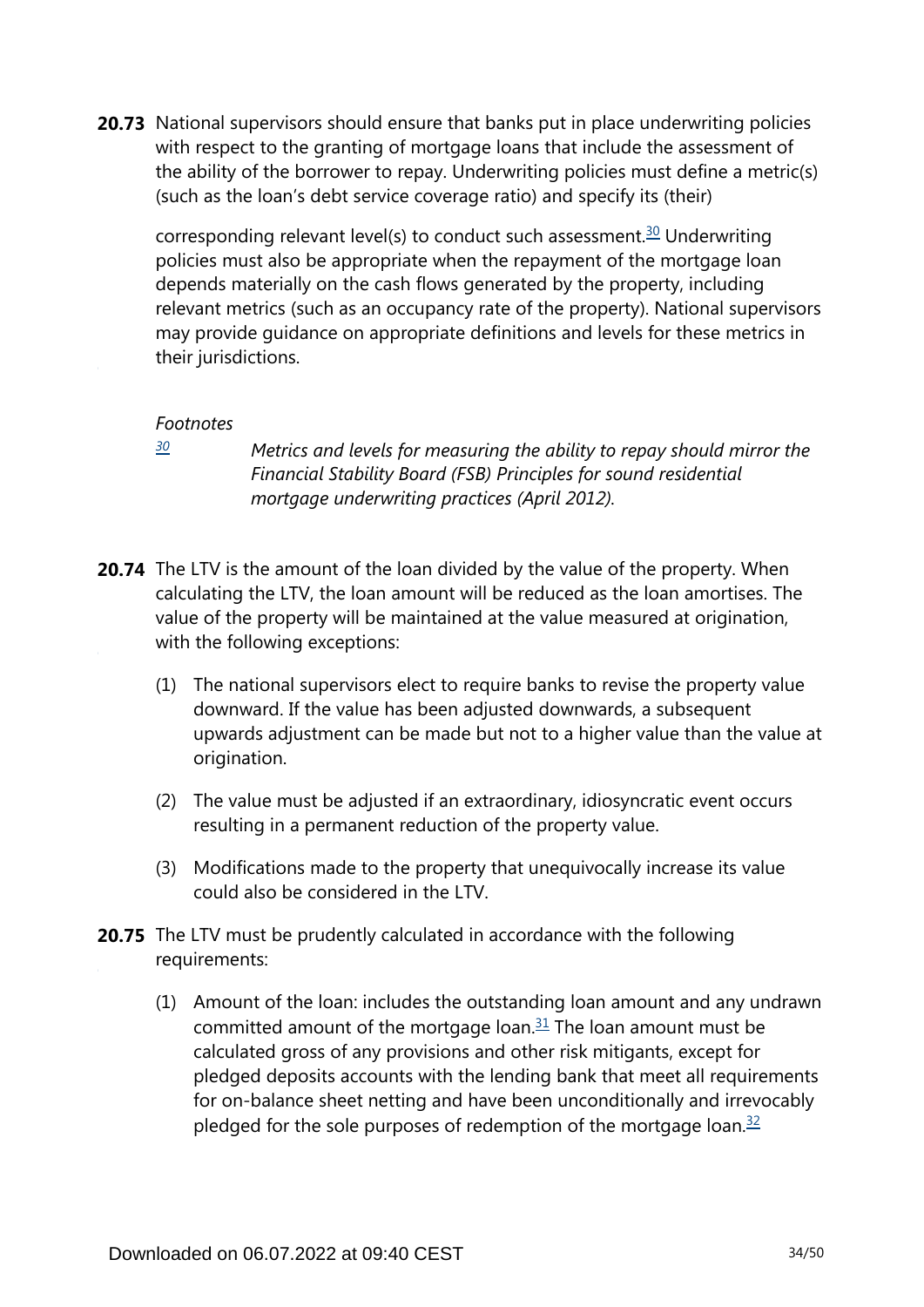<span id="page-34-1"></span><span id="page-34-0"></span>(2) Value of the property: the valuation must be appraised independently  $33$ using prudently conservative valuation criteria. To ensure that the value of the property is appraised in a prudently conservative manner, the valuation must exclude expectations on price increases and must be adjusted to take into account the potential for the current market price to be significantly above the value that would be sustainable over the life of the loan. National supervisors should provide guidance setting out prudent valuation criteria where such guidance does not already exist under national law. If a market value can be determined, the valuation should not be higher than the market value $\frac{34}{5}$  $\frac{34}{5}$  $\frac{34}{5}$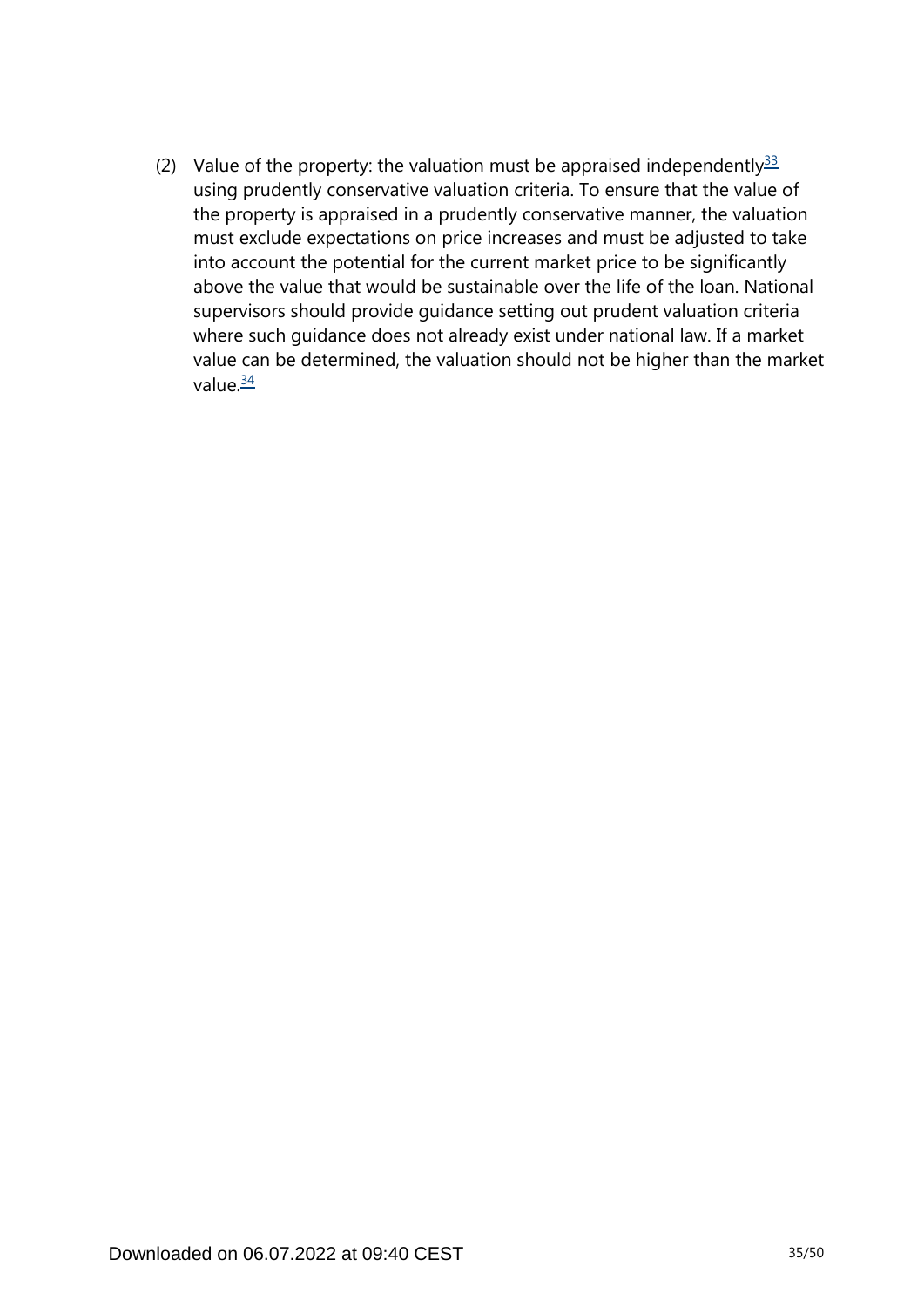<span id="page-35-0"></span>*[31](#page-33-2)*

*If a bank grants different loans secured by the same property and they are sequential in ranking order (ie there is no intermediate lien from another bank), the different loans should be considered as a single exposure for risk-weighting purposes, and the amount of the loans should be added to calculate the LTV.*

- <span id="page-35-1"></span>*In jurisdictions where junior liens held by a different bank than that holding the senior lien are recognised (in accordance with [CRE20.71\)](https://www.bis.org/basel_framework/chapter/CRE/20.htm?tldate=20281012&inforce=20230101&published=20201126#paragraph_CRE_20_20230101_20_71), the loan amount of the junior liens must include all other loans secured with liens of equal or higher ranking than the bank's lien securing the loan for purposes of defining the LTV bucket and risk weight for the junior lien. If there is insufficient information for ascertaining the ranking of the other liens, the bank should assume that these liens rank pari passu with the junior lien held by the bank. This treatment does not apply to exposures that are risk weighted according to the loan splitting approach [CRE20.83](https://www.bis.org/basel_framework/chapter/CRE/20.htm?tldate=20281012&inforce=20230101&published=20201126#paragraph_CRE_20_20230101_20_83) and [CRE20.86,](https://www.bis.org/basel_framework/chapter/CRE/20.htm?tldate=20281012&inforce=20230101&published=20201126#paragraph_CRE_20_20230101_20_86) where the junior lien would be taken into account in the calculation of the value of the property. The bank will first determine the "base" risk weight based on Tables 11, 12, 13 or 14 as applicable and adjust the "base" risk weight by a multiplier of 1.25, for application to the loan amount of the junior lien. If the "base" risk weight corresponds to the lowest LTV bucket, the multiplier will not be applied. The resulting risk weight of multiplying the "base" risk weight by 1.25 will be capped at the risk weight applied to the exposure when the requirements in [CRE20.71](https://www.bis.org/basel_framework/chapter/CRE/20.htm?tldate=20281012&inforce=20230101&published=20201126#paragraph_CRE_20_20230101_20_71) are not met. [32](#page-33-3)*
- <span id="page-35-2"></span>*The valuation must be done independently from the bank's mortgage acquisition, loan processing and loan decision process. [33](#page-34-0)*
- <span id="page-35-3"></span>*In the case where the mortgage loan is financing the purchase of the property, the value of the property for LTV purposes will not be higher than the effective purchase price. [34](#page-34-1)*
- **20.76** A guarantee or financial collateral may be recognised as a credit risk mitigant in relation to exposures secured by real estate if it qualifies as eligible collateral under the credit risk mitigation framework. This may include mortgage insurance  $35$  if it meets the operational requirements of the credit risk mitigation framework for a guarantee. Banks may recognise these risk mitigants in calculating the exposure amount; however, the LTV bucket and risk weight to be applied to the exposure amount must be determined before the application of the appropriate credit risk mitigation technique.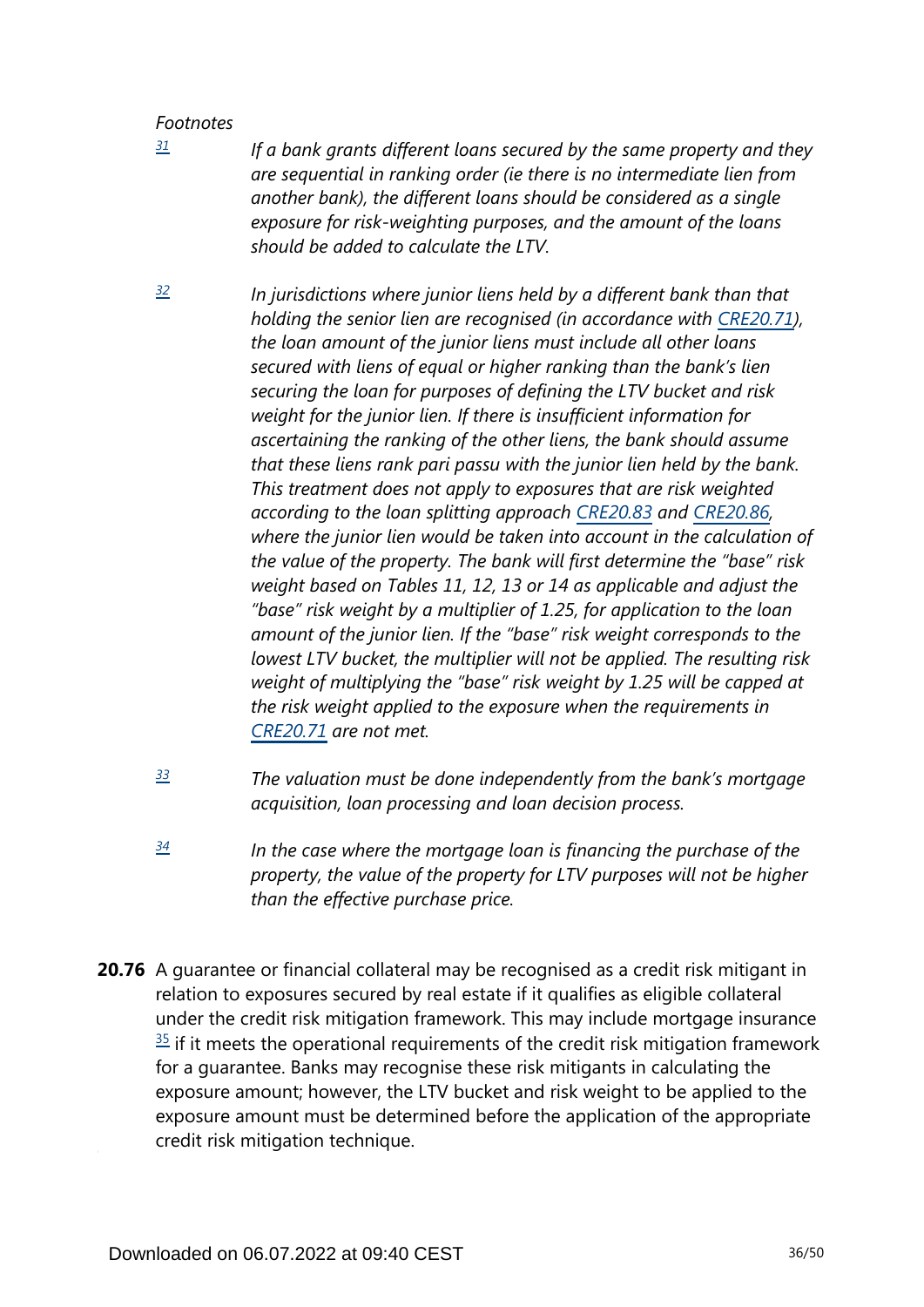*[35](#page-0-0)*

*A bank's use of mortgage insurance should mirror the FSB Principles for sound residential mortgage underwriting (April 2012).*

#### <span id="page-36-0"></span>**Definition of "regulatory residential real estate" exposures**

<span id="page-36-2"></span>**20.77** A "regulatory residential real estate" exposure is a regulatory real estate exposure that is secured by a property that has the nature of a dwelling and satisfies all applicable laws and regulations enabling the property to be occupied for housing purposes (ie residential property). $36$ 

#### *Footnotes*

<span id="page-36-1"></span>*[36](#page-36-2)*

*For residential property under construction described in [CRE20.71\(](https://www.bis.org/basel_framework/chapter/CRE/20.htm?tldate=20281012&inforce=20230101&published=20201126#paragraph_CRE_20_20230101_20_71)1), this means there should be an expectation that the property will satisfy all applicable laws and regulations enabling the property to be occupied for housing purposes.*

#### **Definition of "regulatory commercial real estate" exposures**

**20.78** A "regulatory commercial real estate" exposure is regulatory real estate exposure that is not a regulatory residential real estate exposure.

## **Definition of exposures that are "materially dependent on cash flows generated by the property"**

**20.79** Regulatory real estate exposures (both residential and commercial) are classified as exposures that are "materially dependent on cash flows generated by the property" when the prospects for servicing the loan materially depend on the cash flows generated by the property securing the loan rather than on the underlying capacity of the borrower to service the debt from other sources. The primary source of these cash flows would generally be lease or rental payments, or the sale of the property. The distinguishing characteristic of these exposures compared to other regulatory real estate exposures is that both the servicing of the loan and the prospects for recovery in the event of default depend materially on the cash flows generated by the property securing the exposure.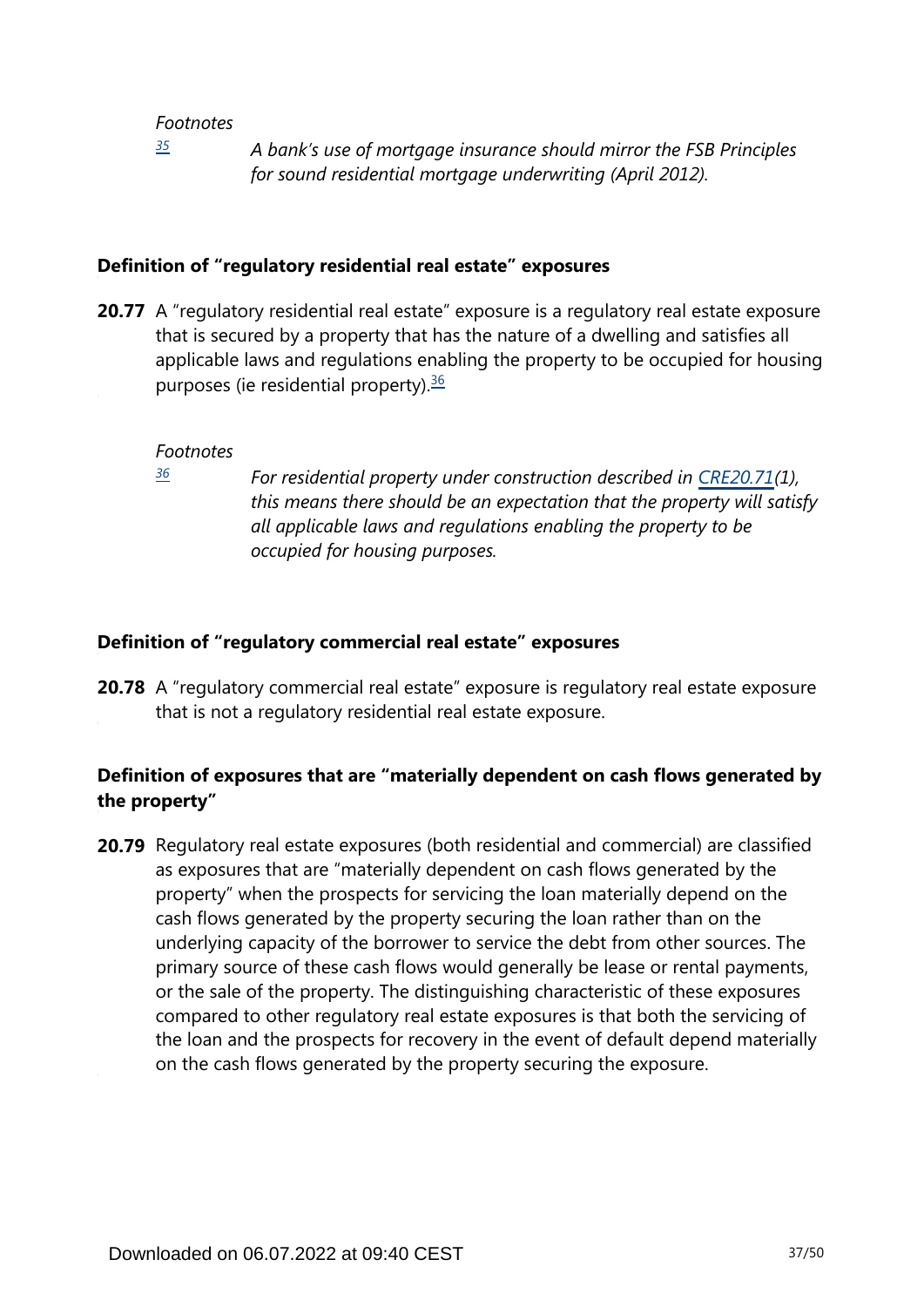**20.80** It is expected that the material dependence condition, set out in [CRE20.79](https://www.bis.org/basel_framework/chapter/CRE/20.htm?tldate=20281012&inforce=20230101&published=20201126#paragraph_CRE_20_20230101_20_79) above, would predominantly apply to loans to corporates, SMEs or SPVs, but is not restricted to those borrower types. As an example, a loan may be considered materially dependent if more than 50% of the income from the borrower used in the bank's assessment of its ability to service the loan is from cash flows generated by the residential property. National supervisors may provide further

guidance setting out criteria on how material dependence should be assessed for specific exposure types.

- **20.81** As exceptions to the definition contained in [CRE20.79](https://www.bis.org/basel_framework/chapter/CRE/20.htm?tldate=20281012&inforce=20230101&published=20201126#paragraph_CRE_20_20230101_20_79) above, the following types of regulatory real estate exposures are not classified as exposures that are materially dependent on cash flows generated by the property:
	- (1) An exposure secured by a property that is the borrower's primary residence;
	- (2) An exposure secured by an income-producing residential housing unit, to an individual who has mortgaged less than a certain number of properties or housing units, as specified by national supervisors;
	- (3) An exposure secured by residential real estate property to associations or cooperatives of individuals that are regulated under national law and exist with the only purpose of granting its members the use of a primary residence in the property securing the loans; and
	- (4) An exposure secured by residential real estate property to public housing companies and not-for-profit associations regulated under national law that exist to serve social purposes and to offer tenants long-term housing.

## **Risk weights for regulatory residential real estate exposures that are not materially dependent on cash flows generated by the property**

**20.82** For regulatory residential real estate exposures that are not materially dependent on cash flow generated by the property, the risk weight to be assigned to the total exposure amount will be determined based on the exposure's LTV ratio in Table 11 below. The use of the risk weights in Table 11 is referred to as the "whole loan" approach.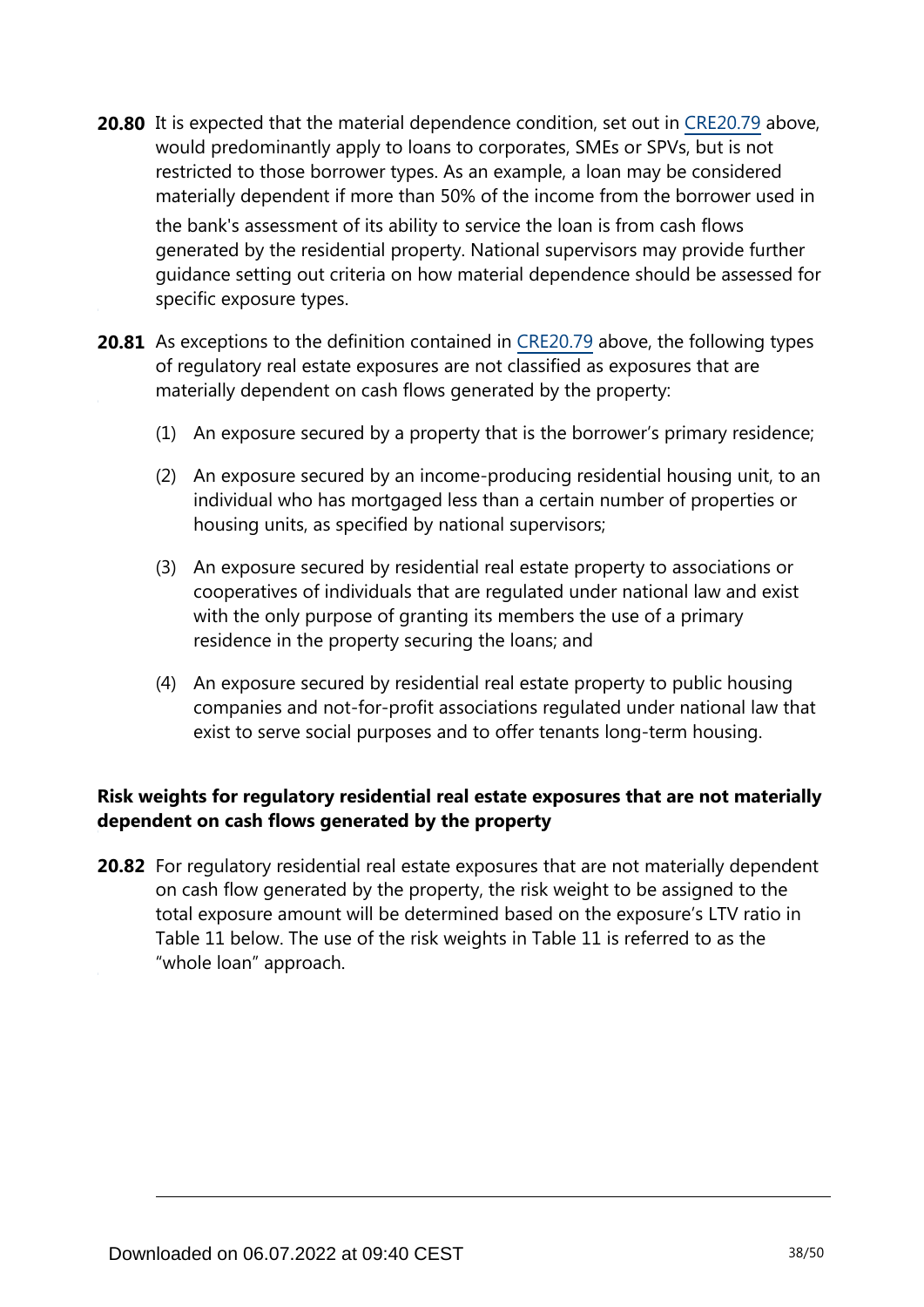Whole loan approach risk weights for regulatory residential real estate exposures that are not materially dependent on cash flows generated by the property Table 11

|                       | $LTV \leq$<br>50% | $50\% <$<br>$LTV \leq$<br>60% | $60\% < LTV$<br>$\leq 80\%$ | $80\% < LTV$<br>$\leq 90\%$ | $90\% <$ LTV $\leq$<br>100% | $LTV$ ><br>100% |
|-----------------------|-------------------|-------------------------------|-----------------------------|-----------------------------|-----------------------------|-----------------|
| <b>Risk</b><br>weight | 20%               | 25%                           | 30%                         | 40%                         | 50%                         | 70%             |

- <span id="page-38-0"></span>**20.83** As an alternative to the whole loan approach for regulatory residential real estate exposures that are not materially dependent on cash flows generated by the property, jurisdictions may apply the "loan splitting" approach. Under the loan splitting approach, the risk weight of 20% is applied to the part of the exposure up to 55% of the property value and the risk weight of the counterparty (as prescribed in [CRE20.89](https://www.bis.org/basel_framework/chapter/CRE/20.htm?tldate=20281012&inforce=20230101&published=20201126#paragraph_CRE_20_20230101_20_89)(1)) is applied to the residual exposure.<sup>[37](#page-39-0)</sup> Where there are liens on the property that are not held by the bank, the treatment is as follows:
	- (1) Where a bank holds the junior lien and there are senior liens not held by the bank, to determine the part of the bank's exposure that is eligible for the 20% risk weight, the amount of 55% of the property value should be reduced by the amount of the senior liens not held by the bank. For example, for a loan of €70,000 to an individual secured on a property valued at €100,000, where there is also a senior ranking lien of €10,000 held by another institution, the bank will apply a risk weight of 20% to  $\epsilon$ 45,000 (=max  $(655,000 - 10,000, 0)$  of the exposure and, according to [CRE20.89\(](https://www.bis.org/basel_framework/chapter/CRE/20.htm?tldate=20281012&inforce=20230101&published=20201126#paragraph_CRE_20_20230101_20_89)1), a risk weight of 75% to the residual exposure of €25,000.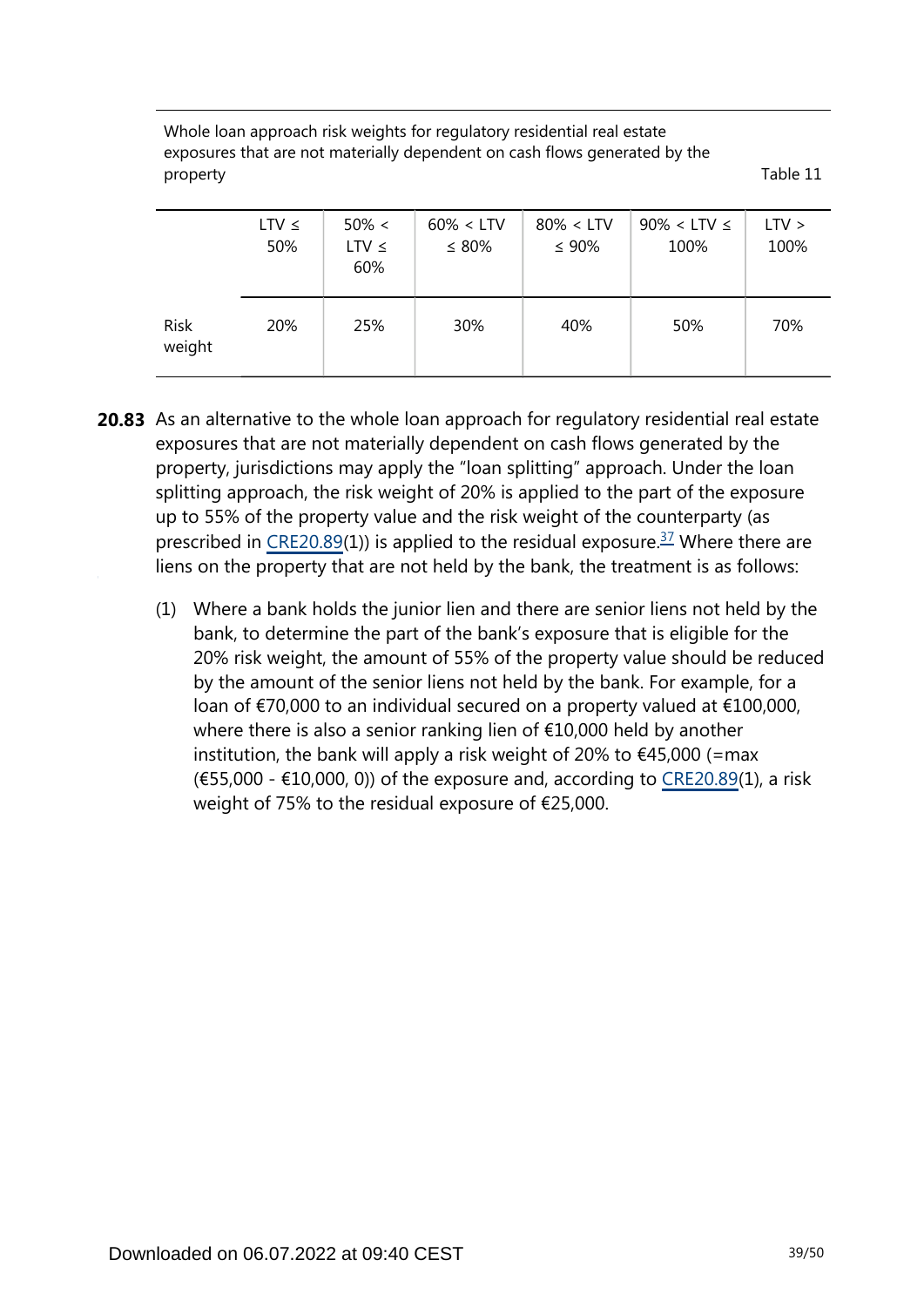(2) Where liens not held by the bank rank pari passu with the bank's lien, to determine the part of the bank's exposure that is eligible for the 20% risk weight, the amount of 55% of the property value, reduced by the amount of more senior liens not held by the bank (if any), should be reduced by the product of: (i) 55% of the property value, reduced by the amount of any senior liens (if any, both held by the bank and held by other institutions); and (ii) the amount of liens not held by the bank that rank pari passu with the bank's lien divided by the sum of all pari passu liens. For example, for a loan of €70,000 to an individual secured on a property valued at €100,000, where there is also a pari passu ranking lien of €10,000 held by another institution, the bank will apply a risk weight of 20% to  $\epsilon$ 48,125 (= $\epsilon$ 55,000 -  $\epsilon$ 55,000 \* €10,000/€80,000) of the exposure and, according to [CRE20.89\(](https://www.bis.org/basel_framework/chapter/CRE/20.htm?tldate=20281012&inforce=20230101&published=20201126#paragraph_CRE_20_20230101_20_89)1), a risk weight of 75% to the residual exposure of €21,875. If both the loan and the bank's lien is only €30,000 and there is additionally a more senior lien of

 $\epsilon$ 10,000 not held by the bank, the property value remaining available is €33,750 (= (€55,000 - €10,000) - ((€55,000 - €10,000) \* €10,000/(€10,000+ €30,000)), and the bank will apply a risk weight of 20% to €30,000.

#### *Footnotes*

<span id="page-39-0"></span>*[37](#page-38-0)*

*For example, for a loan of €70,000 to an individual secured on a property valued at €100,000, the bank will apply a risk weight of 20% to €55,000 of the exposure and, according to [CRE20.89](https://www.bis.org/basel_framework/chapter/CRE/20.htm?tldate=20281012&inforce=20230101&published=20201126#paragraph_CRE_20_20230101_20_89)(1), a risk weight of 75% to the residual exposure of €15,000. This gives total risk weighted assets for the exposure of €22,250 =(0.20 \* €55,000) + (0.75 \* €15,000).*

# **Risk weights for regulatory residential real estate exposures that are materially dependent on cash flows generated by the property**

**20.84** For regulatory residential real estate exposures that are materially dependent on cash flows generated by the property, the risk weight to be assigned to the total exposure amount will be determined based on the exposure's LTV ratio in Table 12 below.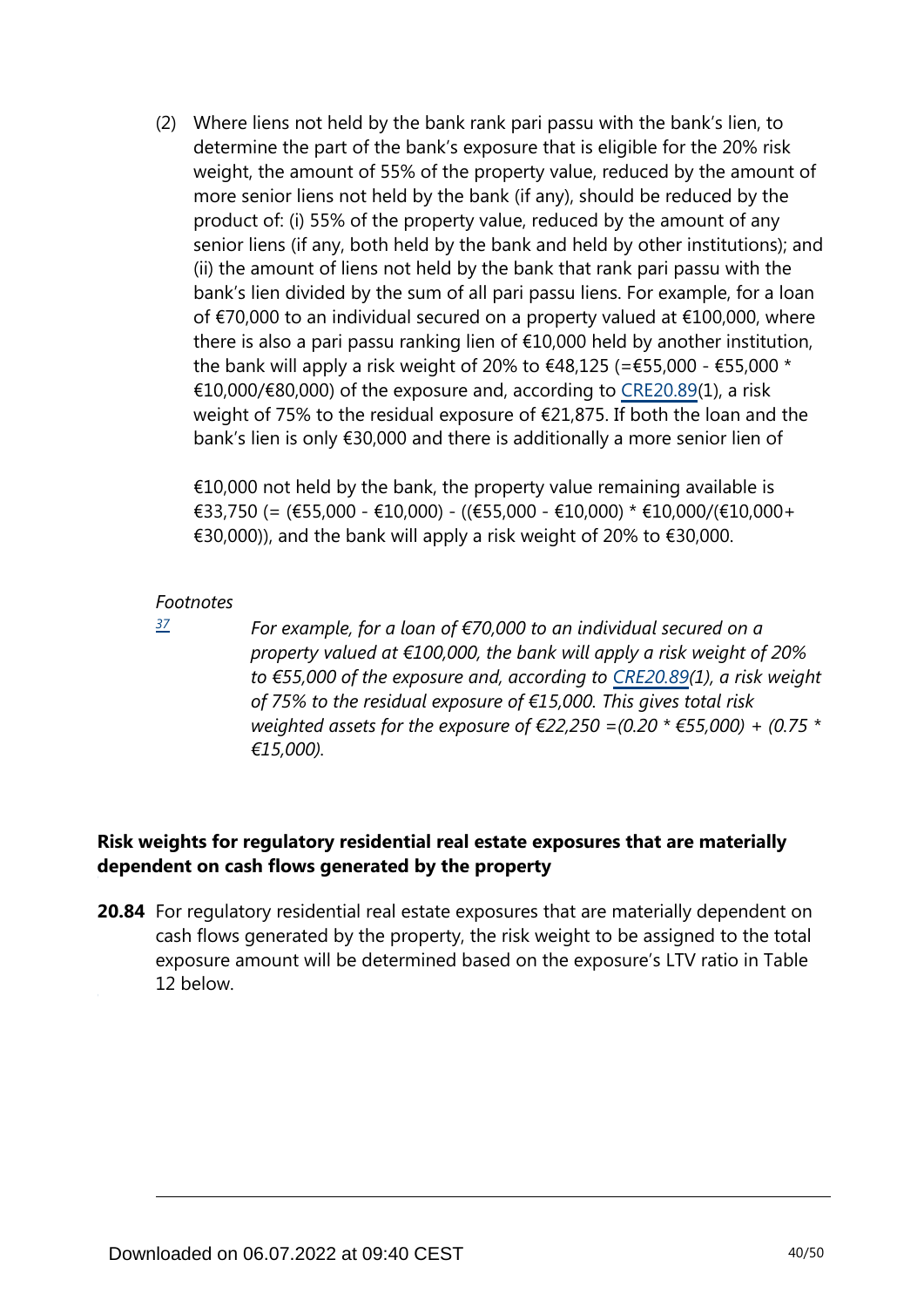Risk weights for regulatory residential real estate exposures that are materially dependent on cash flows generated by the property Table 12

|                       | LTV $\leq$ | $50\% < LTV$ | $60\% < LTV$ | $80\% < LTV$ | $90\% <$ LTV $\leq$ | LTV > |
|-----------------------|------------|--------------|--------------|--------------|---------------------|-------|
|                       | 50%        | $\leq 60\%$  | $\leq 80\%$  | $\leq 90\%$  | 100%                | 100%  |
| <b>Risk</b><br>weight | 30%        | 35%          | 45%          | 60%          | 75%                 | 105%  |

## **Risk weights for regulatory commercial real estate exposures that are not materially dependent on cash flows generated by the property**

**20.85** For regulatory commercial real estate exposures that are not materially dependent on cash flow generated by the property, the risk weight to be assigned to the total exposure amount will be determined based on the exposure' s LTV in Table 13 below (which sets out a whole loan approach). The risk weight of the counterparty for the purposes of Table 13 below and [CRE20.86](https://www.bis.org/basel_framework/chapter/CRE/20.htm?tldate=20281012&inforce=20230101&published=20201126#paragraph_CRE_20_20230101_20_86) below is prescribed in [CRE20.89](https://www.bis.org/basel_framework/chapter/CRE/20.htm?tldate=20281012&inforce=20230101&published=20201126#paragraph_CRE_20_20230101_20_89)(1).

| Whole loan approach risk weights for regulatory commercial real estate<br>exposures that are not materially dependent on cash flows generated by the<br>property | Table |
|------------------------------------------------------------------------------------------------------------------------------------------------------------------|-------|
|                                                                                                                                                                  |       |

|             | LTV $\leq 60\%$               | $LTV > 60\%$       |
|-------------|-------------------------------|--------------------|
| Risk weight | Min (60%, RW of counterparty) | RW of counterparty |

<span id="page-40-0"></span>**20.86** As an alternative to the whole loan approach for regulatory commercial real estate exposures that are not materially dependent on cash flows generated by the property, jurisdictions may apply the "loan splitting" approach. Under the loan splitting approach, the risk weight of 60% or the risk weight of the counterparty, whichever is lower, is applied to the part of the exposure up to 55% of the property value<sup>[38](#page-41-0)</sup>, and the risk weight of the counterparty is applied to the residual exposure.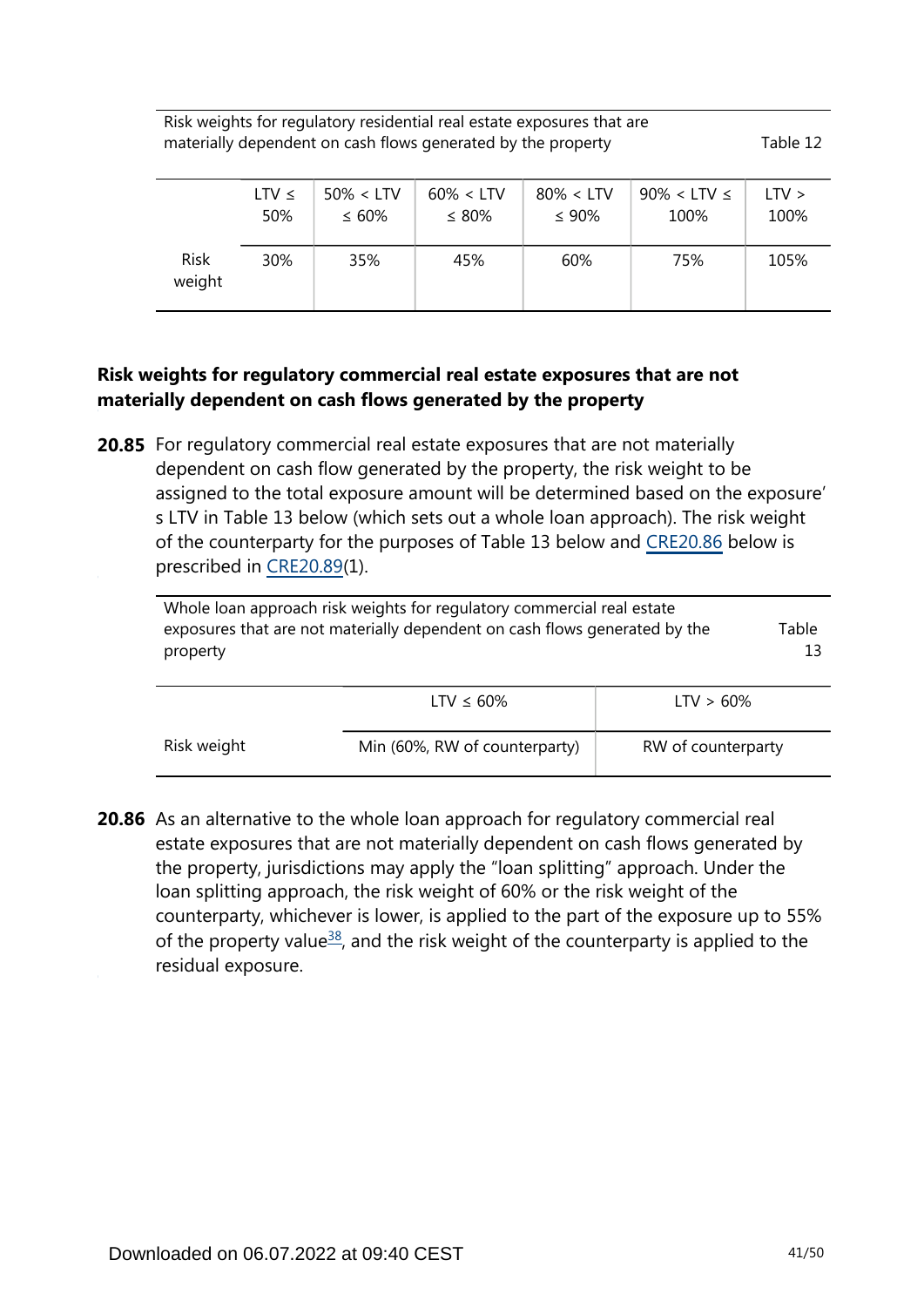<span id="page-41-0"></span>*[38](#page-40-0)*

*Where there are liens on the property that are not held by the bank, the part of the exposure up to 55% of the property value should be reduced by the amount of the senior liens not held by the bank and by a pro-rata percentage of any liens pari passu with the bank's lien but not held by the bank. See [CRE20.83](https://www.bis.org/basel_framework/chapter/CRE/20.htm?tldate=20281012&inforce=20230101&published=20201126#paragraph_CRE_20_20230101_20_83) for examples of how this methodology applies in the case of residential retail exposures.*

# **Risk weights for regulatory commercial real estate exposures that are materially dependent on cash flows generated by the property**

<span id="page-41-2"></span><span id="page-41-1"></span>**20.87** For regulatory commercial real estate exposures that are materially dependent on cash flows generated by the property<sup>[39](#page-42-0)</sup>, the risk weight to be assigned to the total exposure amount will be determined based on the exposure's LTV in Table 14 below.  $\frac{40}{2}$  $\frac{40}{2}$  $\frac{40}{2}$ 

| Whole loan approach risk weights for regulatory commercial real estate<br>exposures that are materially dependent on cash flows generated by the<br>property | Table<br>14     |                          |              |
|--------------------------------------------------------------------------------------------------------------------------------------------------------------|-----------------|--------------------------|--------------|
|                                                                                                                                                              | LTV $\leq 60\%$ | $60\% <$ LTV $\leq 80\%$ | $LTV > 80\%$ |
| Risk weight                                                                                                                                                  | 70%             | 90%                      | 110%         |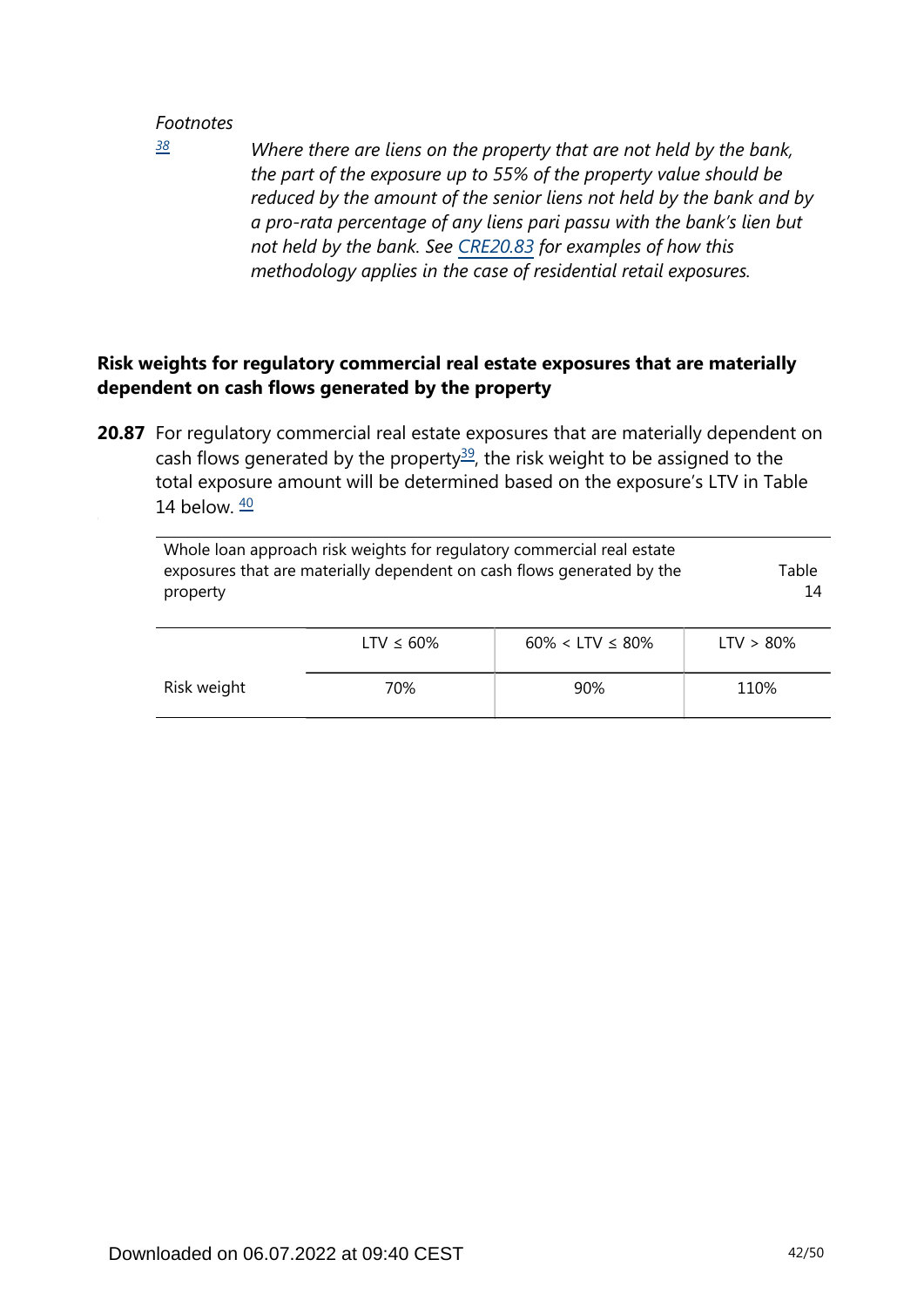<span id="page-42-0"></span>*[39](#page-41-1)*

- *For such exposures, national supervisors may allow banks to apply the risk weights applicable for regulatory commercial real estate exposures that are not materially dependent on cash flows generated by the property (ie the treatment set out in [CRE20.85](https://www.bis.org/basel_framework/chapter/CRE/20.htm?tldate=20281012&inforce=20230101&published=20201126#paragraph_CRE_20_20230101_20_85) to [CRE20.86\)](https://www.bis.org/basel_framework/chapter/CRE/20.htm?tldate=20281012&inforce=20230101&published=20201126#paragraph_CRE_20_20230101_20_86), subject to the following conditions: (i) the losses stemming from commercial real estate lending up to 60% of LTV must not exceed 0.3% of the outstanding loans in any given year and (ii) overall losses stemming from commercial real estate lending must not exceed 0.5% of the outstanding loans in any given year. If either of these tests are not satisfied in a given year, the eligibility of the exemption will cease and the exposures where the prospect for servicing the loan materially depend on cash flows generated by the property securing the loan rather than the underlying capacity of the borrower to service the debt from other sources will again be risk weighted according to [CRE20.87](https://www.bis.org/basel_framework/chapter/CRE/20.htm?tldate=20281012&inforce=20230101&published=20201126#paragraph_CRE_20_20230101_20_87) until both tests are satisfied again in the future. Jurisdictions applying such treatment must publicly disclose whether these conditions are met.*
- <span id="page-42-1"></span>*National supervisors may also require that the risk weight treatment described in [CRE20.87](https://www.bis.org/basel_framework/chapter/CRE/20.htm?tldate=20281012&inforce=20230101&published=20201126#paragraph_CRE_20_20230101_20_87) be applied to exposures where the servicing of the loan materially depends on the cash flows generated by a portfolio of properties owned by the borrower. [40](#page-41-2)*

## **Definition of "other real estate" exposures and applicable risk weights**

- **20.88** An "other real estate" exposure is an exposure within the real estate asset class that is not a regulatory real estate exposure (as defined in [CRE20.71](https://www.bis.org/basel_framework/chapter/CRE/20.htm?tldate=20281012&inforce=20230101&published=20201126#paragraph_CRE_20_20230101_20_71) above) and is not a land ADC exposure (as defined in [CRE20.90](https://www.bis.org/basel_framework/chapter/CRE/20.htm?tldate=20281012&inforce=20230101&published=20201126#paragraph_CRE_20_20230101_20_90) below).
- **20.89** Other real estate exposures are risk weighted as follows:
	- (1) The risk weight of the counterparty is used for other real estate exposures that are not materially dependent on the cash flows generated by the property. For exposures to individuals the risk weight applied will be 75%. For exposures to SMEs, the risk weight applied will be 85%. For exposures to other counterparties, the risk weight applied is the risk weight that would be assigned to an unsecured exposure to that counterparty.
	- (2) The risk weight of 150% is used for other real estate exposures that are materially dependent on the cash flows generated by the property.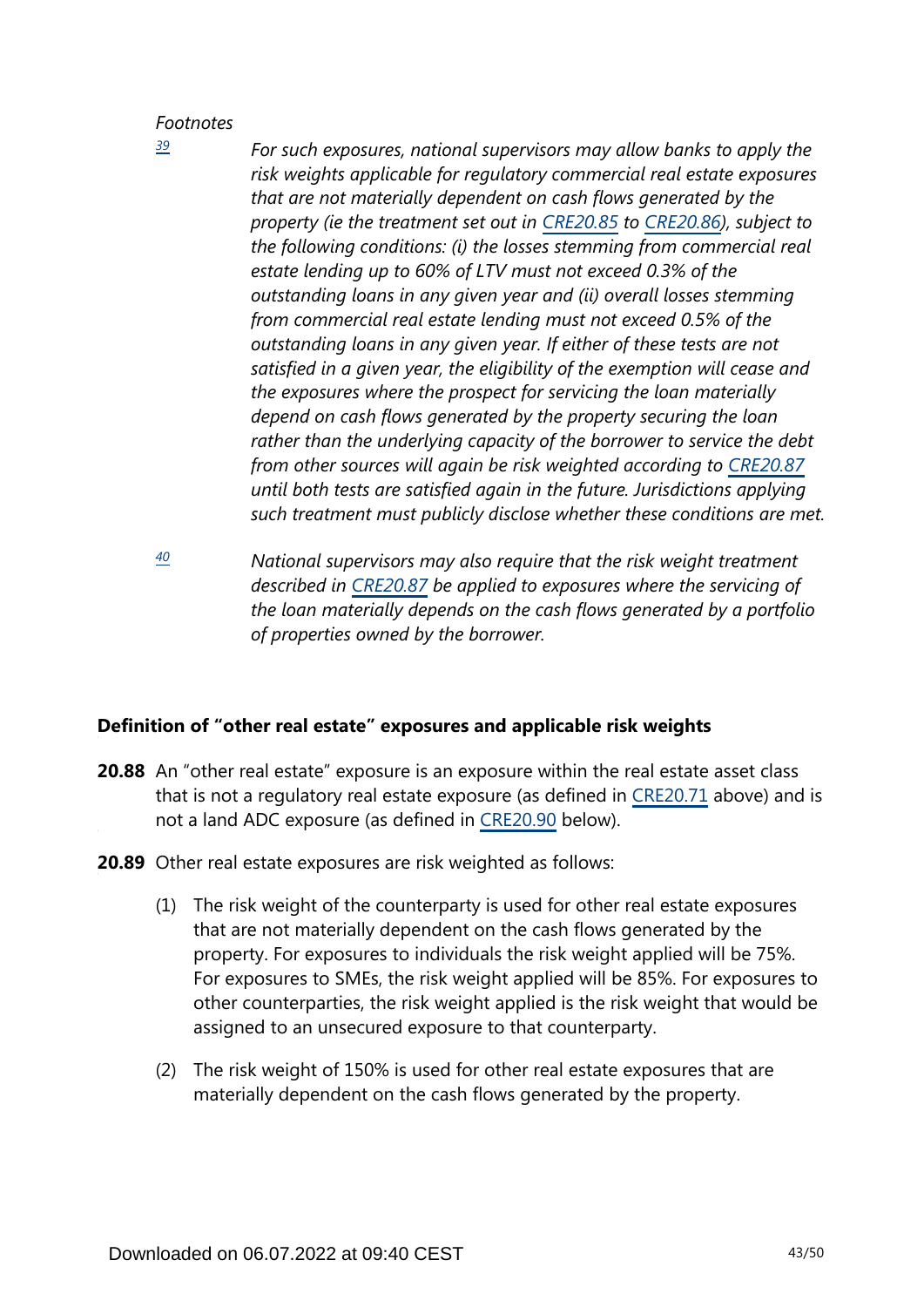## **Definition of land acquisition, development and construction exposures and applicable risk weights**

<span id="page-43-1"></span>**20.90** Land ADC exposures $41$  refers to loans to companies or SPVs financing any of the land acquisition for development and construction purposes, or development and construction of any residential or commercial property. ADC exposures will be risk-weighted at 150%, unless they meet the criteria in [CRE20.91.](https://www.bis.org/basel_framework/chapter/CRE/20.htm?tldate=20281012&inforce=20230101&published=20201126#paragraph_CRE_20_20230101_20_91)

#### *Footnotes*

<span id="page-43-0"></span>*[41](#page-43-1)*

*ADC exposures do not include the acquisition of forest or agricultural land, where there is no planning consent or intention to apply for planning consent.*

**20.91** ADC exposures to residential real estate may be risk weighted at 100%, provided that the following criteria are met:

- (1) prudential underwriting standards meet the requirements in [CRE20.71](https://www.bis.org/basel_framework/chapter/CRE/20.htm?tldate=20281012&inforce=20230101&published=20201126#paragraph_CRE_20_20230101_20_71) (ie the requirements that are used to classify regulatory real estate exposures) where applicable;
- <span id="page-43-3"></span>(2) pre-sale or pre-lease contracts amount to a significant portion of total contracts or substantial equity at risk. $42$  Pre-sale or pre-lease contracts must be legally binding written contracts and the purchaser/renter must have made a substantial cash deposit which is subject to forfeiture if the contract is terminated. Equity at risk should be determined as an appropriate amount of borrower-contributed equity to the real estate's appraised as-completed value.

## *Footnotes*

<span id="page-43-2"></span>*[42](#page-43-3)*

*National supervisors will give further guidance on the appropriate levels of pre-sale or pre-lease contracts and/or equity at risk to be applied in their jurisdictions.*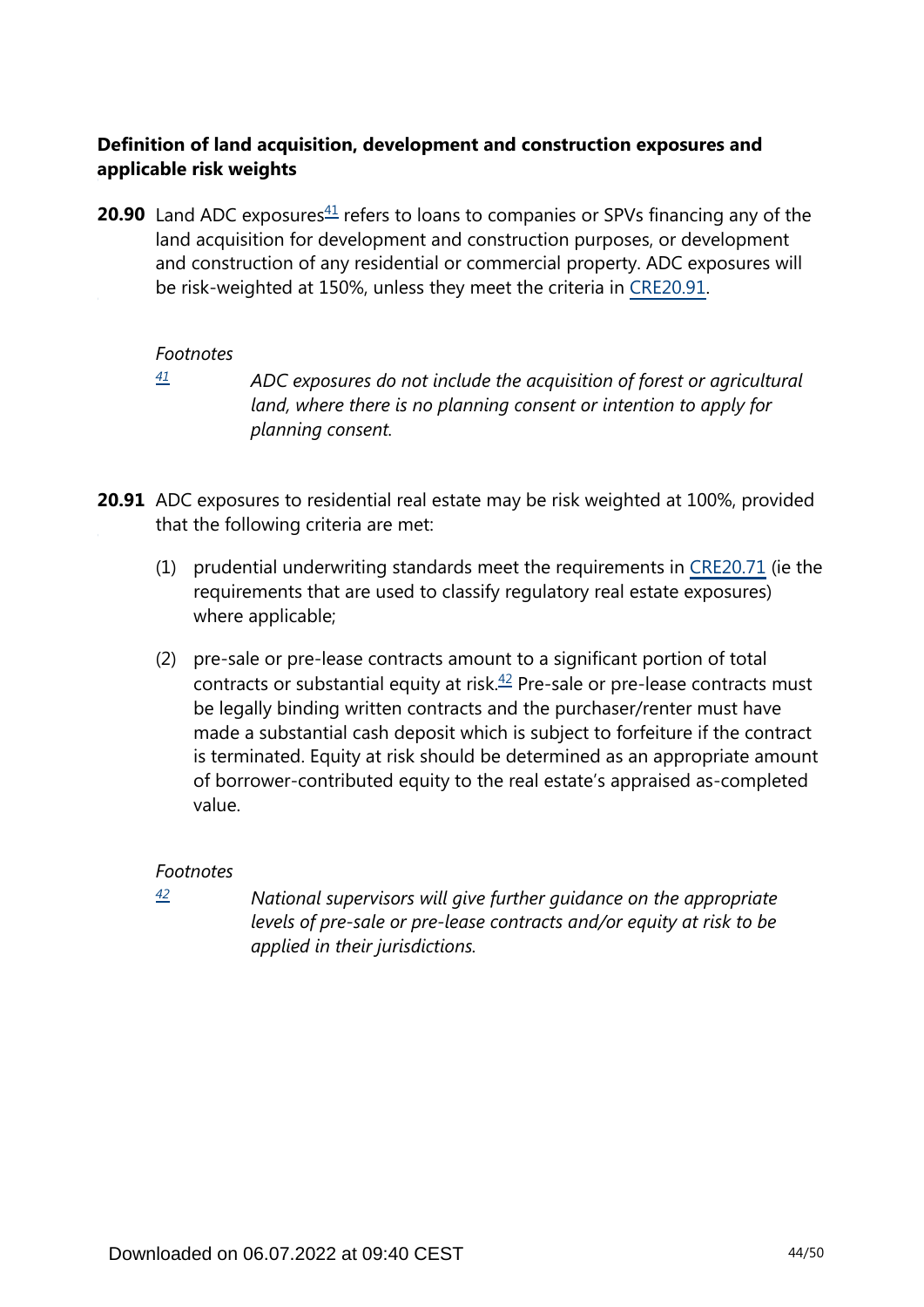# **Risk weight multiplier to certain exposures with currency mismatch**

- **20.92** For unhedged retail and residential real estate exposures to individuals where the lending currency differs from the currency of the borrower's source of income, banks will apply a 1.5 times multiplier to the applicable risk weight according to [CRE20.63](https://www.bis.org/basel_framework/chapter/CRE/20.htm?tldate=20281012&inforce=20230101&published=20201126#paragraph_CRE_20_20230101_20_63) to [CRE20.68](https://www.bis.org/basel_framework/chapter/CRE/20.htm?tldate=20281012&inforce=20230101&published=20201126#paragraph_CRE_20_20230101_20_68) and [CRE20.82](https://www.bis.org/basel_framework/chapter/CRE/20.htm?tldate=20281012&inforce=20230101&published=20201126#paragraph_CRE_20_20230101_20_82) to [CRE20.84,](https://www.bis.org/basel_framework/chapter/CRE/20.htm?tldate=20281012&inforce=20230101&published=20201126#paragraph_CRE_20_20230101_20_84) subject to a maximum risk weight of 150%.
- **20.93** For the purposes of [CRE20.92,](https://www.bis.org/basel_framework/chapter/CRE/20.htm?tldate=20281012&inforce=20230101&published=20201126#paragraph_CRE_20_20230101_20_92) an unhedged exposure refers to an exposure to a borrower that has no natural or financial hedge against the foreign exchange risk resulting from the currency mismatch between the currency of the borrower's income and the currency of the loan. A natural hedge exists where the borrower, in its normal operating procedures, receives foreign currency income that matches the currency of a given loan (eg remittances, rental incomes, salaries). A financial hedge generally includes a legal contract with a financial institution (eg forward contract). For the purposes of application of the multiplier, only these natural or financial hedges are considered sufficient where they cover at least 90% of the loan instalment, regardless of the number of hedges.

# **Off-balance sheet items**

<span id="page-44-0"></span>**20.94** Off-balance sheet items will be converted into credit exposure equivalents through the use of credit conversion factors (CCF). In the case of commitments, the committed but undrawn amount of the exposure would be multiplied by the CCF. For these purposes, commitment means any contractual arrangement that has been offered by the bank and accepted by the client to extend credit, purchase assets or issue credit substitutes. $43$  It includes any such arrangement that can be unconditionally cancelled by the bank at any time without prior notice to the obligor. It also includes any such arrangement that can be cancelled by the bank if the obligor fails to meet conditions set out in the facility documentation, including conditions that must be met by the obligor prior to any initial or subsequent drawdown under the arrangement. Counterparty risk weightings for over-the-counter (OTC) derivative transactions will not be subject to any specific ceiling.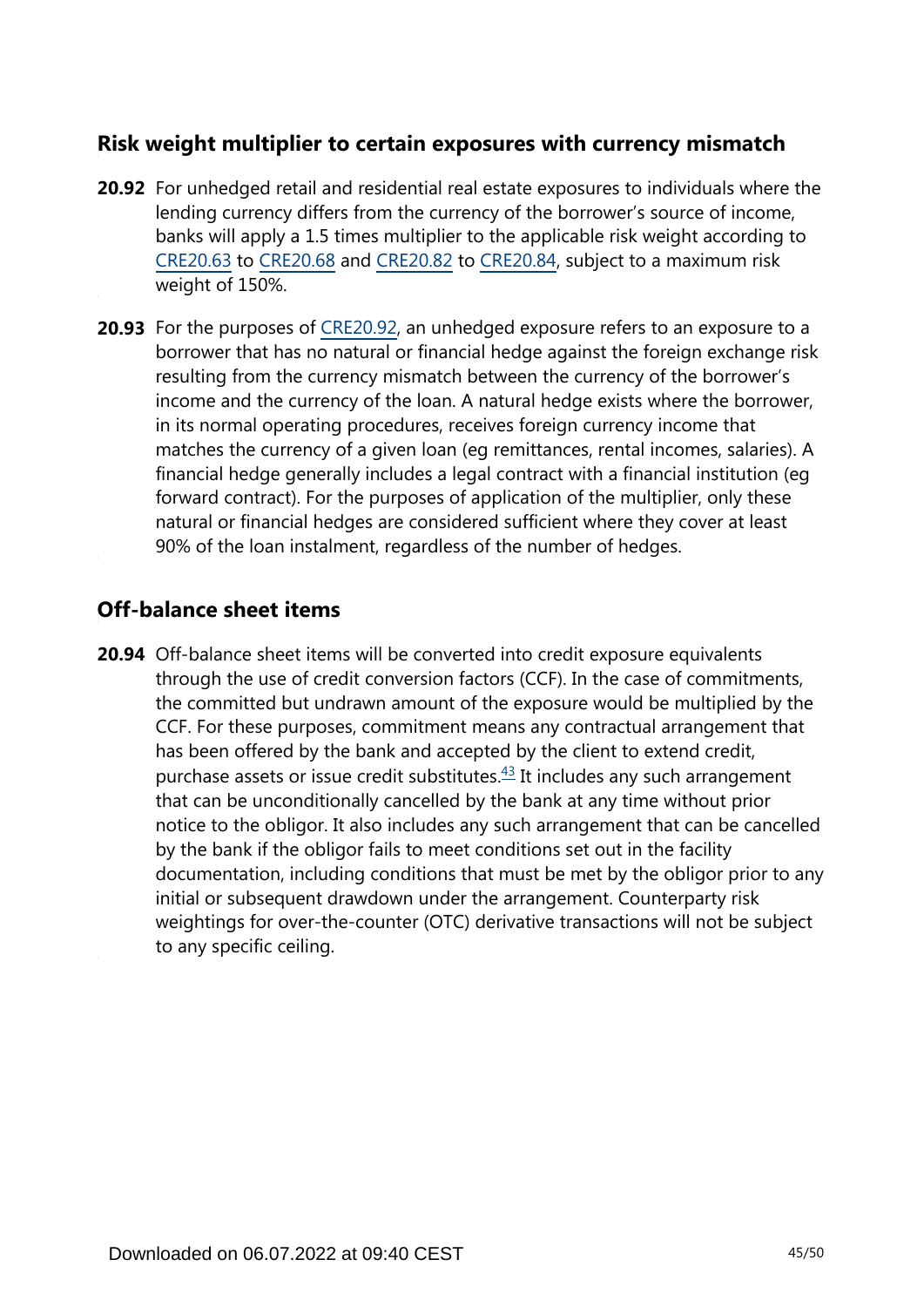*At national discretion, a jurisdiction may exempt certain arrangements from the definition of commitments provided that the following conditions are met: (i) the bank receives no fees or commissions to establish or maintain the arrangements; (ii) the client is required to apply to the bank for the initial and each subsequent drawdown; (iii) the bank has full authority, regardless of the fulfilment by the client of the conditions set out in the facility documentation, over the execution of each drawdown; and (iv) the bank's decision on the execution of each drawdown is only made after assessing the creditworthiness of the client immediately prior to drawdown. Exempted arrangements that meet the above criteria are limited to certain arrangements for corporates and SMEs, where counterparties are closely monitored on an ongoing basis.*

**20.95** A 100% CCF will be applied to the following items:

- (1) Direct credit substitutes, eg general guarantees of indebtedness (including standby letters of credit serving as financial guarantees for loans and securities) and acceptances (including endorsements with the character of acceptances).
- <span id="page-45-1"></span>(2) Sale and repurchase agreements and asset sales with recourse  $44$  where the credit risk remains with the bank.
- (3) The lending of banks' securities or the posting of securities as collateral by banks, including instances where these arise out of repo-style transactions (ie repurchase/reverse repurchase and securities lending/securities borrowing transactions). The risk-weighting treatment for counterparty credit risk must be applied in addition to the credit risk charge on the securities or posted collateral, where the credit risk of the securities lent or posted as collateral remains with the bank. This paragraph does not apply to posted collateral related to derivative transactions that is treated in accordance with the counterparty credit risk standards.
- <span id="page-45-2"></span>(4) Forward asset purchases, forward forward deposits and partly paid shares and securities, $45$  which represent commitments with certain drawdown.
- (5) Off-balance sheet items that are credit substitutes not explicitly included in any other category.

<span id="page-45-0"></span>*[<sup>43</sup>](#page-44-0)*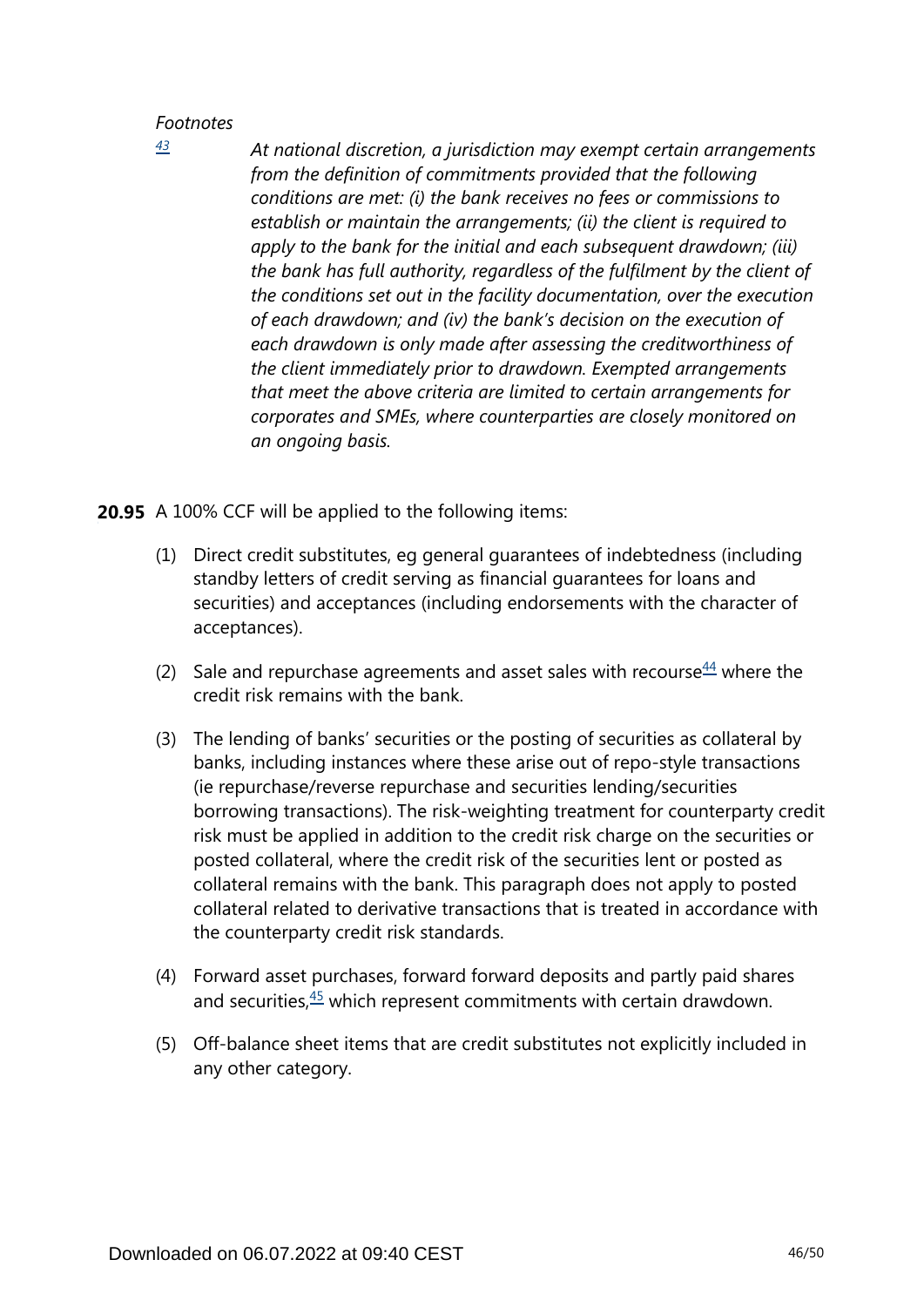- <span id="page-46-0"></span>*These items are to be weighted according to the type of asset and not according to the type of counterparty with whom the transaction has been entered into. [44](#page-45-1)*
- <span id="page-46-1"></span>*These items are to be weighted according to the type of asset and not according to the type of counterparty with whom the transaction has been entered into. [45](#page-45-2)*
- **20.96** A 50% CCF will be applied to note issuance facilities and revolving underwriting facilities regardless of the maturity of the underlying facility.
- **20.97** A 50% CCF will be applied to certain transaction-related contingent items (eg performance bonds, bid bonds, warranties and standby letters of credit related to particular transactions).
- **20.98** A 40% CCF will be applied to commitments, regardless of the maturity of the underlying facility, unless they qualify for a lower CCF.
- **20.99** A 20% CCF will be applied to both the issuing and confirming banks of shortterm self-liquidating trade letters of credit arising from the movement of goods (eg documentary credits collateralised by the underlying shipment). Short term in this context means with a maturity below one year.
- **20.100**A 10% CCF will be applied to commitments that are unconditionally cancellable at any time by the bank without prior notice, or that effectively provide for automatic cancellation due to deterioration in a borrower's creditworthiness. National supervisors should evaluate various factors in the jurisdiction, which may constrain banks' ability to cancel the commitment in practice, and consider applying a higher CCF to certain commitments as appropriate.
- <span id="page-46-3"></span><span id="page-46-2"></span>**20.101**Where there is an undertaking to provide a commitment on an off-balance sheet item, banks are to apply the lower of the two applicable CCFs. $46$

#### *Footnotes*

*[46](#page-46-3)*

*For example, if a bank has a commitment to open short-term selfliquidating trade letters of credit arising from the movement of goods, a 20% CCF will be applied (instead of a 40% CCF); and if a bank has an unconditionally cancellable commitment described in [CRE20.100](https://www.bis.org/basel_framework/chapter/CRE/20.htm?tldate=20281012&inforce=20230101&published=20201126#paragraph_CRE_20_20230101_20_100) to issue direct credit substitutes, a 10% CCF will be applied (instead of a 100% CCF).*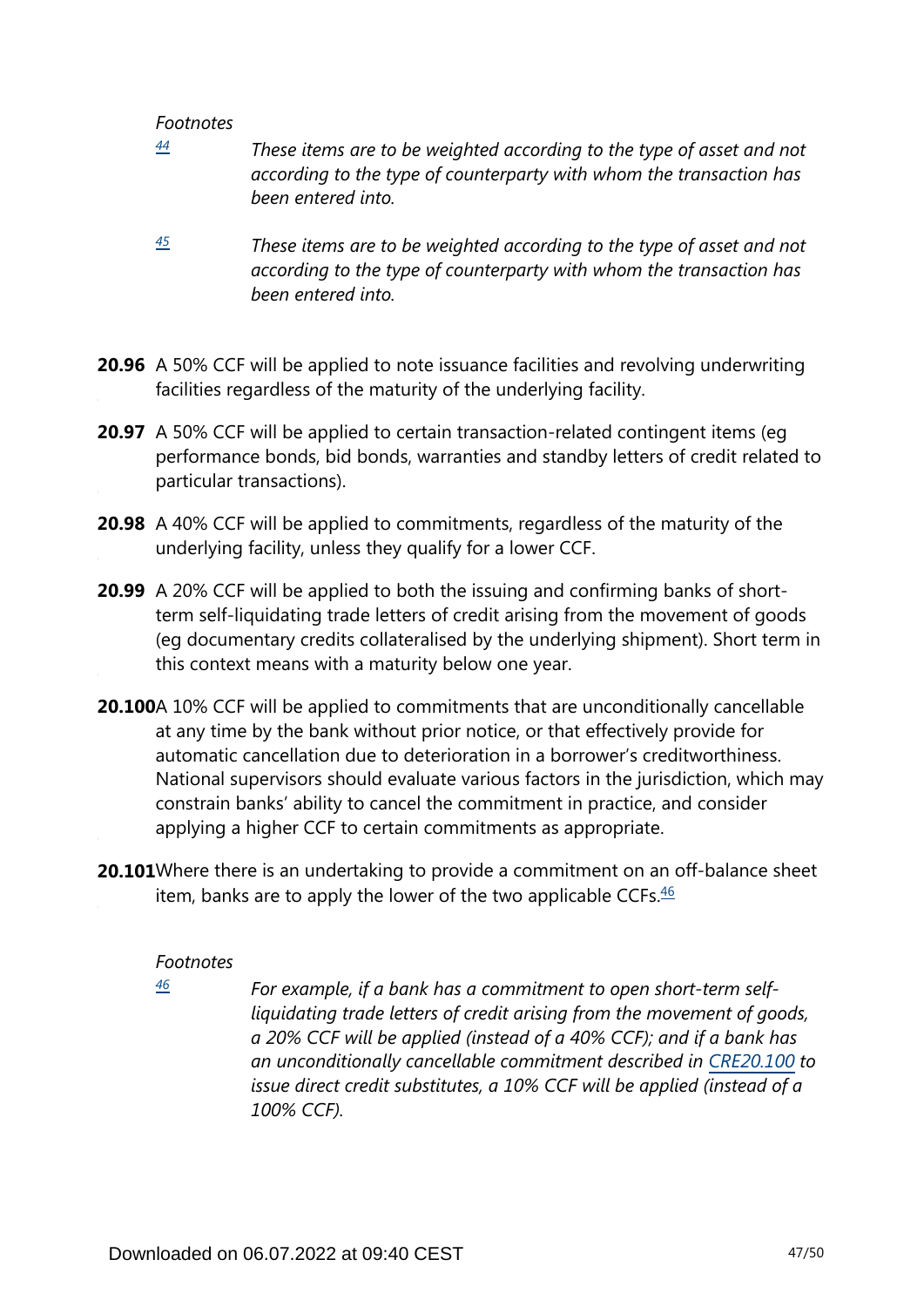# **Exposures that give rise to counterparty credit risk**

**20.102**For exposures that give rise to counterparty credit risk according to [CRE51.4](https://www.bis.org/basel_framework/chapter/CRE/51.htm?tldate=20281012&inforce=20230101&published=20200327#paragraph_CRE_51_20230101_51_4) (ie OTC derivatives, exchange-traded derivatives, long settlement transactions and securities financing transactions), the exposure amount to be used in the determination of RWA is to be calculated under the rules set out in [CRE50](https://www.bis.org/basel_framework/chapter/CRE/50.htm?tldate=20281012&inforce=20191215&published=20191215) to [CRE54.](https://www.bis.org/basel_framework/chapter/CRE/54.htm?tldate=20281012&inforce=20230101&published=20200327)

# **Credit derivatives**

**20.103**A bank providing credit protection through a first-to-default or second-to-default credit derivative is subject to capital requirements on such instruments. For firstto-default credit derivatives, the risk weights of the assets included in the basket must be aggregated up to a maximum of 1250% and multiplied by the nominal amount of the protection provided by the credit derivative to obtain the riskweighted asset amount. For second-to-default credit derivatives, the treatment is similar; however, in aggregating the risk weights, the asset with the lowest riskweighted amount can be excluded from the calculation. This treatment applies respectively for nth-to-default credit derivatives, for which the n-1 assets with the lowest risk-weighted amounts can be excluded from the calculation.

# **Defaulted exposures**

- **20.104** For risk-weighting purposes under the standardised approach, a defaulted exposure is defined as one that is past due for more than 90 days, or is an exposure to a defaulted borrower. A defaulted borrower is a borrower in respect of whom any of the following events have occurred:
	- (1) Any material credit obligation that is past due for more than 90 days. Overdrafts will be considered as being past due once the customer has breached an advised limit or been advised of a limit smaller than current outstandings;
	- (2) Any material credit obligation is on non-accrued status (eg the lending bank no longer recognises accrued interest as income or, if recognised, makes an equivalent amount of provisions);
	- (3) A write-off or account-specific provision is made as a result of a significant perceived decline in credit quality subsequent to the bank taking on any credit exposure to the borrower;
	- (4) Any credit obligation is sold at a material credit-related economic loss;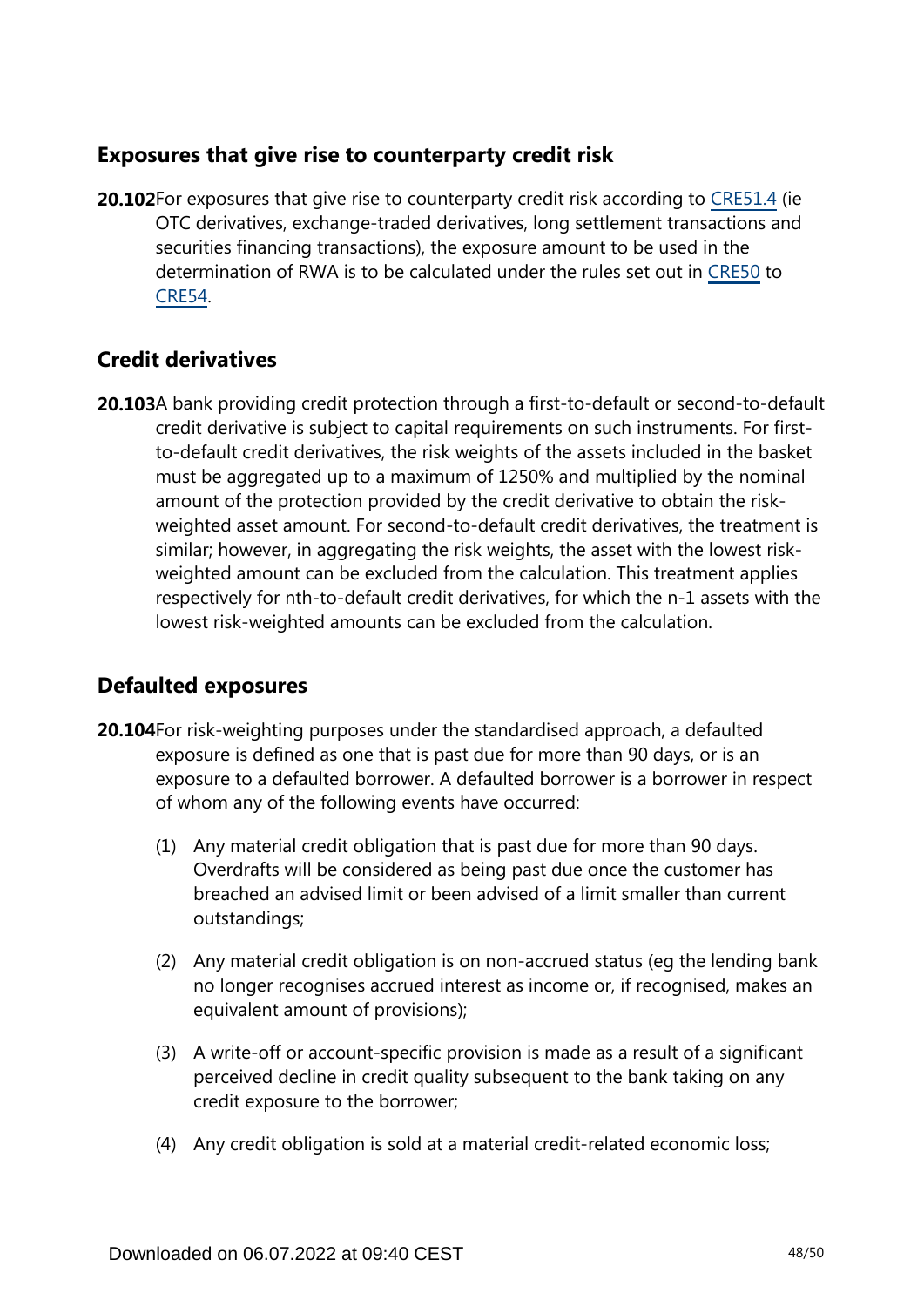- (5) A distressed restructuring of any credit obligation (ie a restructuring that may result in a diminished financial obligation caused by the material forgiveness, or postponement, of principal, interest or (where relevant) fees) is agreed by the bank;
- (6) The borrower's bankruptcy or a similar order in respect of any of the borrower's credit obligations to the banking group has been filed;
- (7) The borrower has sought or has been placed in bankruptcy or similar protection where this would avoid or delay repayment of any of the credit obligations to the banking group; or
- (8) Any other situation where the bank considers that the borrower is unlikely to pay its credit obligations in full without recourse by the bank to actions such as realising security.
- **20.105**For retail exposures, the definition of default can be applied at the level of a particular credit obligation, rather than at the level of the borrower. As such, default by a borrower on one obligation does not require a bank to treat all other obligations to the banking group as defaulted.
- **20.106** With the exception of residential real estate exposures treated under [CRE20.107,](https://www.bis.org/basel_framework/chapter/CRE/20.htm?tldate=20281012&inforce=20230101&published=20201126#paragraph_CRE_20_20230101_20_107) the unsecured or unguaranteed portion of a defaulted exposure shall be riskweighted net of specific provisions and partial write-offs as follows:
	- (1) 150% risk weight when specific provisions are less than 20% of the outstanding amount of the loan; and
	- (2) 100% risk weight when specific provisions are equal or greater than 20% of the outstanding amount of the loan. $\frac{47}{2}$  $\frac{47}{2}$  $\frac{47}{2}$

- <span id="page-48-1"></span><span id="page-48-0"></span>*National supervisors have discretion to reduce the risk weight to 50% when specific provisions are no less than 50% of the outstanding amount of the loan. [47](#page-48-1)*
- **20.107**Defaulted residential real estate exposures where repayments do not materially depend on cash flows generated by the property securing the loan shall be riskweighted net of specific provisions and partial write-offs at 100%. Guarantees or financial collateral which are eligible according to the credit risk mitigation framework might be taken into account in the calculation of the exposure in accordance with [CRE20.76](https://www.bis.org/basel_framework/chapter/CRE/20.htm?tldate=20281012&inforce=20230101&published=20201126#paragraph_CRE_20_20230101_20_76).